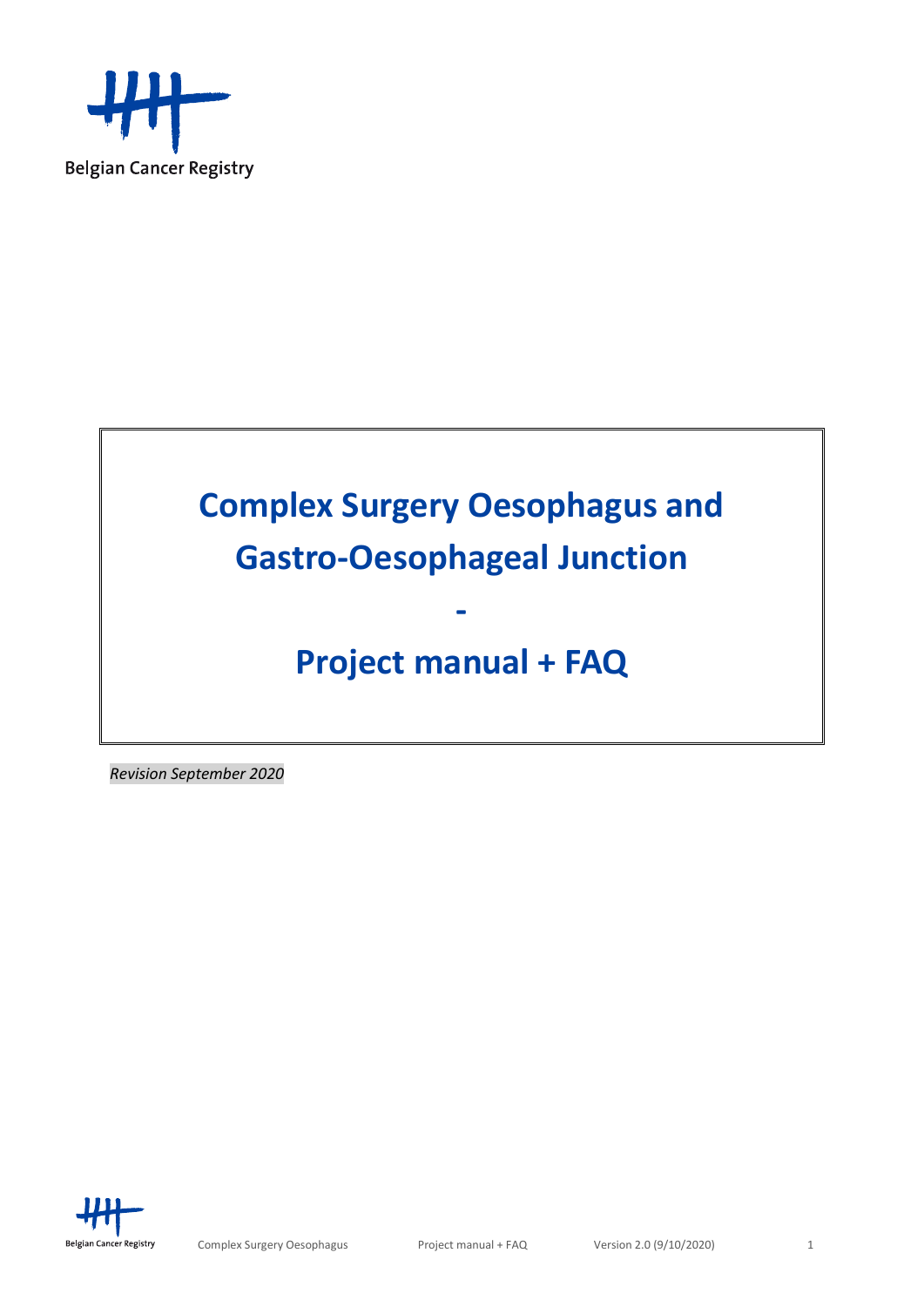# **Contents**

| 1. |        |         |                                                                                             |  |
|----|--------|---------|---------------------------------------------------------------------------------------------|--|
|    | 1.1.   |         |                                                                                             |  |
|    | 1.2.   |         |                                                                                             |  |
|    | 1.3.   |         |                                                                                             |  |
|    |        | 1.3.1.  |                                                                                             |  |
|    |        | 1.3.2.  |                                                                                             |  |
|    |        |         |                                                                                             |  |
| 2. |        |         |                                                                                             |  |
|    | 2.1.   |         |                                                                                             |  |
|    | 2.2.   |         |                                                                                             |  |
|    | 2.2.1. |         |                                                                                             |  |
|    | 2.2.2. |         |                                                                                             |  |
|    |        |         |                                                                                             |  |
|    | 2.3.1. |         |                                                                                             |  |
|    | 2.3.2. |         |                                                                                             |  |
|    | 2.3.3. |         |                                                                                             |  |
|    | 2.3.4. |         |                                                                                             |  |
|    | 2.3.5. |         | Is the patient currently (= at time of surgery) treated with antithrombotic medication?  18 |  |
|    |        |         |                                                                                             |  |
|    | 2.4.1. |         |                                                                                             |  |
|    | 2.4.2. |         |                                                                                             |  |
|    | 2.4.3. |         |                                                                                             |  |
|    | 2.4.4. |         |                                                                                             |  |
|    | 2.4.5. |         |                                                                                             |  |
|    | 2.4.6. |         |                                                                                             |  |
|    | 2.4.7. |         |                                                                                             |  |
|    | 2.4.8. |         |                                                                                             |  |
|    | 2.4.9. |         |                                                                                             |  |
|    |        | 2.4.10. |                                                                                             |  |
|    |        | 2.4.11. |                                                                                             |  |
|    |        | 2.4.12. |                                                                                             |  |
|    |        | 2.4.13. |                                                                                             |  |
|    |        | 2.4.14. |                                                                                             |  |
|    |        | 2.4.15. |                                                                                             |  |
|    | 2.5.   |         |                                                                                             |  |
|    | 2.5.1. |         |                                                                                             |  |
|    | 2.5.2. |         |                                                                                             |  |
|    | 2.5.3. |         |                                                                                             |  |
|    | 2.5.4. |         |                                                                                             |  |

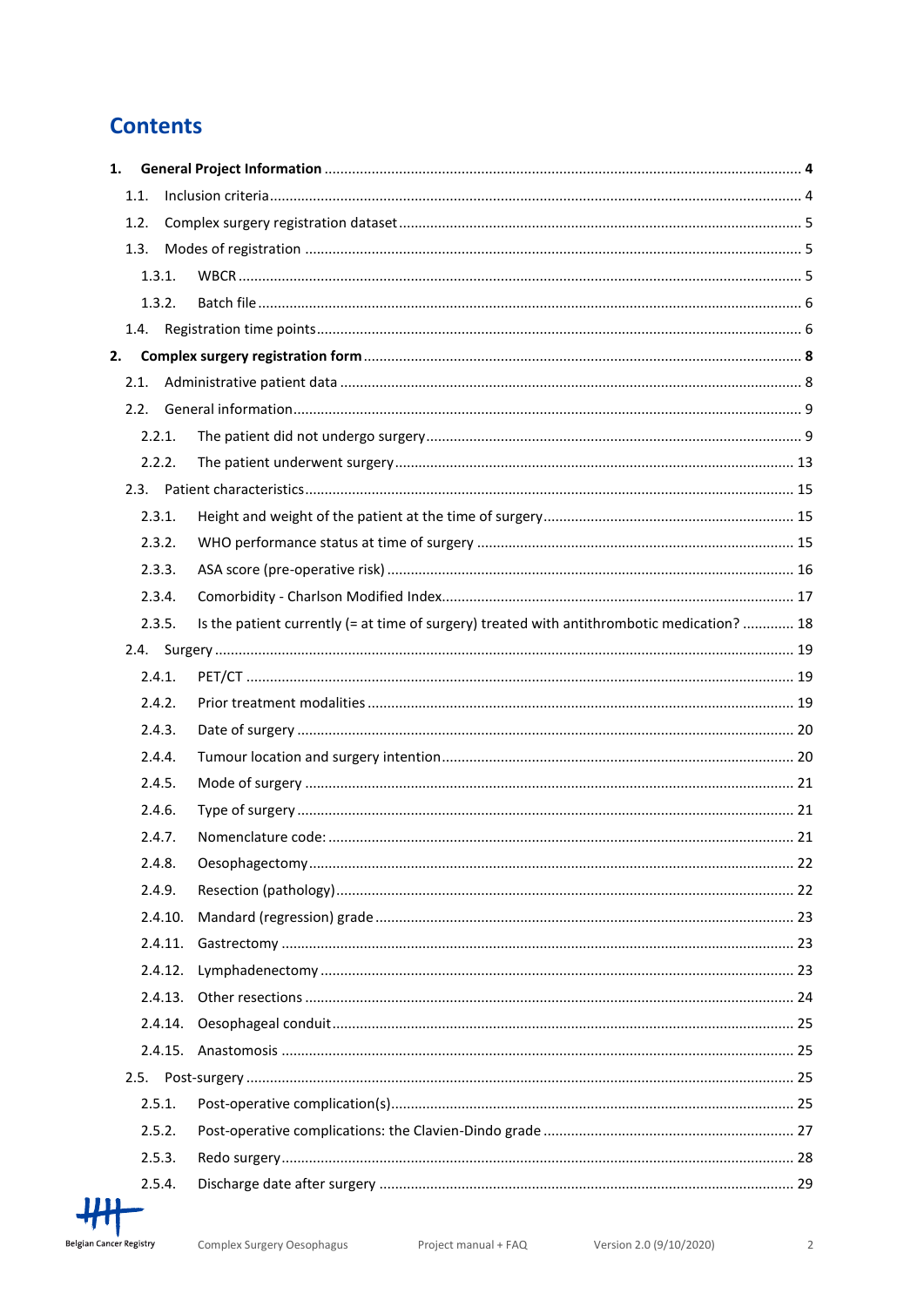<span id="page-2-0"></span>

| 2.5.5.  |                                                                                                                                                                                         |  |
|---------|-----------------------------------------------------------------------------------------------------------------------------------------------------------------------------------------|--|
| 2.5.6.  |                                                                                                                                                                                         |  |
| 2.5.7.  |                                                                                                                                                                                         |  |
| 2.5.8.  | Was the patient included in a clinical trial for (neo)adjuvant therapy or surgery? 30                                                                                                   |  |
| 2.6.    |                                                                                                                                                                                         |  |
| 3.      |                                                                                                                                                                                         |  |
| 3.1.    |                                                                                                                                                                                         |  |
| 3.1.1.  |                                                                                                                                                                                         |  |
| 3.1.2.  | What is the timeframe in which registrations should be completed at the expert centre?  31                                                                                              |  |
| 3.1.3.  |                                                                                                                                                                                         |  |
| 3.1.4.  | For which patients should registrations be delivered to the BCR at the quarterly time points?  32                                                                                       |  |
| 3.1.5.  | What kind of information should be delivered to BCR at the quarterly time points? 32                                                                                                    |  |
| 3.1.6.  | How should I send in the MC/CM, pathology and surgery reports to BCR? 32                                                                                                                |  |
| 3.1.7.  | Should patients be registered who were discussed at the MC/CM, but for whom no surgery was                                                                                              |  |
| 3.1.8.  | How to register a case for which the complex surgery was started but could not be completed? 33                                                                                         |  |
| 3.1.9.  | What if no complete follow-up information is available for the 90-day post-operative period?  33                                                                                        |  |
| 3.1.10. |                                                                                                                                                                                         |  |
| 3.1.11. | Will I receive feedback on the patient registrations that were sent to BCR? 33                                                                                                          |  |
| 3.1.12. |                                                                                                                                                                                         |  |
| 3.1.13. |                                                                                                                                                                                         |  |
| 3.1.14. | Should patients not domiciled in Belgium or without a Belgian health insurance be registered? 34                                                                                        |  |
| 3.1.15. |                                                                                                                                                                                         |  |
| 3.1.16. | In case of a collaboration in which not all centres perform their own registrations, how should the                                                                                     |  |
| 3.1.17. | How does the September 2020 update affect the general MOC/COM registrations to be<br>submitted in June (for the mandatory, yearly registration for the Oncological Care Programs)? . 35 |  |
| 3.1.18. | Does this project registration impact the mandatory registration of all malignancies by the                                                                                             |  |
| 3.2.    |                                                                                                                                                                                         |  |
| 3.2.1.  |                                                                                                                                                                                         |  |
| 3.2.2.  | Should 90-day post-op in-hospital complications be registered if they happened after                                                                                                    |  |
| 3.2.3.  | Which indication should be registered when the final diagnosis was different from the initial                                                                                           |  |
| 3.2.4.  | Readmission within 30 days: the patient was discharged from the expert centre less than 30 days                                                                                         |  |
| 3.2.5.  | What if not enough information is available to fill out the requested variables? 36                                                                                                     |  |
|         |                                                                                                                                                                                         |  |
|         |                                                                                                                                                                                         |  |
|         |                                                                                                                                                                                         |  |

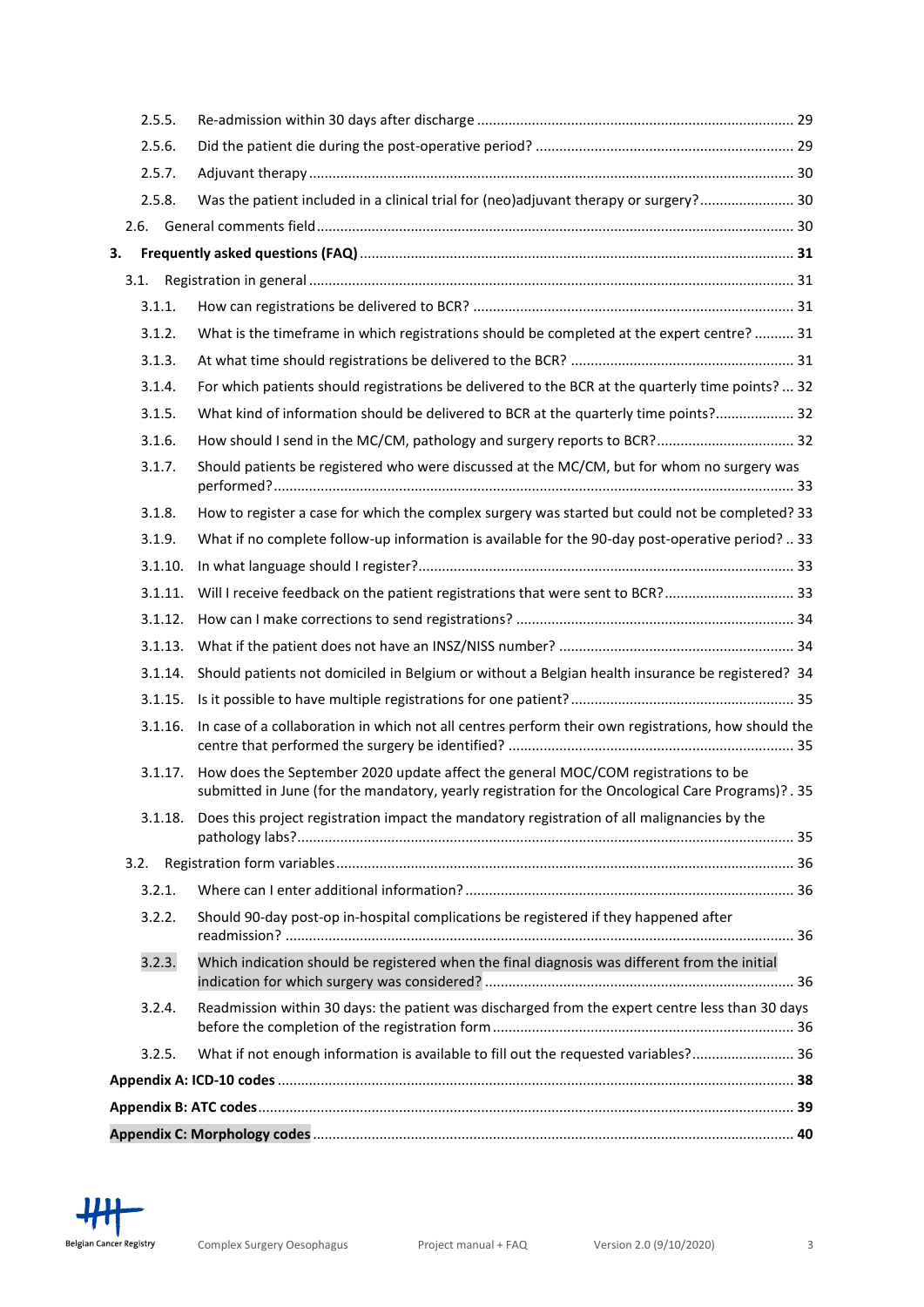# **1. General Project Information**

This manual has been composed as a guide and reference for filling out the specific registration form for 'Complex Surgery of the Oesophagus and Gastro-Oesophageal Junction'.

Starting from 01/07/2019, hospitals have entered into a convention with the National Institute for Health and Disability Insurance (RIZIV/INAMI) about complex surgery of oesophageal tumours, gastro-oesophageal junction tumours and non-oncological disorders of the oesophagus. These hospitals are hereafter termed '**expert centres**'. The convention includes an additional registration of surgery-related variables via the Belgian Cancer Registry (BCR). Based on this registration, the result of this convention will be evaluated. More information and all relevant documents can be found on the BCR website: [https://kankerregister.org/ComplexSurgery\\_nl](https://kankerregister.org/ComplexSurgery_nl) or [http://www.kankerregister.org/ComplexSurgery\\_fr,](http://www.kankerregister.org/ComplexSurgery_fr) including a link to the RIZIV/INAMI website, from which the written convention can be consulted. For questions about the content of the convention, please contact the RIZIV/INAMI via [medicomut@riziv-inami.fgov.be.](mailto:medicomut@riziv-inami.fgov.be)

For all questions or comments concerning the variables to be registered, the timeline or the registration procedure, please contact us at [ComplexSurgery@kankerregister.org](mailto:ComplexSurgery@kankerregister.org) or 02/250 10 10.

#### <span id="page-3-0"></span>**1.1. Inclusion criteria**

Article 3 of the convention defines the requirements for patient inclusion, which can be translated into the following concrete inclusion criteria for registration:

- patients with a Belgian health insurance;
- with a benign, premalignant or malignant disorder of the oesophagus and/or gastro-oesophageal junction (GOJ) (ICD-O-3 codes C15.0-15.9, C16.0);
- for whom 'complex surgery' is being considered at the multidisciplinary consult (MC/CM).

Complex surgery, according to the convention, includes the following nomenclature codes:

|               | 228270-228281 Thoracic or thoracic-abdominal gastro-oesophagectomy in one surgery with continuity |
|---------------|---------------------------------------------------------------------------------------------------|
|               | recovery                                                                                          |
| 228292-228303 | Subtotal oesophagectomy up to the level of the arcus aortae, with continuity recovery             |
| 228314-228325 | Thoracic or thoracic-abdominal oesophagectomy or gastro-oesophagectomy in one surgery             |
|               | with continuity recovery and extensive lymph node removal                                         |
| 228336-228340 | Subtotal oesophagectomy up to the level of the arcus aortae, with continuity recovery and         |
|               | extensive lymph node removal                                                                      |

This means that all patients for whom complex surgery is considered, should be registered, also if no surgery is performed eventually. Please note that the required variables to be registered in case of 'no surgery' are limited to a minimal specific dataset.

Also, every complex surgery (with the above-mentioned nomenclature codes) must be registered, even if the disorder is not within the defined topographies (e.g. extension/invasion from a nearby location or metastasis from a primary tumour not located in/near the oesophagus/GOJ).

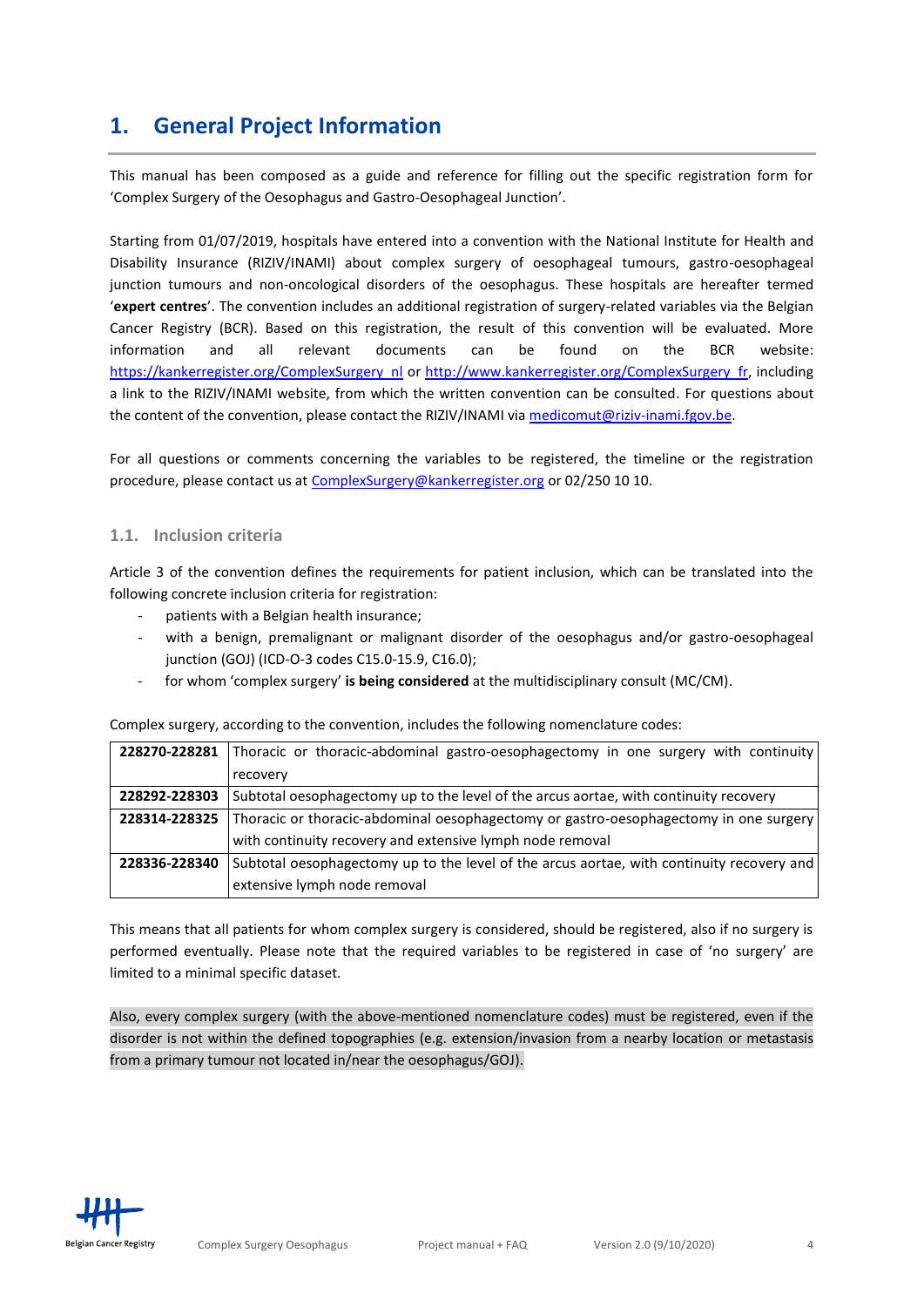#### <span id="page-4-0"></span>**1.2. Complex surgery registration dataset**

This dataset was established by the Expert Working Group and approved by the "Stuurgroep Complexe Chirurgie - Groupe de Pilotage Chirurgie Complexe" on 30/04/2019 and revised in September 2020. The dataset can be accessed via [https://kankerregister.org/ComplexSurgery\\_nl](https://kankerregister.org/ComplexSurgery_nl) or [http://www.kankerregister.org/ComplexSurgery\\_fr.](http://www.kankerregister.org/ComplexSurgery_fr) All requested variables are discussed in detail in Chapter 2 of this manual. Note that this registration includes the written multidisciplinary consult (MC/CM) report, pathology report and surgery report, which should be included as large text variables.

The revised dataset from September 2020 (version v2.0) includes the following changes:

- Inclusion of a few variables from the general MOC/COM (bijlage/annexe 55) dataset, only to be completed for malignant tumours. Hereby the bijlage/annexe 55 registration does not need to accompany the complex surgery dataset anymore. Please note that the complete bijlage/annexe 55 dataset for malignant tumours (both in situ and invasive) still needs to be sent to the BCR by June 30<sup>th</sup> in the context of the general, 'classic' cancer (MOC/COM) registration, which is obliged since 2003 for all oncological care programs in Belgium.
- New variable: Type of malignant lesion to treat (primary tumour, relapse, metastasis)
- New variable: Date of MC/CM
- New variable: RIZIV/INAMI number of the treating surgeon(s)

#### <span id="page-4-1"></span>**1.3. Modes of registration**

The registrations can be delivered to the BCR in two ways:

- 1. Via the online **WBCR** application (preferred)
- 2. Via structured **batch** deliveries (in a predefined format, after automated data extraction from the patient's electronic medical dossier)

### <span id="page-4-2"></span>1.3.1. WBCR

The online Web Based Cancer Registration (WBCR) application of the BCR can be accessed via the BCR website. More information about the login procedure and general operation of this application can be found in the Complex Surgery WBCR manual (see [https://kankerregister.org/ComplexSurgery\\_nl](https://kankerregister.org/ComplexSurgery_nl) or http://www.kankerregister.org/ComplexSurgery fr). Registration via WBCR is the preferred mode of registration because the data are immediately validated, which reduces the number of errors and incomplete registrations.

The WBCR module for project-specific registrations of complex surgery can be found as one of the first modules on the online platform. Please note that there are two different modules for complex surgery (oesophagus and pancreas).

#### **Notes:**

- Access to WBCR is granted via the **(Main) Access Administrator of your hospital**.
- The login procedure is via the eHealth platform. You will need your electronic identity card and PIN code. Alternatively, you could use the 'itsme app'.
- It is possible to save and modify (in)complete registrations at any time, before sending them to the BCR. After sending, the registrations can no longer be modified. The registrations can be delivered to the BCR one by one or altogether. The data you have access to, can be downloaded into a CSV file. Please check FAQ 3.1.12 to see how corrections can be sent to the BCR afterwards.

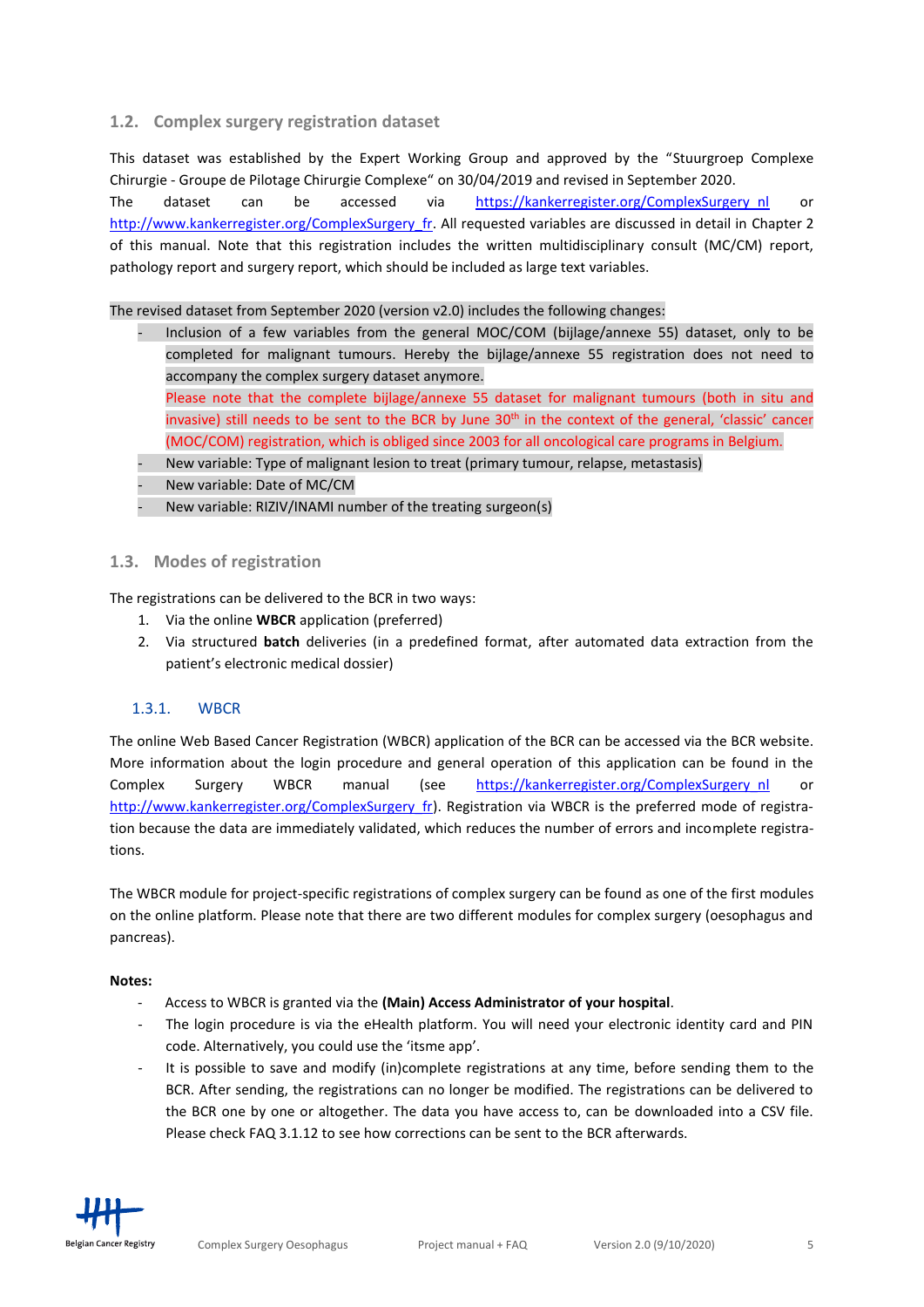- Quality control checks have been added to the online registration form, e.g. to ensure that the dates are filled out chronologically. Possible errors need to be resolved before the registration can be validated and delivered to the BCR.
- Please keep in mind to save a registration within the hour. After staying on the same WBCR page for more than 1 hour, you will be logged off automatically and unsaved data will be lost.

#### <span id="page-5-0"></span>1.3.2. Batch file

Registrations can also be delivered in a predefined 'batch file'. The required variables should be registered in one batch file per hospital, in a predefined order and format.

Please note that this delivery option is only meant for hospitals that perform automated data extraction from the patient's electronic medical dossier to generate the batch file datasets.

For the specific complex surgery dataset, all necessary specifications can be found in the 'Complex Surgery Batch file template', which is accessible via our website ([http://www.kankerregister.org/ComplexSurgery\\_nl](http://www.kankerregister.org/ComplexSurgery_nl) or [http://www.kankerregister.org/ComplexSurgery\\_fr\)](http://www.kankerregister.org/ComplexSurgery_fr). The template has four Excel sheets:

- Requested format: All specifications concerning the structure of the batch file and format of the variables is listed. The first column specifies which variable should be put in which column in the batch file.
- Batch file example: This example shows the requested format of the batch file. It is filled out for three test patients to illustrate how the file should be set up.
- Checklist!: Please consult the 9-step checklist to verify whether your batch file was set up according to the requested format.
- Overview hospitals: Hospital names to be used for the Belgian referring hospitals. Please note that these names might not be the official hospital names.

It is important to use the correct order, format and answer options to ensure that BCR can uniformly process the data and add it correctly to the main database. Note that it is possible that the BCR will send back registrations to complete missing variables, correct mistakes or verify unlikely information.

The data transfer will be performed via BCR's 'secure file transfer protocol (sFTP)' server [\(https://sftp.kankerregister.be/\)](https://sftp.kankerregister.be/). A sFTP login and password will be provided to the person responsible for the registrations in the two weeks before each registration time point.

#### <span id="page-5-1"></span>**1.4. Registration time points**

The time frame in which registrations should be **completed** is defined in the convention and depends on whether surgery was performed or not:

- If surgery: the registration forms should be completed at the latest **100 days after surgery** for patients that underwent surgery.

Note that the "90-day post-op complications" are requested. This means that the registrations can only be completed and sent 90 days after surgery and not before!

If no surgery: the registration forms for patients who did not undergo surgery should be completed at the latest **60 days after the date of the multidisciplinary consult** (MC/CM), i.e. where the decision was made in the expert centre not to perform surgery.

It is the responsibility of the expert centre to keep these time frames in mind and to make sure the registered information is complete. In case of surgery, if you deliver a registration before the end of the 90-day post-op period and afterwards it turns out that additional information should have been included (e.g. a very late complication, redo surgery or death within 90 days after the surgery), it is the responsibility of the expert centre to complete the missing information. See FAQ 3.1.12 for how this can be communicated to BCR.

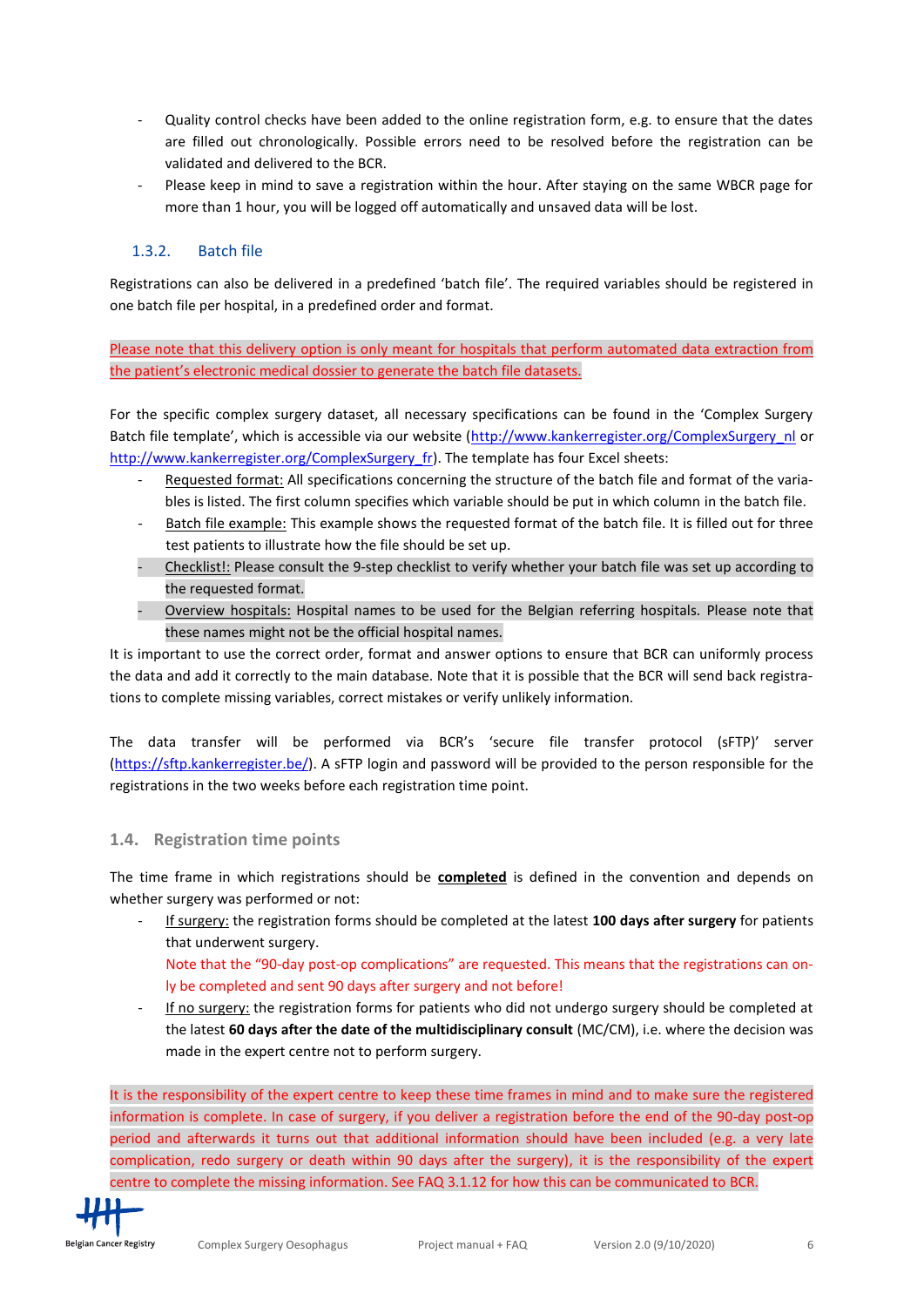Registrations should thus be **completed** year-round. However, **delivery** of these completed registrations to the BCR will be restricted to 2 mandatory delivery time points per year (with the same deadlines for WBCR and batch file deliveries). Please note that in the September 2020 revision, this number of delivery time points was reduced from 4 times per year (end of March, June, September, December) to 2 times per year (beginning of April, end of September).

Only **completed registrations** can be delivered to the BCR. Starting from September 2020, the registrations will need to be transferred to the BCR by a specific Friday in:

- The **beginning of April (9/04/2021 and 8/04/2022),** for the following registrations:
	- o If surgery: until surgery date 31/12
	- o If no surgery: until MC/CM date 31/01
- The **end of September (1/10/2021 and 30/09/2022)**, for the following registrations:
	- o If surgery, until surgery date 30/06
	- o If no surgery, until MC/CM date 31/07/2021 or 30/06/2022

The following table indicates the exact deadlines for sending in the complete registrations to BCR for each delivery time point, depending on whether complex surgery took place or not.

|      | <b>Registration deadline:</b> | If complex surgery:<br>Surgery date on or before: | If no complex surgery:<br>MC/CM date on or before: |
|------|-------------------------------|---------------------------------------------------|----------------------------------------------------|
| 2021 | Friday 9/04/2021              | 31/12/2020                                        | 31/01/2021                                         |
|      | Friday 1/10/2021              | 30/06/2021                                        | 31/07/2021                                         |
|      | Friday 8/04/2022              | 31/12/2021                                        | 31/01/2022                                         |
| 2022 | Friday 30/09/2022             | 30/06/2022                                        | 30/06/2022                                         |

The 3-year convention ends on 30/06/2022, with 30/09/2022 as a final delivery time point.

Other registrations than the ones mentioned above can be sent already at the registration's deadlines on the condition that they are complete, but this is not mandatory!

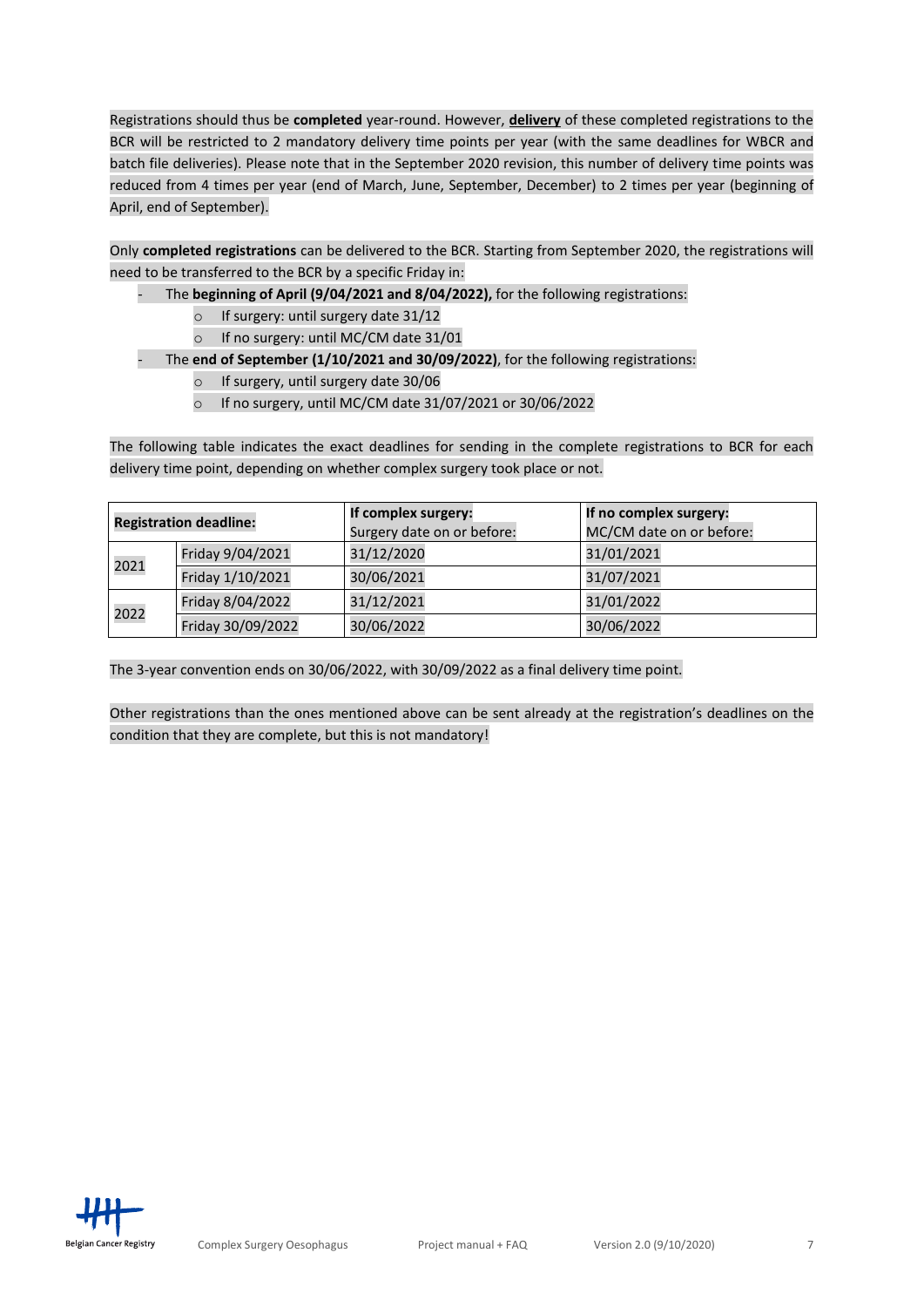# <span id="page-7-0"></span>**2. Complex surgery registration form**

The following types of variables are used in the project:

- Autocomplete (AC): variable is automatically completed when it is entered (only in WBCR for the variable "Belgian referring hospital" in case of surgery).
- Date: variable containing 8 digits: 2 for the day, 2 for the month, 4 for the year (dd/mm/yyyy)
- Decimal: decimal number (1 decimal); **a point '.' should be used as decimal separator in WBCR!**
- Multi-select (MS): variable that is to be chosen out of a limited selection list; multiple options can be selected. This variable is indicated by the following symbol in the registration form:  $\Box$
- Number (NUM): integer number
- Single-select (SS): variable that is to be chosen out of a limited selection list; only one option can be selected. This variable is indicated by the following symbol in the registration form:  $O$
- Text: free text field. Short text fields are limited to 255 characters, while large text fields can contain up to 32,750 characters. The large text fields are reserved for the MC/CM report, surgery report and pathology report.
- Formatted text (FT): variable that has a specific format (e.g. for the clinical trial variables EudraCT number and NCT number).

All variables are 'necessary' variables (mandatory to be filled out) unless stated otherwise (e.g. denoted by 'if possible' or 'if applicable'. **It is strongly encouraged to fill out the free text fields in English as much as possible.**

Exception: the reports (MC/CM, pathology, surgery) should stay in their original language.

Additional, relevant information may be added to the registration in the **general comments field** (see section 2.6. General comments field).

#### <span id="page-7-1"></span>**2.1. Administrative patient data**

For each new registration, the administrative patient data need to be provided.

In WBCR, when the national number for social security (INSZ/NISS) is filled out, the rest of the mandatory administrative patient data will be automatically completed. The health insurance number is only a mandatory variable if the patient does not have an INSZ/NISS.

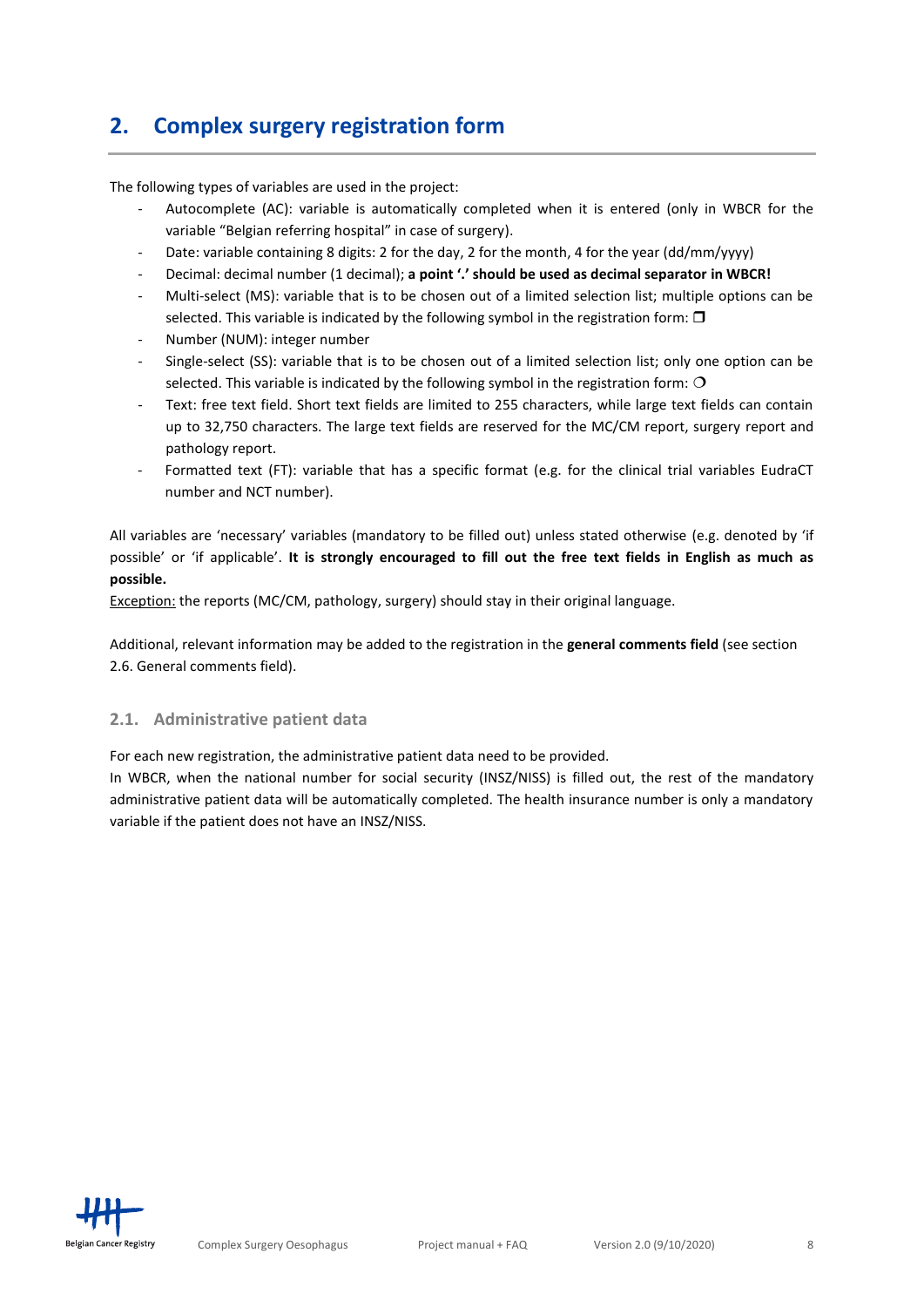#### <span id="page-8-0"></span>**2.2. General information**

If no surgery has been performed, only this section should be completed, after which the registration can be terminated. This section includes general information on the patient: whether surgery was performed or not, the surgery indication, patient reports and referral information.

| Name variable                               | <b>Type</b> | <b>Answer options</b>                          |
|---------------------------------------------|-------------|------------------------------------------------|
| Did the patient undergo surgery?            | SS          | $No*$                                          |
|                                             |             | Yes                                            |
| *Indication:                                | <b>SS</b>   | Malignant tumour <sup>°</sup>                  |
|                                             | $(+Text)$   | Benign tumour. Please specify:                 |
|                                             |             | Achalasia                                      |
|                                             |             | Toxic/caustic substances                       |
|                                             |             | Boerhaave syndrome                             |
|                                             |             | Other. Please specify:                         |
| ° Lesion to treat (in oesophagus/GOJ):      | SS          | Primary tumour §                               |
|                                             |             | Relapse of primary tumour                      |
|                                             |             | Metastasis (primary tumour not located in/near |
|                                             |             | oesophagus/GOJ) §                              |
| ° Incidence date primary tumour/relapse:    | Date        | (dd/mm/yyyy)                                   |
| ° Primary tumour/relapse localisation:      | <b>FT</b>   | CXX.X (C00.0 - C80.9)                          |
| ° Histological diagnosis primary tumour/    | FT          | XXXX/X (8000 - 9992)/(0-3)                     |
| relapse:                                    |             |                                                |
| °,§ Clinical TNM primary tumour (cTNM):     | <b>FT</b>   | Complement cT, cN and cM                       |
| °,§ Pathological TNM primary tumour         | <b>FT</b>   | Complement pT, pN and pM (if applicable)       |
| (pTNM):                                     |             |                                                |
| *MC/CM date:                                | Date        | (dd/mm/yyyy)                                   |
| *MC/CM<br>without<br>report,<br>patient     | Text        | (include as text)                              |
| identification variables:                   |             |                                                |
| *Was the patient referred?                  | SS          | <b>No</b>                                      |
|                                             |             | Yes**                                          |
| **Please specify the referring hospital     | Text        | $\cdots$                                       |
| (Belgian):                                  |             |                                                |
| ** OR Please specify the referring hospital | Text        | $\cdots$                                       |
| (Foreign):                                  |             |                                                |

## <span id="page-8-1"></span>2.2.1. The patient did not undergo surgery

In case **the patient did not undergo 'complex' surgery** (i.e. when the patient was considered for surgery at the multidisciplinary consult, but the option 'surgery' was rejected or when surgery was initiated, but no 'complex' surgery was eventually performed), the option 'No' should be selected to the question: 'Did the patient undergo surgery?'.

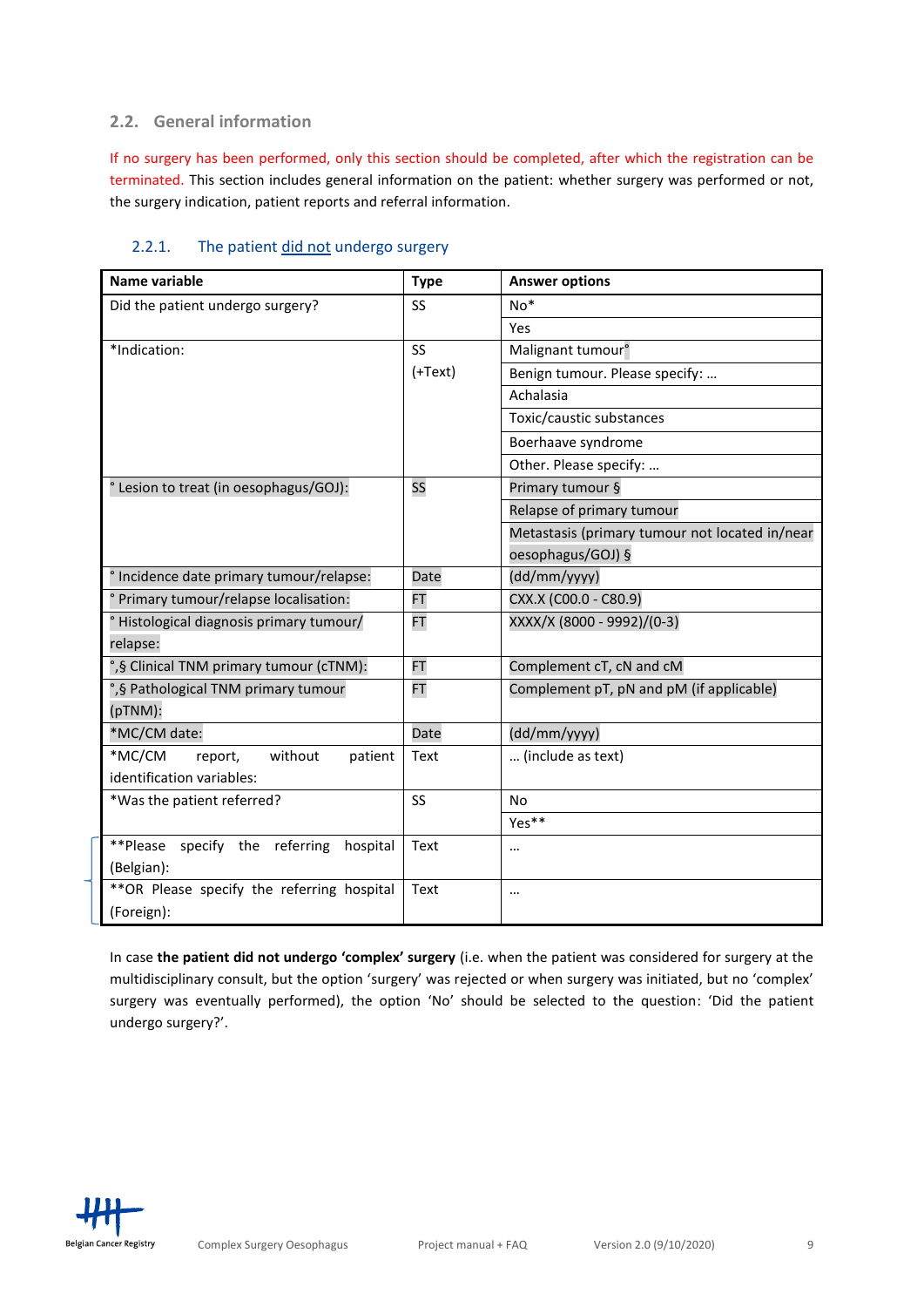Secondly, the precise **indication for which surgery was considered** (i.e. the initial diagnosis of the patient) should be specified. Here, one out of six options should be chosen: 'Malignant' or 'Benign' tumour' (two tumoural conditions), 'Achalasia', ingestion of 'Toxic/caustic substances' ,'Boerhaave syndrome' or 'Other' (non-tumoural) conditions. Please note that a tumour with 'high grade dysplasia' or an 'in-situ' tumour should be registered as a malignant tumour! To help distinguish between a malignant or benign tumour, an overview of the most common histological codes for malignant oesophageal tumours can be found in Appendix C.

- For the option 'Benign tumour', the type of tumour should be further specified in a text field.
- For the option 'Other', the precise non-tumoural indication (full name) should be filled out in a text field.
- For the option 'Malignant tumour', it must be specified if the **lesion to treat** in the oesophagus/GOJ is either:
	- o a primary tumour,
	- $\circ$  a relapse of a previously diagnosed primary tumour (i.e. after a disease-free interval)
	- $\circ$  a metastasis of a primary tumour not located in or near the oesophagus/GOJ.

Furthermore, several characteristics concerning the primary tumour (relapse) are asked, as listed in section "2.2.1.1 Malignant tumour characteristics".

Next, the **MC/CM date** and the report of the MC/CM where the decision was made to not perform surgery, should be provided.

Please extract/copy and paste the complete **textual MC/CM report** from the electronic patient dossier.

- For batch deliveries, the complete text can be included as one variable by extracting it as a whole into one Excel cell.
- For WBCR, in case of an error (e.g. via Ctrl + V), please paste the report via right-clicking within the large text field and selecting "Paste".

It is recommended to delete all patient identification variables from these reports (e.g. name, date of birth, address, INSZ/NISS number). If this would not be feasible, the BCR will have the means to do so. Hospital and doctor information can stay present.

Lastly, it should be indicated **whether the patient was referred**. The name of the hospital that referred the patient needs to be specified in one of two free text fields, depending on whether it was a **Belgian hospital** or a **hospital abroad** that referred the patient. For the hospital abroad, please also specify the country.

The registration of patients who did not undergo surgery ends here (after completing the malignant tumour characteristics as mentioned in the next section).

#### *2.2.1.1. Malignant tumour characteristics*

Please note that the following variables should be completed differently depending on the type of lesion:

- Primary tumour: fill out for the primary tumour
- Relapse: fill out for the relapse (not the initial newly diagnosed primary tumour);
- Metastasis: fill out for the primary tumour (NOT the metastasis).

In WBCR, 4 of the 5 following variables are formatted text fields (FT) in case of no surgery and autocomplete variables (AC) in case of surgery. When you want to use the autocomplete function in case of no surgery, you can briefly select "Yes (surgery)" to find the correct answering option and then go back to "No (no surgery)" to fill out the correct answer (see WBCR help functions and this manual for format requirements).

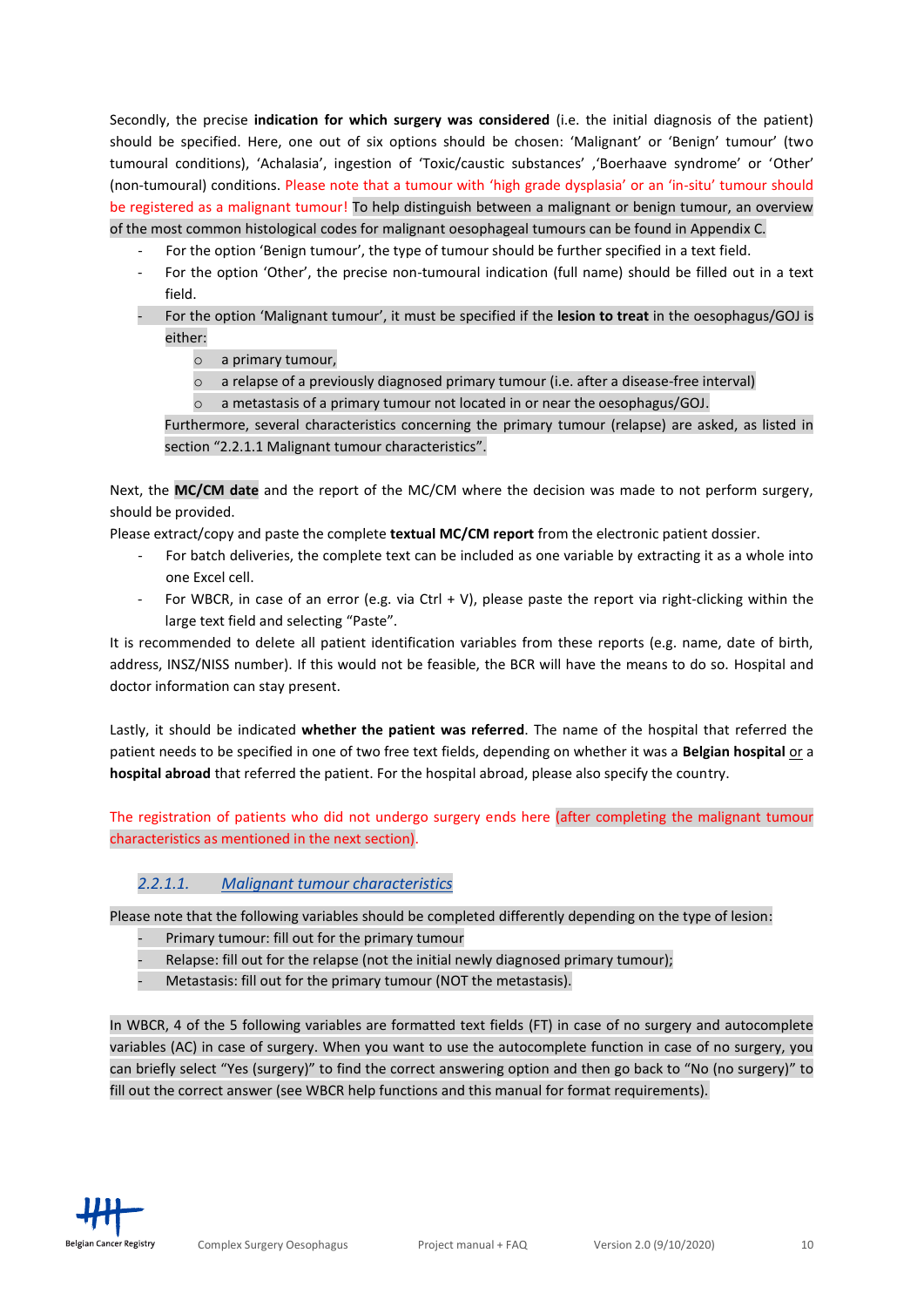The **incidence date of the primary tumour/relapse** is the date of the first diagnosis of the tumour (relapse). This is the date of (with decreasing priority):

- 1. First microscopic (histological/cytological) confirmation of the tumour (relapse)
	- a. Date of biopsy/cytology
	- b. Date of delivery of the biopsy/cytology by pathologist
	- c. Date that protocol was written by pathologist
- 2. First hospitalisation for the tumour (relapse)
- 3. First consultation for the tumour (relapse) (when there was no hospitalisation/ambulatory care)
- 4. First clinical or technical examination
- 5. Start of the treatment for the tumour (relapse)
- 6. Date of death (when no other information is available)

The following principles are kept in mind:

- The incidence date cannot be after the date of the first treatment for the primary tumour (relapse)
- In case of a relapse, this is the date of diagnosis of the same tumour after a disease-free interval
- Please provide the **exact date** of diagnosis for this variable! Whenever the date is unknown, e.g. in case of a referred patient, the expert centre should undertake the necessary steps to determine the exact date of diagnosis, e.g. by calling the referring hospital.

**The primary tumour/relapse localisation** (format CXX.X) is the organ or tissue ('exact' location) where the tumour or tumour relapse originated (this is not the location of metastasis). In case of a relapse, the localisation of the relapse must be entered here.

To code the primary tumour location the 'International Classification of Diseases for Oncology' (ICD-O-3) is used. Avoid the use of general codes (e.g. C80.9). If possible, please specify the exact location of the tumour (e.g. C15.4 middle third of oesophagus) instead of a general organ code (e.g. C15.9 oesophagus, NOS).

The **histological diagnosis of the primary tumour/relapse** (format XXXX/X) gives information about the cell type of the tumour and consists of 4 characters, ranging from 8000 to 9992 (histology), followed by / and 1 character which ranges from 0 to 3 (behaviour):

- The **histology** code is determined by examining the cells or tissue, preferably by microscopy. When a biopsy or surgery is performed, await the results of the microscopic examination. Please be as specific as possible.
- The **behaviour** indicates the degree of invasiveness of the tumour (2 = *in situ*; 3 = invasive). When a histological component is present within the tumour but showing a different index of behaviour, choose the highest index of behaviour.

If you cannot find the correct histological description or code, please use '8000' and specify further in the comment field. The histology is coded according to the ICD-O-3 (starting since incidence year 2002). For every tumour from 01/01/2020, the new ICD-O-3.2 update has to be used (see [http://www.iacr.com.fr/index.php?option=com\\_content&view=article&id=149:icd-o-3-](http://www.iacr.com.fr/index.php?option=com_content&view=article&id=149:icd-o-3-2&catid=80&Itemid=545)

[2&catid=80&Itemid=545\)](http://www.iacr.com.fr/index.php?option=com_content&view=article&id=149:icd-o-3-2&catid=80&Itemid=545). An overview of the most common histological codes can be found in Appendix C.

The **clinical (cTNM) and/or pathological TNM (pTNM)** should only be completed in case of a primary tumour or metastasis (not a relapse). The TNM describes the anatomical extent of the malignant disease and is based on the assessment of three components:

T - the extent of the primary tumour

- N the absence or presence and extent of regional lymph node metastasis
- M the absence or presence of distant metastasis

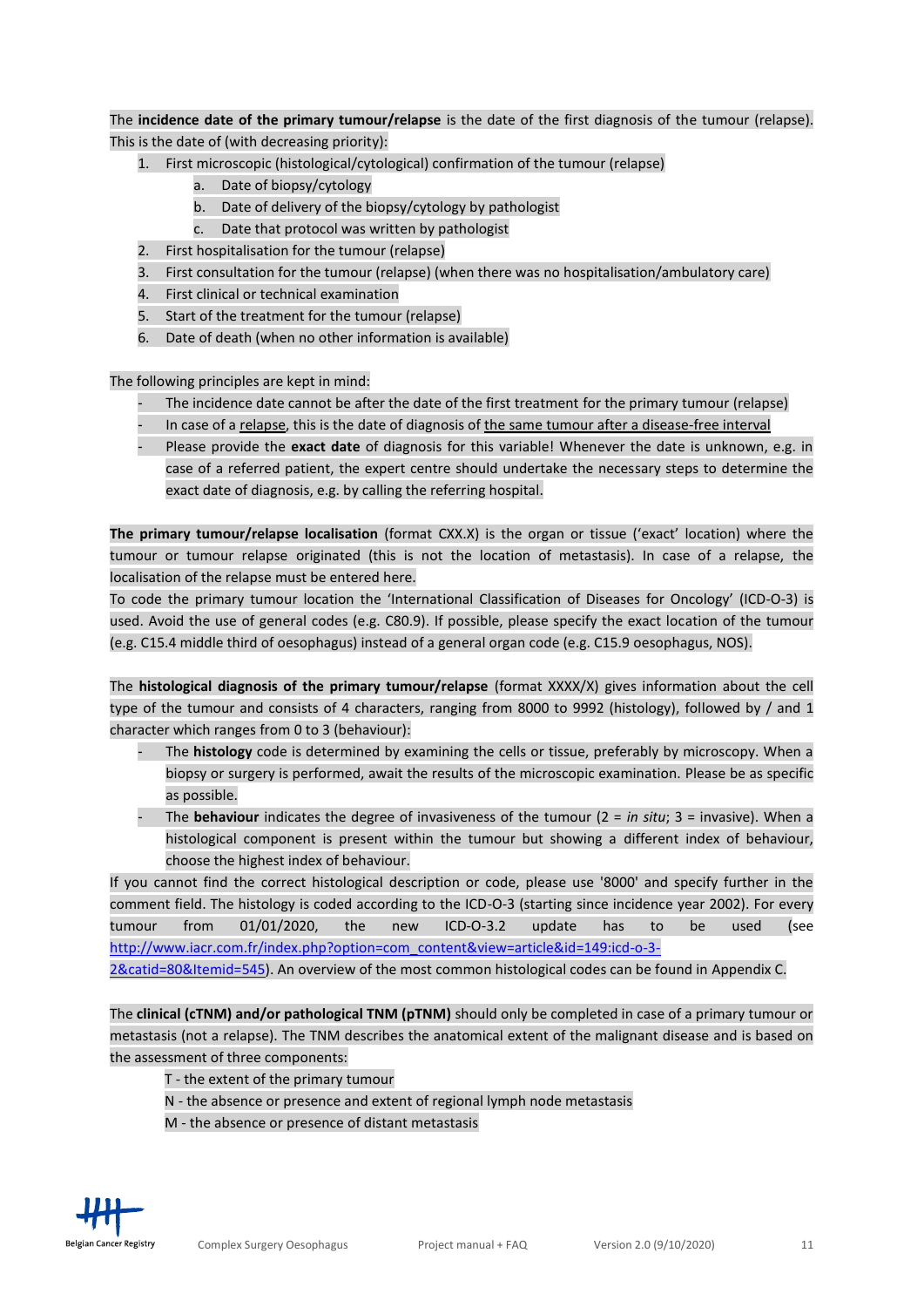It should be filled out according to the UICC guidelines, as described in the booklet 'TNM classification of malignant tumours' (TNM 7<sup>th</sup> edition for incidence years 2010-2016; TNM 8<sup>th</sup> edition starting from incidence year 2017). The addition of numbers (e.g. T1) and/or letters (T1a) to these three components indicates the extent of the malignant disease, for example:

Tis, T0, T1, T2, T3, T4 N0, N1, N2, N3 M0, M1 The letters cT, cN, cM, pT, pN, pM should not be entered or delivered.

The **cTNM** is the pre-treatment TNM which is determined at the time of diagnosis and is essential to select and evaluate therapy. The cTNM is based on evidence acquired before treatment and cannot be modified after the start of the treatment. The evidence arises from physical examination, imaging, endoscopy, biopsy, surgical exploration and other relevant examinations.

The **pTNM** is the postsurgical TNM which is used to guide adjuvant therapy and provide additional information for estimating the prognosis. The pTNM is based on evidence acquired before treatment, supplemented or modified by additional evidence acquired from surgery and pathological examination. It can only be fully completed when the patient received a complete resection of the primary tumour.

Please note:

- $pTx = Primary$  tumour cannot be assessed histologically (e.g. no surgery was performed)
- pNx = Regional lymph nodes cannot be assessed histologically
- pM0 and pMx are not valid categories (i.e. the pM has 2 valid options: pM1 or being left open)
- If no information is available (e.g. no surgery performed), please register Tx Nx M (empty)
- It is often possible that the cTNM and pTNM are not the same
- If you want to register a ypTNM (i.e. after neoadjuvant treatment), register the information in the pTNM variable and include "ypTNM" in the general comments field.

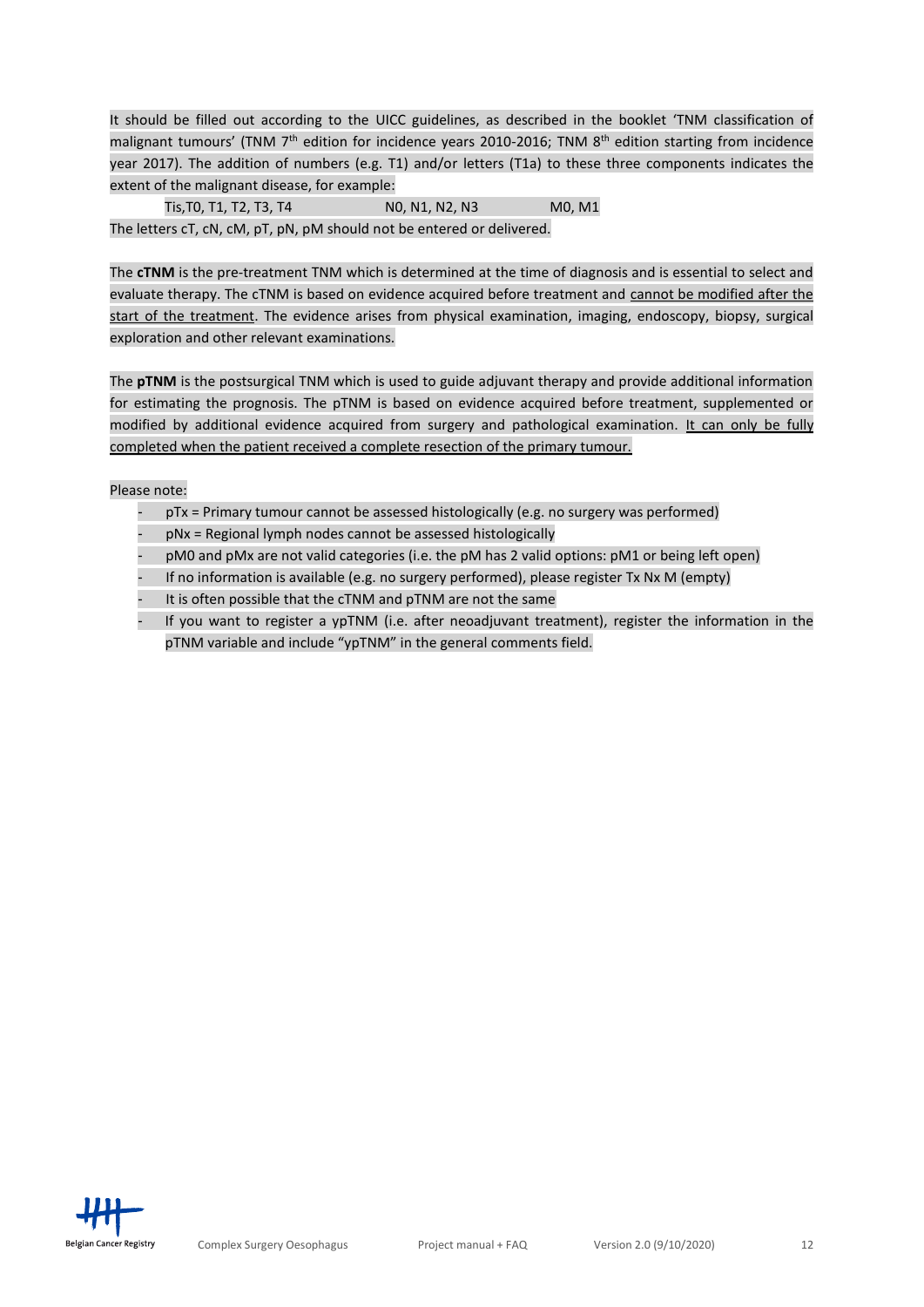# <span id="page-12-0"></span>2.2.2. The patient underwent surgery

| Name variable                                              | <b>Type</b>  | <b>Answer options</b>                  |
|------------------------------------------------------------|--------------|----------------------------------------|
| Did the patient undergo surgery?                           | SS           | No                                     |
|                                                            |              | Yes¥                                   |
| ¥Indication:                                               | SS           | Malignant tumour*                      |
|                                                            | $(+Text)$    | Benign tumour**. Please specify:       |
|                                                            |              | Achalasia                              |
|                                                            |              | Toxic/caustic substances               |
|                                                            |              | Boerhaave syndrome                     |
|                                                            |              | Other. Please specify:                 |
| * Lesion to treat (in oesophagus/GOJ):                     | SS           | Primary tumour §                       |
|                                                            |              | Relapse of primary tumour              |
|                                                            |              | Metastasis (primary tumour not located |
|                                                            |              | in/near oesophagus/GOJ) §              |
| * Incidence date primary tumour/relapse:                   | Date         | (dd/mm/yyyy)                           |
| * Primary tumour/relapse localisation:                     | <b>AC</b>    | CXX.X (C00.0 - C80.9)                  |
| Histological diagnosis primary tumour/                     | <b>AC</b>    | XXXX/X (8000 - 9992)/(0-3)             |
| relapse                                                    |              |                                        |
| *,§ Clinical TNM primary tumour (cTNM)                     | <b>AC</b>    | Complement cT, cN and cM               |
| *,§ Pathological TNM primary tumour                        | <b>AC</b>    | Complement pT, pN and pM               |
| (pTNM)                                                     |              |                                        |
| **Date of diagnosis:                                       | Date         | (dd/mm/yyyy)                           |
| ¥MC/CM date                                                | Date         | (dd/mm/yyyy)                           |
| <sup>¥</sup> Surgeon 1: number RIZIV/INAMI:                | Number       | $\dots$ (11 numbers)                   |
| <sup>¥</sup> Surgeon 2: number RIZIV/INAMI:                | Number       | (11 numbers, if applicable)            |
| ¥MC/CM<br>report,<br>without<br>patient                    | Text         | (include as text)                      |
| identification variables:                                  |              |                                        |
| ¥Pathology<br>without<br>report,<br>patient                | Text         | (include as text)                      |
| identification variables:                                  |              |                                        |
| ¥Surgery<br>without<br>patient<br>report,                  | Text         | (include as text)                      |
| identification variables:                                  |              |                                        |
| ¥Was the patient referred?                                 | SS           | No                                     |
|                                                            |              | Yes¥¥                                  |
| <b>¥¥Please</b><br>specify<br>the<br>referring<br>hospital | AC (WBCR)    | $\cdots$                               |
| (Belgian):                                                 | Text (batch) |                                        |
| **OR Please specify the referring hospital                 | Text         | $\cdots$                               |
| (Foreign):                                                 |              |                                        |
| **Was there a M(O)C/C(O)M at the referring                 | SS           | No                                     |
| hospital?                                                  |              | Yes°                                   |
| °Date of the M(O)C/C(O)M at referring                      | DT           | (dd/mm/yyyy)                           |
| hospital:                                                  |              |                                        |
| **Was the patient hospitalised at the                      | SS           | Not                                    |
| referring hospital?                                        |              | Yes‡                                   |
| +Date of last consultation prior to referral:              | DT           | (dd/mm/yyyy)                           |
| #Date of discharge at the referring hospital:              | DT           | (dd/mm/yyyy)                           |

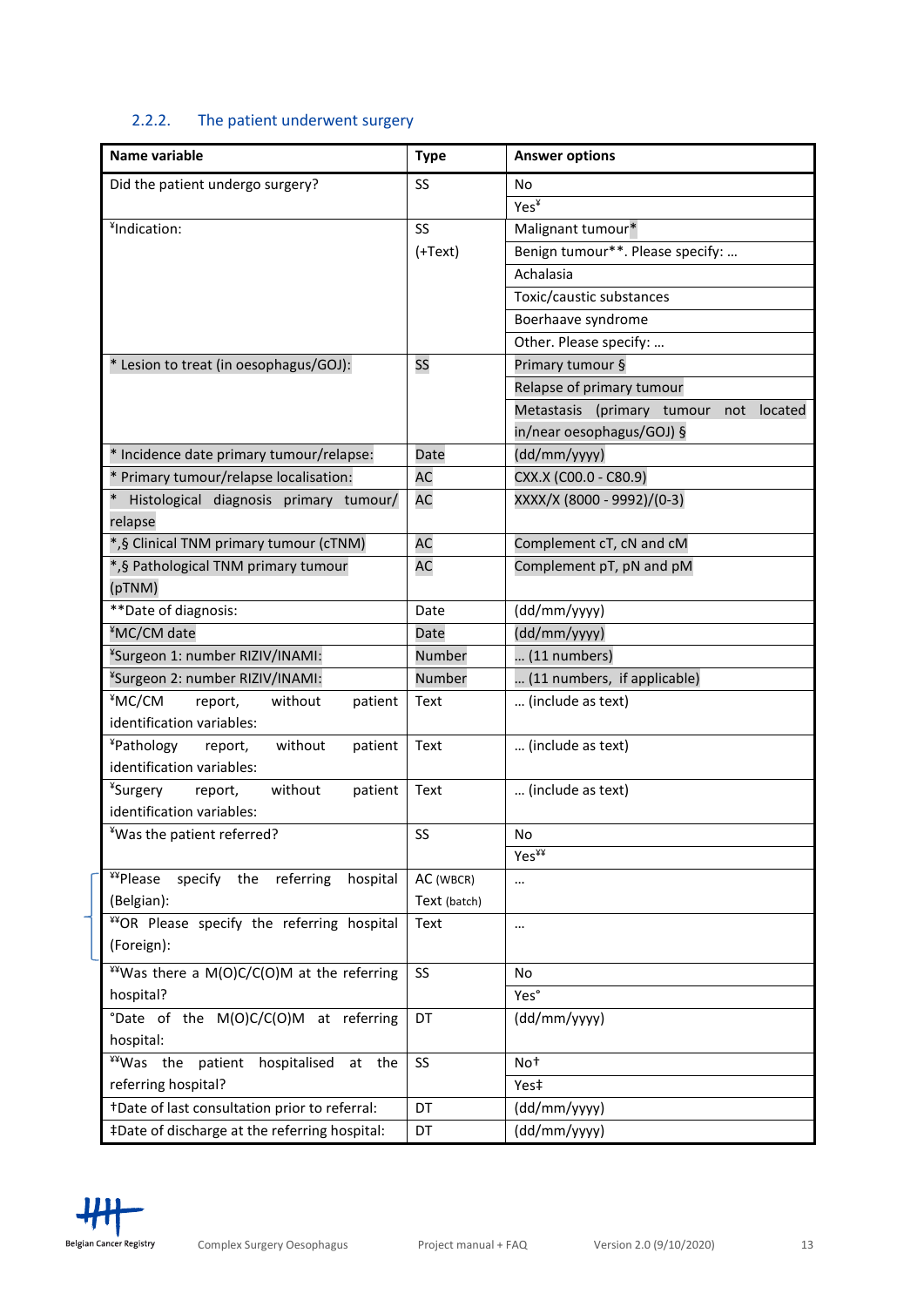If **the patient underwent 'complex' surgery**, one needs to fill out all the following variables of the registration form.

The precise **indication** for which surgery was performed (i.e. the initial diagnosis of the patient) should be specified. This variable is the same as in case of no surgery, with text fields to further specify the type of benign tumour or the other non-tumoural indication (full name) (section 2.2.1).

In case of a malignant tumour, it has to be specified if the **lesion to treat** is a primary tumour, a relapse of a previously diagnosed primary tumour (i.e. after a disease-free interval), or a metastasis of a primary tumour not located in or near the oesophagus/GOJ. Furthermore, several characteristics concerning the primary tumour (relapse) are asked, as listed in section "2.2.1.1 Malignant tumour characteristics" (**incidence date**, **localisation**, **histological diagnosis**, **cTNM** and **pTNM**). Since all patients received complex surgery, the pTNM is a mandatory variable (if the TNM classification is applicable, after complete resection and if it does not concern a relapse).

Please note that these variables should be completed: in case of a relapse for the relapse (not the initial newly diagnosed primary tumour); and in case of a metastasis for the primary tumour and NOT the metastasis.

For benign tumours, the **date of diagnosis** should be specified. This date should be determined as follows, in descending order of priority:

- 1. The date of the first pathological confirmation of the tumour prior to the 'complex' surgery (e.g. on biopsy)
- 2. The date of the first endoscopy where the tumour was first noticed
- 3. The date of the first imaging of the tumour

Please provide the exact date of diagnosis for this variable! Whenever the date is unknown, e.g. in case of a referred patient, the expert centre should undertake the necessary steps to determine the exact date of diagnosis, e.g. by calling the referring hospital.

Next, the **date of the MC/CM** where the decision was made to perform surgery must be registered. In case of an emergency surgery, the date of surgery can be entered as the date of MC. More information has to be provided in the general comments field ("No MC performed because emergency surgery"). Also, the RIZIV/INAMI numbers of the **surgeon(s)** are asked (11 numbers).

The following three written reports should be provided in three large text fields:

- **MC/CM report** where the decision was made to perform surgery
- Pathology report of the resection specimen(s) from the complex surgery
- **Surgery report** of the complex surgery

Please extract/copy and paste the complete textual reports from the electronic patient dossier.

- For batch deliveries, the complete text can be included as one variable by extracting it as a whole into one Excel cell.
- For WBCR, in case of an error (e.g. via Ctrl + V), please paste the report via right-clicking within the large text field and selecting "Paste".

It is recommended to delete all patient identification variables from these reports (e.g. name, date of birth, address, INSZ/NISS number). If this would not be feasible, the BCR will have the means to do so. Hospital and doctor information can stay present.

If **the patient was referred**, the following variables should be filled out:

The name of the hospital that referred the patient needs to be specified, depending on whether it is a **Belgian hospital or a hospital abroad**. For the hospital abroad, please also specify the country. (In WBCR, an autocompleting list of Belgian hospitals is provided instead of a text field.)

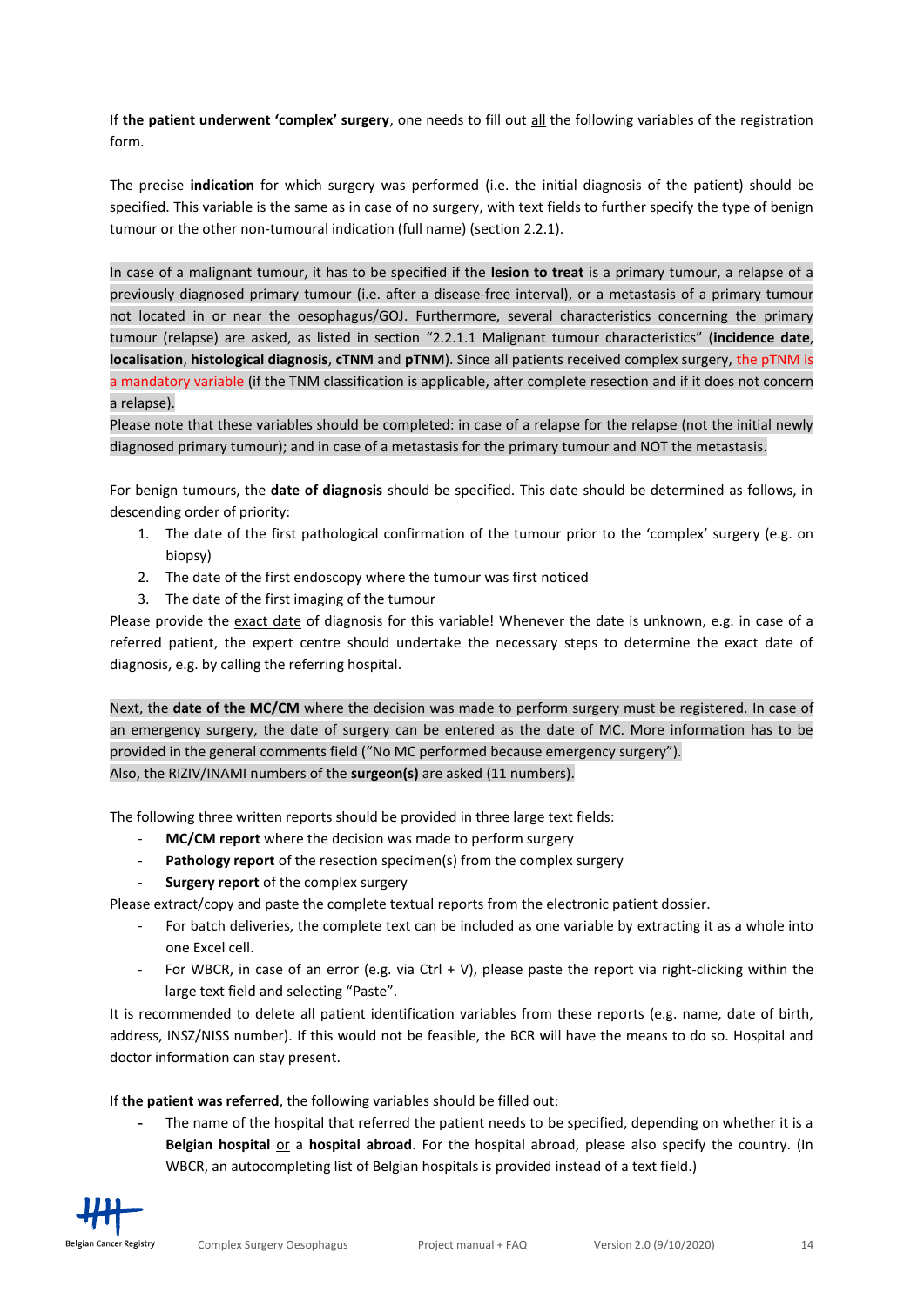- **-** If there was a **M(O)C/C(O)M at the referring hospital**, the date of the M(O)C/C(O)M needs to be filled out.
- **-** Finally, it should be indicated whether the patient was **hospitalised** at the referring hospital. In each case (answer option 'No' or 'Yes') an additional date should be provided: either 'the date of discharge at the referring hospital' for those patients that were effectively hospitalised, or 'the date of last consultation prior to referral' for those patients that were not hospitalised.

! Please note that we are aware of the fact that some of these referral data are not easily obtained. Nevertheless, experts have emphasised the importance of these variables to post-factum determine the time to treatment. Therefore, these variables are required to be filled out. Suggestions to acquire these data more easily:

- Ask the patient upon entry/first consultation and include the information in the medical dossier
- Ask the referring centre to include this information in the referral letter

### <span id="page-14-0"></span>**2.3. Patient characteristics**

#### <span id="page-14-1"></span>2.3.1. Height and weight of the patient at the time of surgery

| Name variable              | Type       | <b>Answer options</b> |
|----------------------------|------------|-----------------------|
| Height:                    | <b>DEC</b> | cm                    |
| Weight at time of surgery: | <b>DEC</b> | kg                    |

The patient's **height** (in cm) and **body weight** (in kg) at the time of surgery can be filled out as numeric values, up to one decimal.

### <span id="page-14-2"></span>2.3.2. WHO performance status at time of surgery

| Name variable                              |    | <b>Answer options</b>                     |
|--------------------------------------------|----|-------------------------------------------|
|                                            | SS | 0 - Asymptomatic, normal activity         |
|                                            |    | 1 - Symptomatic, but ambulant             |
| WHO performance status at time of surgery: |    | 2 - Symptomatic, bedbound <50% of the day |
|                                            |    | 3 - Symptomatic, bedbound >50% of the day |
|                                            |    | 4 - Completely dependent, 100% bedbound   |

The **WHO (ECOG) performance score** is a classification system which evaluates the general welfare and daily activity of the patient. The answer options normally run from 0 to 5, where a score of 0 indicates a healthy person, while a score of 5 equals death. In this registration form, the answer options are limited from 0 to 4.

Note: In contrast with the MOC/COM registration (bijlage/annexe 55), this WHO status is the one at time of surgery and not the one at time of diagnosis of the malignant tumour.

| Score 0 | Asymptomatic, normal activity | Fully active, able to carry out all activities, as before the disease.    |
|---------|-------------------------------|---------------------------------------------------------------------------|
| Score 1 | Symptomatic, but ambulant     | Limited in heavy physical activity but ambulatory and able to perform     |
|         |                               | light or sedentary work (e.g. small house chores, office job).            |
| Score 2 | Symptomatic, bedbound <50% of | Ambulatory and able to take care of themselves, but impossible to         |
|         | the day                       | perform work activities. 'Active' more than 50% of the day.               |
| Score 3 | Symptomatic, bedbound >50% of | Only able to carry out a limited number of self-sufficiency tasks.        |
|         | the day but not 100% bedbound | Confined to bed or chair for 50% or more of the waking hours.             |
| Score 4 | Completely dependent (on      | Totally disabled. Can no longer take care of themselves. Totally confined |
|         | caretakers): 100% bedbound    | to chair or bed.                                                          |

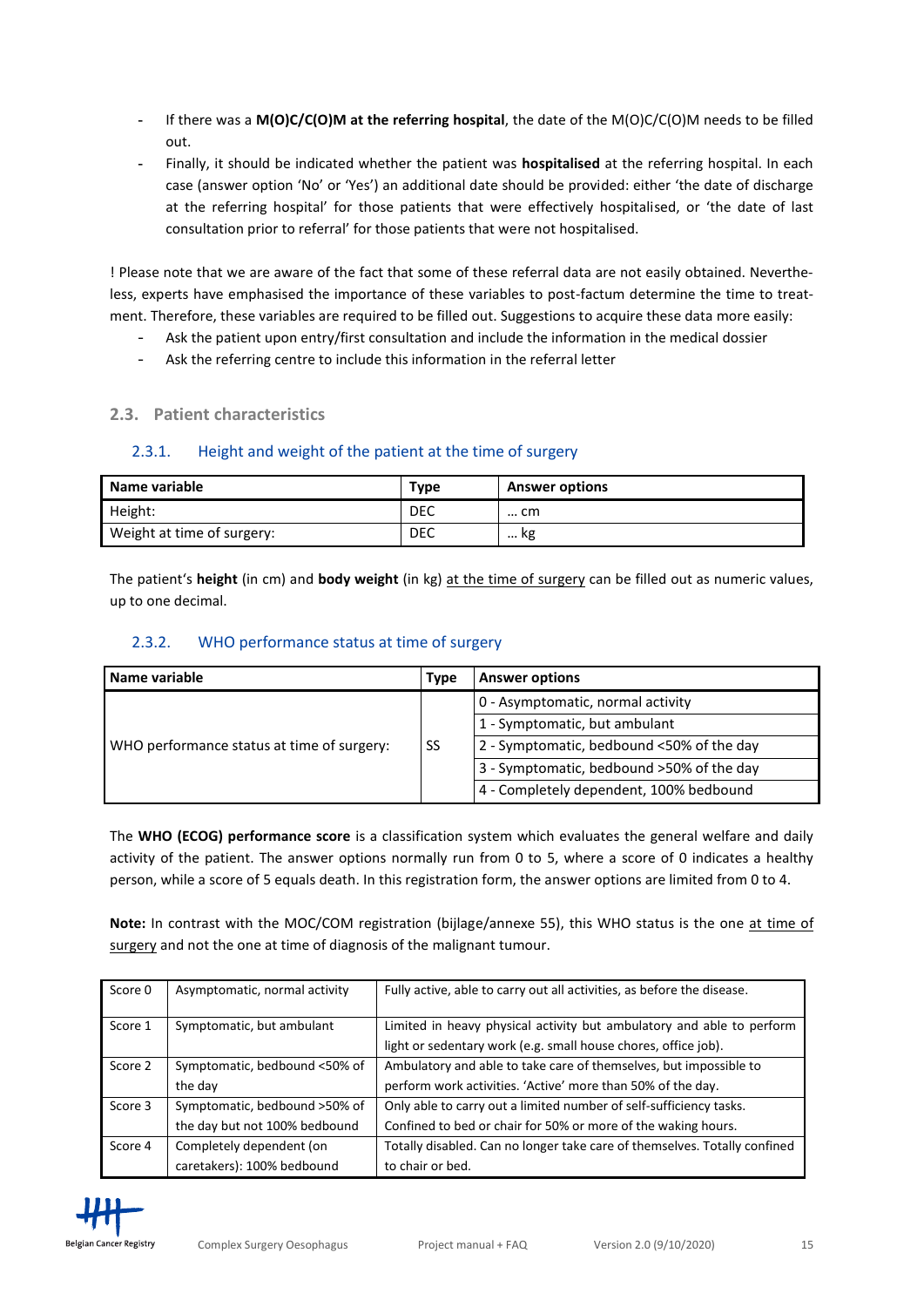**Note:** When the WHO performance score is not specified but a Lansky or Karnofsky score is available, please use the following conversion table to determine the WHO performance score:

| <b>WHO</b>                           | Lansky/ | Lansky level of performance                       | Karnofsky level of performance                   |
|--------------------------------------|---------|---------------------------------------------------|--------------------------------------------------|
| Karnofsky<br>$(< 16$ years)<br>score |         |                                                   | (≥ 16 years)                                     |
|                                      | score   |                                                   |                                                  |
| 0                                    | 100     | Fully active; normal                              | Normal, no complaints or signs of disease        |
| $\mathbf{1}$                         | 90      | Minor restrictions in physically<br>strenuous     | Able to carry on normal activities; minor signs  |
|                                      |         | activities                                        | or symptoms of disease                           |
|                                      | 80      | Active, but tires more quickly                    | Normal activity with effort                      |
| $\mathfrak{p}$                       | 70      | Restriction in and less time spent in active play | Care for self; unable to carry on normal activi- |
|                                      |         |                                                   | ty or to do active work                          |
|                                      | 60      | Up and around; minimal active play; keeps         | Requires occasional assistance, but able to      |
|                                      |         | busy with quieter activities                      | care for most of his needs                       |
| 3                                    | 50      | Gets dressed but lies around much of the day;     | Requires considerable assistance and frequent    |
|                                      |         | no active play; able to participate in all quiet  | medical care                                     |
|                                      |         | play and activities                               |                                                  |
|                                      | 40      | Mostly in bed; participates in quiet activities   | Disabled; requires special care and assistance   |
| 4                                    | 30      | In bed; needs assistance even with quiet play     | Severely disabled; hospitalisation indicated     |
|                                      |         |                                                   | though death non-imminent                        |
|                                      | 20      | In bed, often sleeping; play limited to very      | Very sick; hospitalisation necessary; active     |
|                                      |         | passive activities                                | supportive treatment necessary                   |
|                                      | 10      | Does not get out of bed; does not play            | Moribund                                         |

#### <span id="page-15-0"></span>2.3.3. ASA score (pre-operative risk)

| Name variable<br><b>Type</b>    |    | <b>Answer options</b>                          |
|---------------------------------|----|------------------------------------------------|
|                                 | SS | 1 - Healthy person                             |
|                                 |    | 2 - Mild systemic disease, normal activity     |
| ASA score (pre-operative risk): |    | 3 - Serious systemic disease, limited activity |
|                                 |    | 4 - Life-threatening illness, handicapped      |
|                                 |    | 5 - Dying                                      |

The American Society of Anesthesiologists or **ASA score** is a global score that assesses the physical status of patients before surgery. Therefore, this score estimates the pre-operative risk.

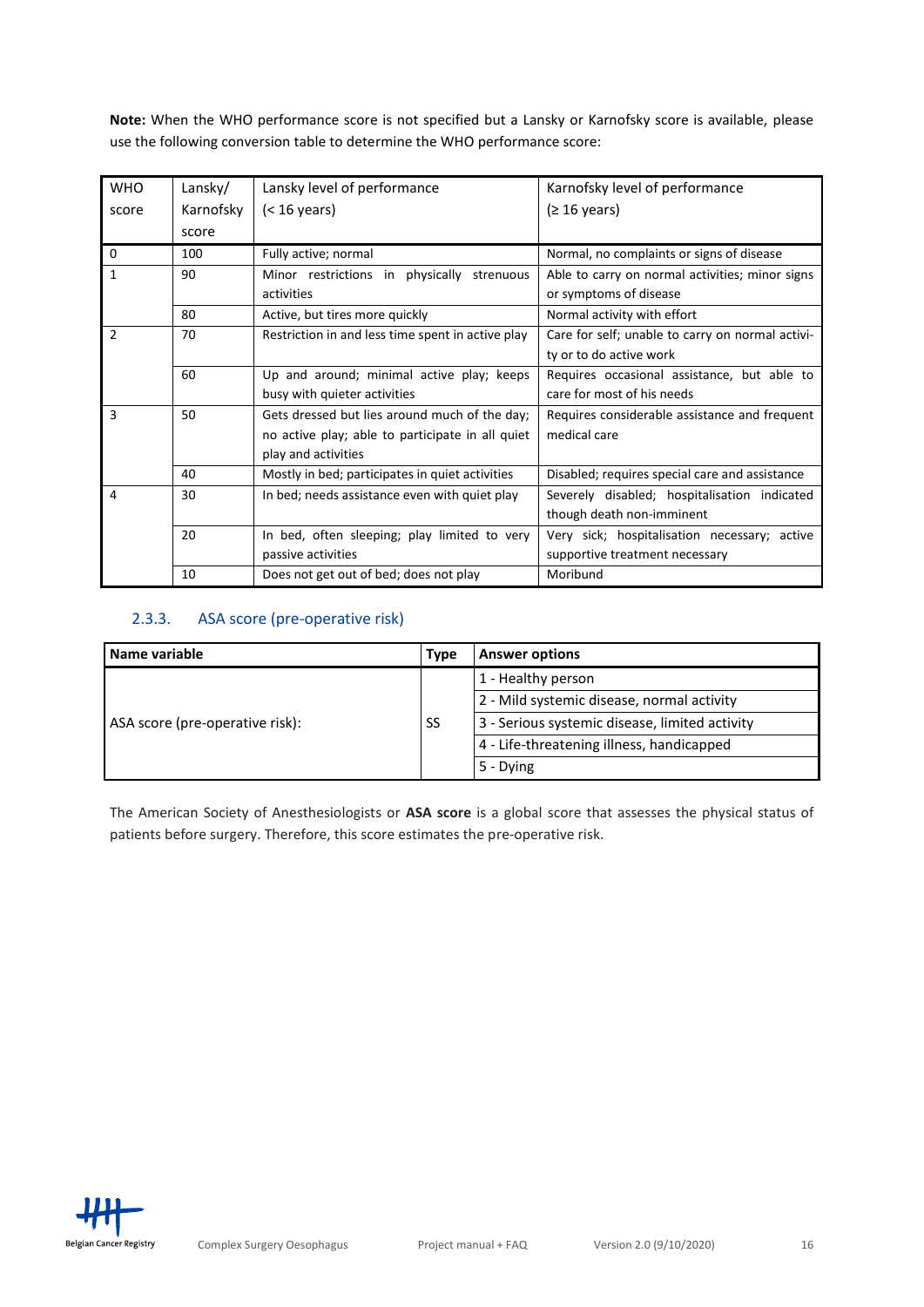#### <span id="page-16-0"></span>2.3.4. Comorbidity - Charlson Modified Index

| Name variable                             | <b>Type</b> | <b>Answer options</b>                 |
|-------------------------------------------|-------------|---------------------------------------|
| Comorbidity (prior to surgery) - Charlson | SS          | No                                    |
| Modified Index (not the current surgery   |             |                                       |
| indication!):                             |             | Yes*                                  |
| *Type of comorbidity (Charlson Modified   | <b>MS</b>   | Myocardial infarction                 |
| index):                                   |             | Peripheral vascular disease           |
|                                           |             | Cerebrovascular disease               |
|                                           |             | Congestive heart failure              |
|                                           |             | Connective tissue disease             |
|                                           |             | Mild liver disease                    |
|                                           |             | Moderate-severe liver disease         |
|                                           |             | Moderate-severe renal disease         |
|                                           |             | Chronic pulmonary disease             |
|                                           |             | Peptic ulcer                          |
|                                           |             | Hemiplegia                            |
|                                           |             | Dementia                              |
|                                           |             | Diabetes without damage to end-organs |
|                                           |             | Diabetes with damage to end-organs    |
|                                           |             | Any tumour (without metastasis)       |
|                                           |             | Leukaemia (acute or chronic)          |
|                                           |             | Lymphoma                              |
|                                           |             | Metastatic solid tumour               |
|                                           |             | AIDS (not just HIV)                   |

**'Comorbidity'** is described as the presence of one or more additional medical conditions, co-occurring with the primary condition (here: the surgery indication) but not caused by it. The comorbidities should already be present prior to the complex surgery (e.g. (another) malignant tumour). These comorbidities are important to register because they may affect patient outcome. The comorbidities do not include the current surgery indication!

The **Charlson Comorbidity Index** (CCI) is used to collect the comorbidity information. It is among the bestknown and widely used indices of comorbidity and consists out of 19 conditions. A single comorbidity score for a patient can be calculated based on the indicated comorbidities. The index is based on the International Classification of Diseases (ICD) diagnosis codes found in administrative data. For your information, a nonexhaustive list of ICD-10 codes for each comorbidity is provided in Appendix A.

Please indicate which of the specified conditions could have an influence at the time of surgery. The timeframe in which the comorbidity was or should be present, is dependent on the type of comorbidity:

- **-** Most items relate to the past medical history of the patient (e.g. myocardial infarction, peptic ulcer, ...) and should not necessarily be active at the time of surgery.
- **-** For some items related to specific organ functions (e.g. renal disease, diabetes) the situation at the time of surgery should be considered. For example: acute kidney failure in the past medical history with a complete normal kidney function at the time of surgery is not an increased risk factor and should not be registered. The same is true for gestational diabetes.
- **-** Only indicate a tumour or malignancy when it is diagnosed or treated within 5 years of the complex surgery. In this case, please also specify the type of malignancy and the incidence date in the general comments field.

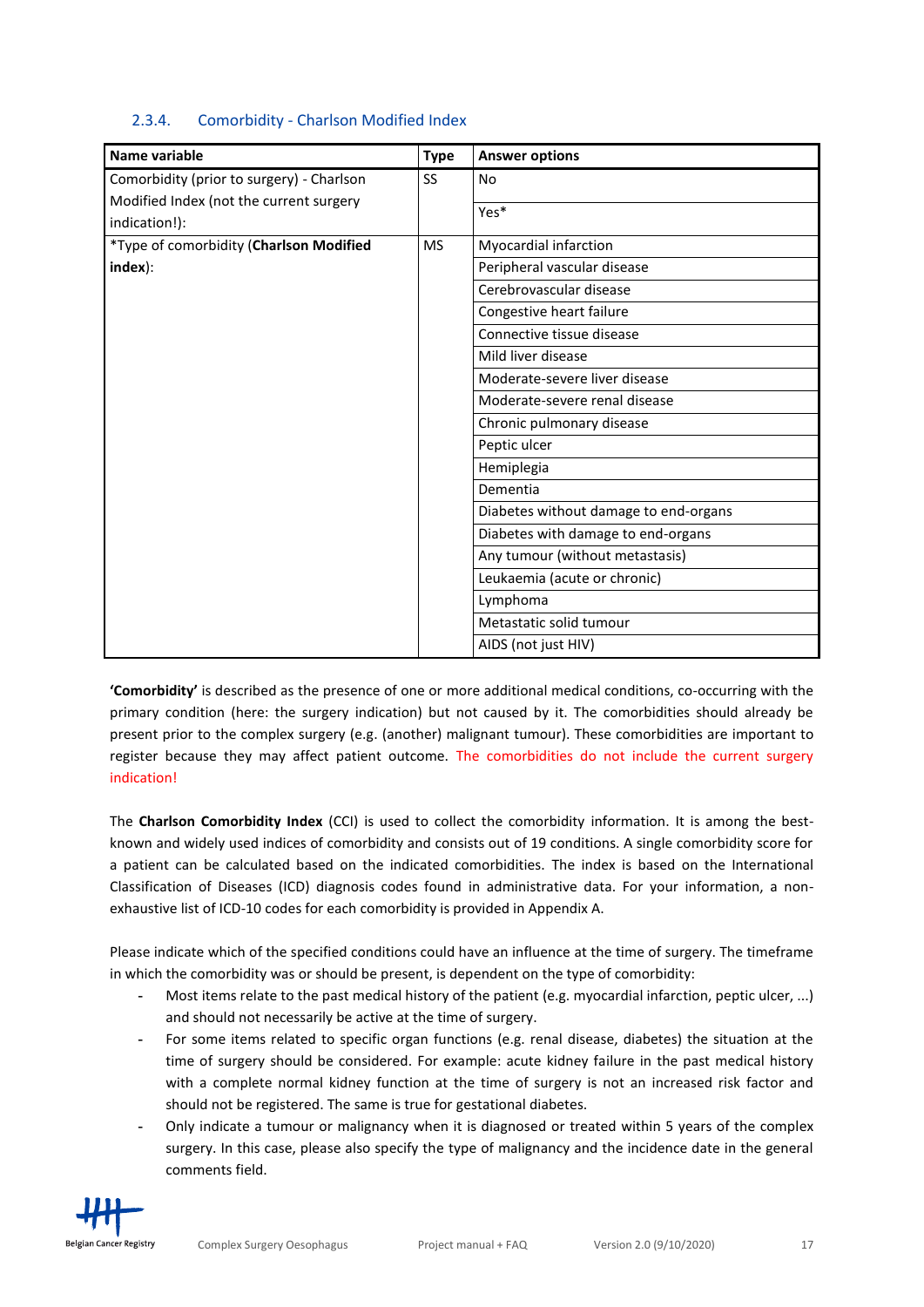**Note:** Other comorbidities or additional information can be specified in the general c**omments field** of every registration.

| Name variable                          | <b>Type</b> | <b>Answer options</b>                                          |
|----------------------------------------|-------------|----------------------------------------------------------------|
| Is the patient currently $(= a t$ time | SS          | No.                                                            |
| of surgery) treated with               |             | Yes*                                                           |
| antithrombotic medication?             |             |                                                                |
| *Please specify the type of            | <b>MS</b>   | B01AA: Vitamin K antagonists (e.g. warfarin)                   |
| medication (ATC-codes):                |             | B01AB: Heparin group (e.g. heparin)                            |
|                                        |             | B01AC: Platelet aggregation inhibitors excluding heparin (e.g. |
|                                        |             | acetylsalicylic acid)                                          |
|                                        |             | B01AD: Enzymes (e.g. streptokinase)                            |
|                                        |             | B01AE: Direct thrombin inhibitors (e.g. desirudin)             |
|                                        |             | B01AF: Direct Xa inhibitors (e.g. rivaroxaban)                 |
|                                        |             | B01AX: Other antithrombotic agents (e.g. dermatan sulfate)     |

<span id="page-17-0"></span>2.3.5. Is the patient currently (= at time of surgery) treated with antithrombotic medication?

For a limited number of patients treated with **antithrombotics**, this treatment cannot be stopped before/during surgery. This can complicate the surgery and increase the risk of post-operative complications, such as bleeding. If the patient is being treated with antithrombotics or if the antithrombotics therapy was not stopped in a timely manner according to evidence-based practices for the specific drug (please consult the responsible surgeon when unsure), the answer option 'Yes' should be indicated and the **type(s) of medication (ATC codes)** should be provided. The ATC code of a specific drug can be found on the website of the WHO [\(https://www.whocc.no/atc\\_ddd\\_index/?code=B01A\)](https://www.whocc.no/atc_ddd_index/?code=B01A). A non-exhaustive list has been added in Appendix B.

*Example*: Treatment with warfarin should be stopped at least 5 to 7 days before complex surgery. When treatment is stopped less than 5 days to surgery, it might not be long enough to ensure normal clotting, therefore, this also presents an increased risk factor. In this case, the options "Yes" and "B01AA: Vitamin K antagonists (e.g. warfarin)" should be selected.

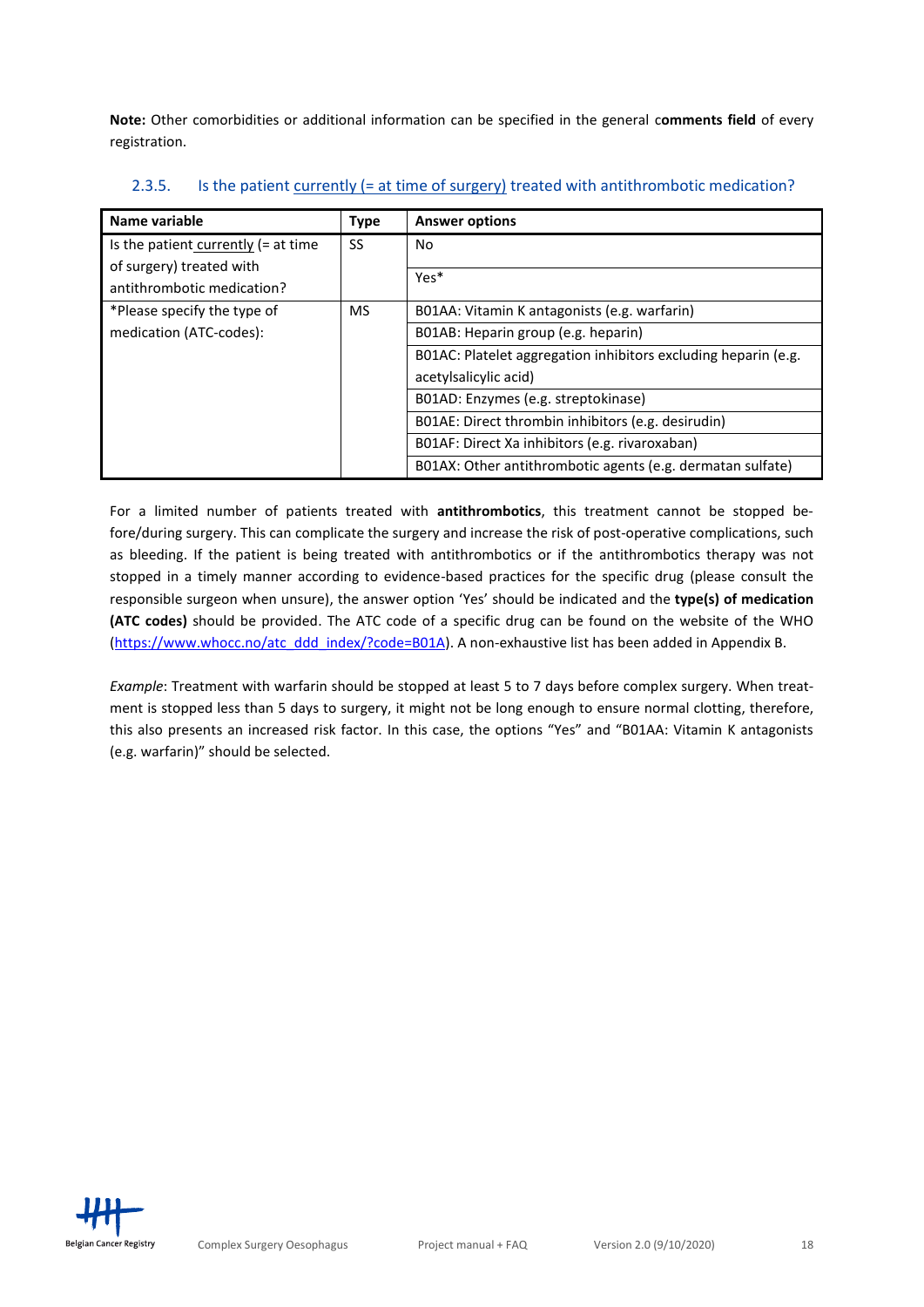#### <span id="page-18-0"></span>**2.4. Surgery**

#### <span id="page-18-1"></span>2.4.1. PET/CT

| 'Name variable                           | Type | <b>Answer options</b> |
|------------------------------------------|------|-----------------------|
| Was a PET/CT performed prior to surgery? | SS   | No                    |
|                                          |      | Yes                   |

Here, it should be registered whether PET/CT was performed prior to surgery.

#### <span id="page-18-2"></span>2.4.2. Prior treatment modalities

| Name variable                                                | <b>Type</b> | <b>Answer options</b>                                  |
|--------------------------------------------------------------|-------------|--------------------------------------------------------|
| Did the patient receive any other treatment                  | SS          | No                                                     |
| modality before this surgical procedure?                     |             |                                                        |
|                                                              |             | Yes*                                                   |
| *Please specify the other treatment modality:                | <b>MS</b>   | Chemotherapy**                                         |
|                                                              | (+Text)     | Targeted therapy/biologicals¥                          |
|                                                              |             | Radiotherapy¥¥                                         |
|                                                              |             | Prior major thoracic or abdominal surgery <sup>§</sup> |
|                                                              |             | Endoscopic treatment <sup>§§</sup>                     |
|                                                              |             | Other treatment modality. Please specify               |
| ** Start date chemotherapy:                                  | Date        | (dd/mm/yyyy)                                           |
| ** Date latest (chemo) treatment:                            | Date        | (dd/mm/yyyy)                                           |
| *Start date (targeted/biological) therapy:                   | Date        | (dd/mm/yyyy)                                           |
| *Date latest treatment (targeted/biological):                | Date        | (dd/mm/yyyy)                                           |
| ¥¥Start date radiotherapy:                                   | Date        | (dd/mm/yyyy)                                           |
| **Date latest radiotherapy treatment:                        | Date        | (dd/mm/yyyy)                                           |
| <sup>§</sup> Type of the prior major thoracic or abdominal   | Text        |                                                        |
| surgery:                                                     |             |                                                        |
| <sup>§</sup> Date of the latest major thoracic or abdominal  | Date        | (dd/mm/yyyy)                                           |
| surgery:                                                     |             |                                                        |
| <sup>§§</sup> Please specify the prior endoscopic treatment: | <b>MS</b>   | EMR/ESD                                                |
|                                                              | (+Text)     | <b>RFA</b>                                             |
|                                                              |             | Ablation techniques other than RFA. Please             |
|                                                              |             | specify                                                |
| <sup>§§</sup> Date latest (endoscopic) treatment:            | Date        | (dd/mm/yyyy)                                           |

Because **prior treatments of the patient** might significantly affect the outcome of complex surgery, it is important to indicate any other treatment modality prior to surgery. The type of treatment(s) should be specified (multi-select variable with min. 1, max. 6 answer options):

- If the patient previously received **chemotherapy**, therapy with **biologicals/targeted therapy** and/or **radiotherapy** for this tumour/indication, the start date of the treatment and the date of the latest treatment should be provided.
- If the patient previously had major thoracic or abdominal **surgery** (for this or another indication), the type of prior surgery and the date of the latest surgery should be provided.
- If the patient previously had an **endoscopic treatment** for this tumour/indication, this treatment should be further specified (multi-select variable with min. 1, max. 3 answer options):

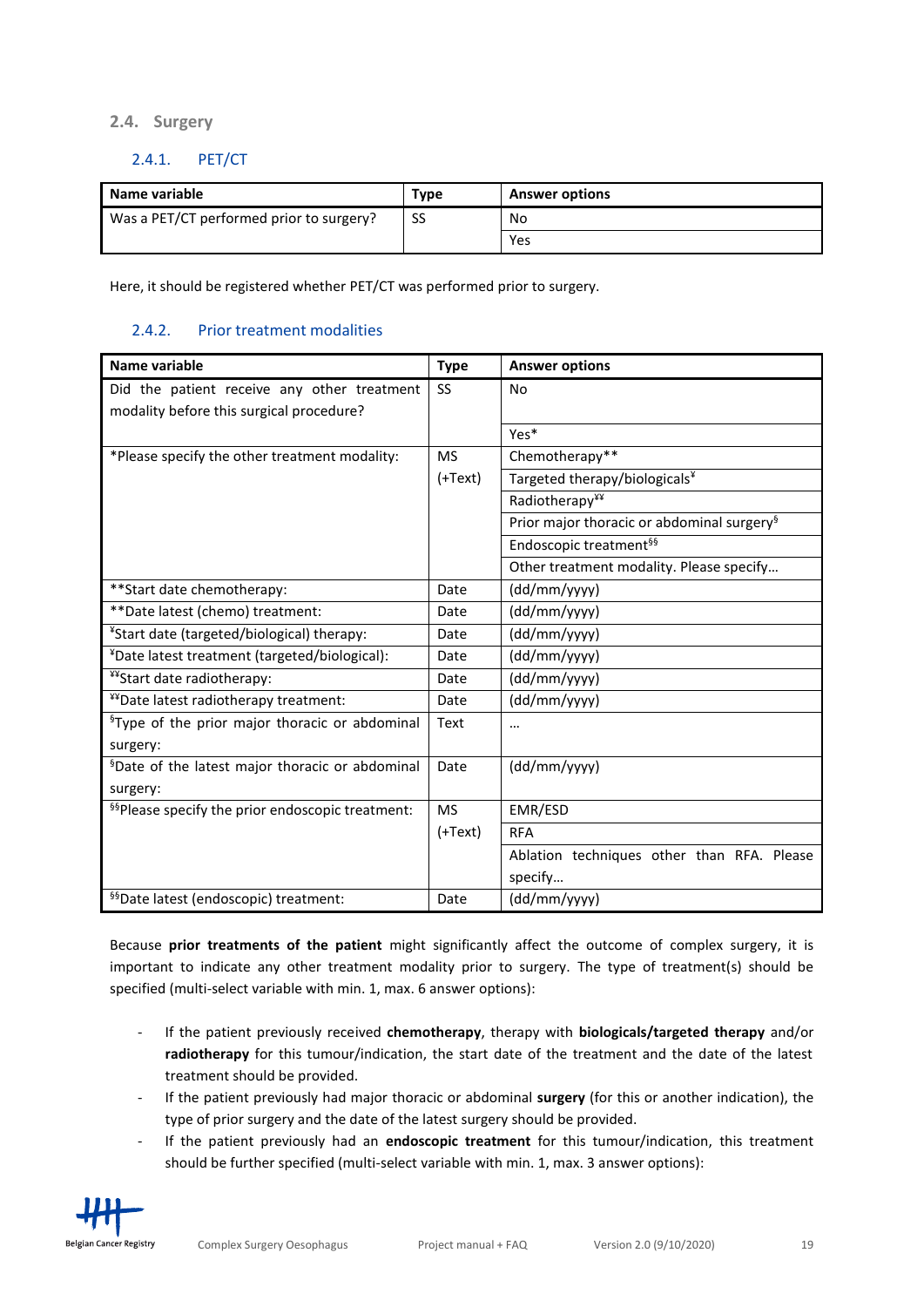- <span id="page-19-2"></span>o EMR/ESD (Endoscopic Mucosal Resection- Endoscopic Submucosal Dissection)
- o RFA (Radiofrequency ablation)
- $\circ$  Ablation techniques other than RFA. The name of this ablation technique should be filled out in a short text field.

For each type of endoscopy, the date of the latest treatment needs to be filled out.

If the patient previously received any other treatment modality that could affect the oesophagus (e.g. ablation for atrial fibrillation that could lead to oesophageal perforation), the name and the date of the treatment are requested.

#### <span id="page-19-0"></span>2.4.3. Date of surgery

| Name variable   | туре | <b>Answer options</b> |
|-----------------|------|-----------------------|
| Date of surgery | Date | (dd/mm/yyyy)          |

The **date of surgery** is the date on which the 'complex' oesophageal surgery was performed in the expert centre.

#### <span id="page-19-1"></span>2.4.4. Tumour location and surgery intention

These two single-select variables only need to be filled out in case of a tumoural indication (i.e. in case of a malignant or benign tumour).

| Name variable      | <b>Type</b> | <b>Answer options</b>                                    |
|--------------------|-------------|----------------------------------------------------------|
| Tumour location:   | SS          | Proximal third                                           |
|                    |             | Middle third                                             |
|                    |             | Lower third                                              |
|                    |             | Gastro-Oesophageal Junction / cardia                     |
| Surgery intention: | SS          | Surgery as primary treatment                             |
|                    |             | Post-induction (neoadjuvant chemo- and/or radiotherapy)* |
|                    |             | Salvage post-radical chemoradiotherapy                   |
|                    |             | Palliative                                               |
|                    |             | Recurrence                                               |

The four answer options for the anatomical **tumour location** are arranged from proximal to distal: tumours can be located in the 'proximal third' (upper part), the 'middle third' (middle part) or the 'lower third' (i.e. the distal third) of the oesophagus or in the 'gastro-oesophageal junction', including the cardia. We have adopted the following classification, with distance measured from the upper incisors. Exact measurements depend on body size and height. Location of the cancer primary site is defined by the cancer epicenter.

| Proximal third | hypopharynx (upper oesophageal sphincter) to lower border of azygos vein (± 15 to <25 cm) |
|----------------|-------------------------------------------------------------------------------------------|
| Middle third   | lower border of azygos vein to lower border of inferior pulmonary vein (+/- 25 to <30 cm) |
| Lower third    | lower border of inferior pulmonary vein to 1 cm above the z line (+/- 30 to <39 cm)       |
| GEJ/Cardia     | 1 cm above the z line to 2 cm below the z line (39 to <42 cm) (= Siewert type II)         |

Similarly, for the **surgery intention**, one out of five answer options can be indicated. For example, the surgery could have been performed as a 'primary treatment'. Alternatively, it could have been performed 'postinduction' (after neoadjuvant chemo- and/or radiotherapy) or it could have been a rescue or 'salvage' treatment after (failed) radical chemo- and/or radiotherapy. Finally, the surgery could have been part of the 'palliative' treatment for the patient or intended for the removal of tumoural recurrence.

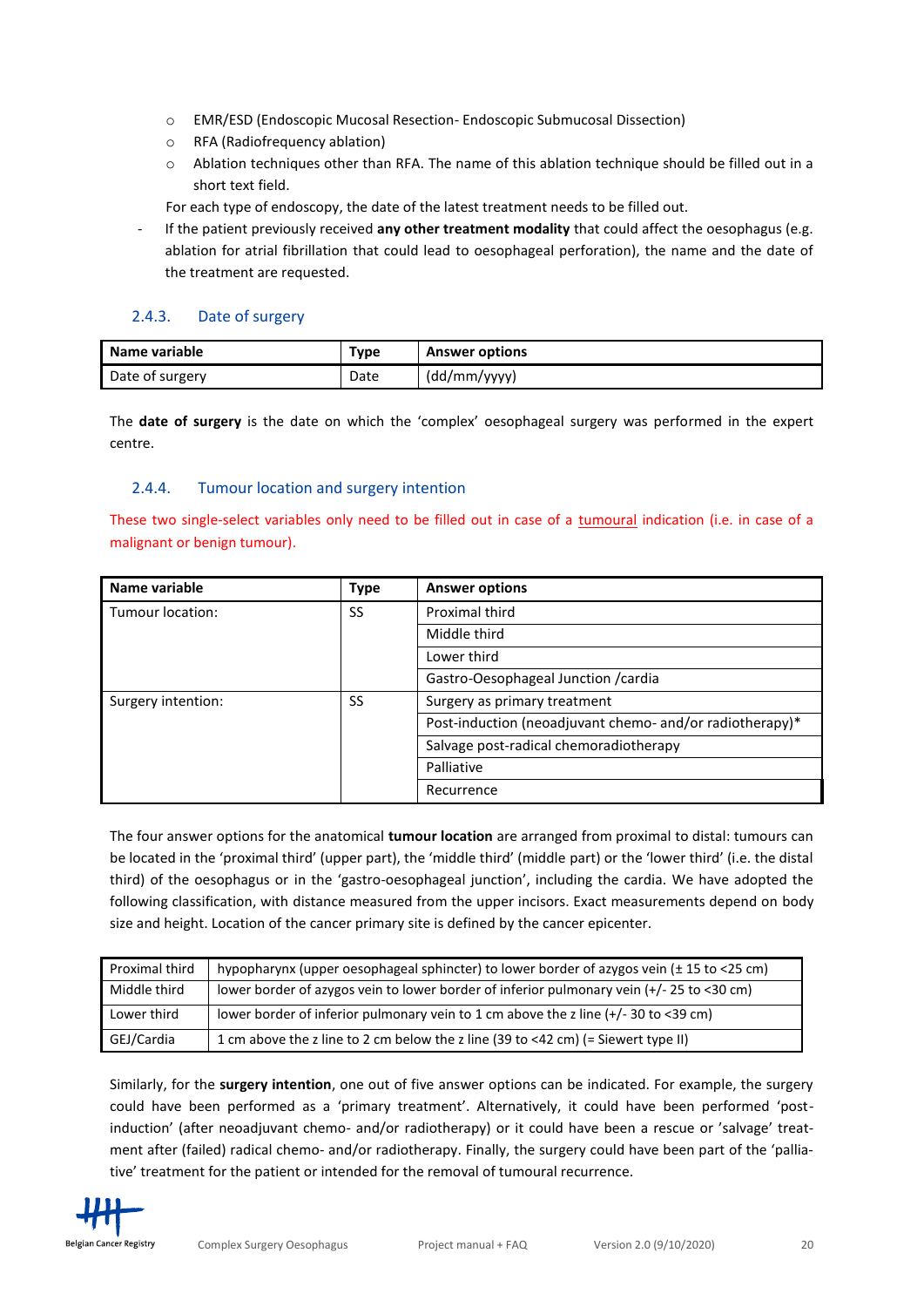#### 2.4.5. Mode of surgery

| Name variable    | Type | <b>Answer options</b> |
|------------------|------|-----------------------|
| Mode of surgery: | SS   | Elective              |
|                  |      | Emergency             |

The **mode of surgery** needs to be filled out for all indications. It is either a scheduled or elective surgery or alternatively, an emergency surgery.

#### <span id="page-20-0"></span>2.4.6. Type of surgery

| Name variable                                 | <b>Type</b> | <b>Answer options</b>             |
|-----------------------------------------------|-------------|-----------------------------------|
| Type of surgery:                              | SS          | Minimally Invasive Surgery (MIS)* |
|                                               |             | Open**                            |
|                                               |             | Conversion from MIS to open***    |
| *Please specify the type of 'minimally        | SS          | Partial/hybrid                    |
| invasive surgery':                            |             | Total laparoscopic/VATS           |
| ** Please specify the type of 'open surgery': | -SS         | Transthoracic                     |
|                                               |             | Transhiatal                       |
| ***Reason for conversion?                     | Text        | $\cdots$                          |

For the **type of surgery**, one of three answer options are possible. For a minimally invasive surgery (**MIS)**, it should be further specified whether the surgery was 'partially minimally invasive' or 'hybrid' (i.e. a surgery that is partially minimally invasive and partially open) or whether a total laparoscopic surgery or Video-Assisted Thoracoscopic Surgery (VATS) has been performed (i.e. a total minimally invasive procedure). If an **'open' surgery** was performed, it should be specified whether this surgery was 'transthoracic', which involves opening of the chest or 'transhiatal', which is a type of surgery performed on the neck and abdomen simultaneously. In case of a **conversion**, the reason should be provided in a short text field.

### <span id="page-20-1"></span>2.4.7. Nomenclature code:

| Name variable      | <b>Type</b> | <b>Answer options</b>                                                    |
|--------------------|-------------|--------------------------------------------------------------------------|
| Nomenclature code: | SS.         | 228270-228281: Thoracic or thoracic-abdominal gastro-oesophagectomy in   |
|                    |             | one surgery with continuity recovery                                     |
|                    |             | 228292-228303: Subtotal oesophagectomy up to the level of the arcus aor- |
|                    |             | tae, with continuity recovery                                            |
|                    |             | 228314-228325: Thoracic or thoracic-abdominal oesophagectomy or gastro-  |
|                    |             | oesophagectomy in one surgery with continuity recovery and extensive     |
|                    |             | lymph node removal                                                       |
|                    |             | 228336-228340: Subtotal oesophagectomy up to the level of the arcus aor- |
|                    |             | tae, with continuity recovery and extensive lymph node removal           |

This single-select variable indicates the **nomenclature codes** that are used in the convention between the RIZIV/INAMI and the expert centre.

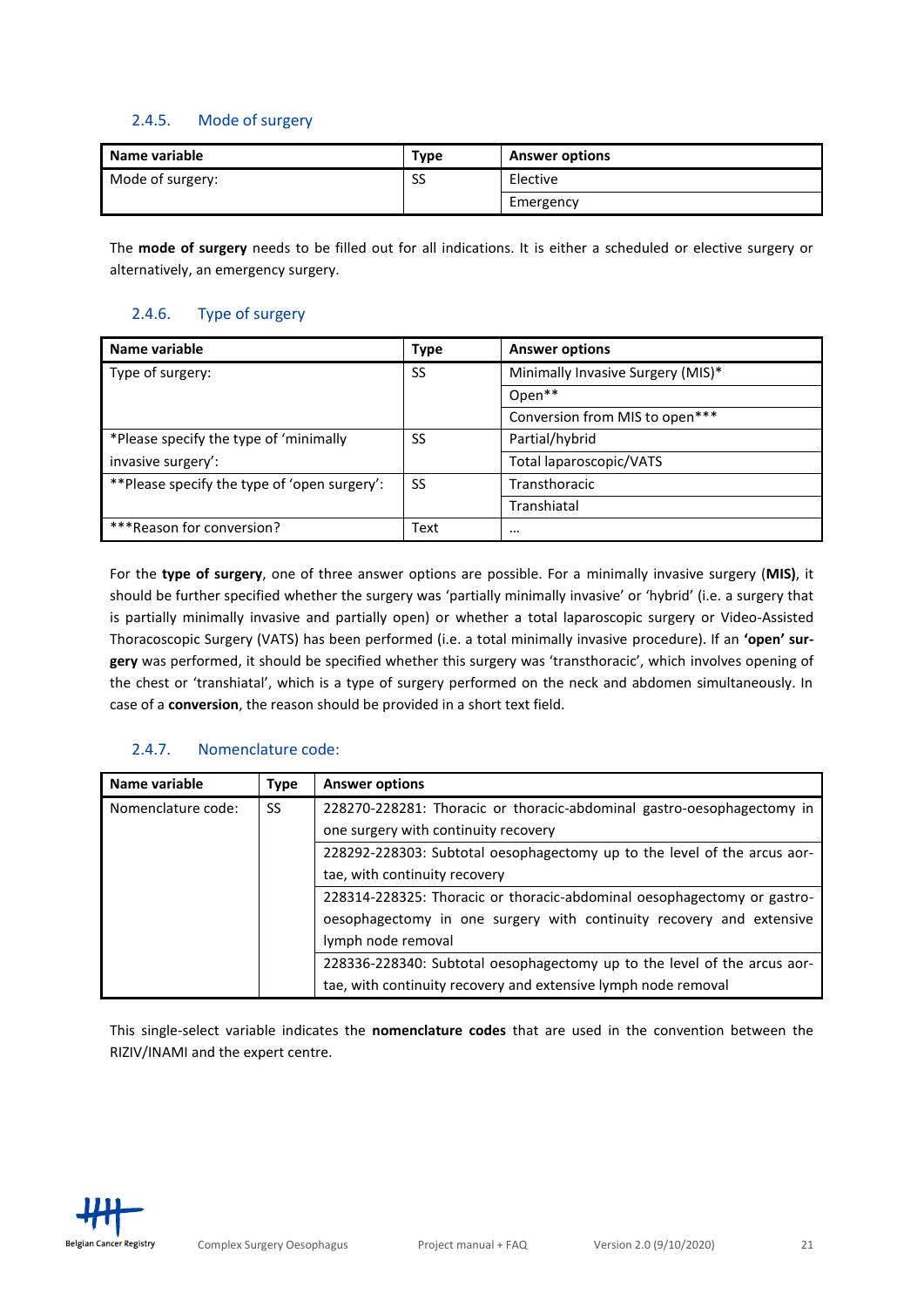#### <span id="page-21-0"></span>2.4.8. Oesophagectomy

| Name variable   | Type | <b>Answer options</b> |
|-----------------|------|-----------------------|
| Oesophagectomy: | SS   | Partial               |
|                 |      | Subtotal              |
|                 |      | Total + laryngectomy  |

The type of **oesophagectomy** should be indicated. When an anastomosis is performed up to the level of the arcus aortae, it is described as 'partial oesophagectomy'. Above that level, one should mention 'subtotal oesophagectomy' (including neck anastomosis). A total oesophagectomy should be followed by a laryngectomy.

### <span id="page-21-1"></span>2.4.9. Resection (pathology)

The following variables only need to be filled out for a malignant tumour.

| Name variable                            | <b>Type</b> | <b>Answer options</b> |
|------------------------------------------|-------------|-----------------------|
| Was a macroscopic RO-resection performed | SS          | No                    |
| (surgical)?                              |             | Yes                   |
| Was a microscopic R0-resection performed | SS          | $No*$                 |
| (pathological)?                          |             | Yes                   |
| *Was the proximal margin involved?       | SS          | No                    |
|                                          |             | Yes                   |
| Was there lymphovascular invasion?       | SS          | No                    |
|                                          |             | Yes                   |
| Was there perineural invasion?           | SS          | No                    |
|                                          |             | Yes                   |

A **macroscopic (surgical) R0-resection** means that the margin of the resection is macroscopically without any tumoural infiltration, as evaluated by the surgeon. In case tumoural infiltration is macroscopically visible, the option 'No' should be chosen.

A **microscopic (pathological) R0-resection** means that, microscopically, no tumoural cells are present at the cut margin of resection (>0 mm), as evaluated by the pathologist and as concluded by the College of American Pathologists (CAP). If tumoural cells are microscopically visible, the option 'No' should be chosen. In the latter case, it should also be indicated whether the **proximal margin** was involved, as evaluated by the pathologist on the resection specimen.

The variable on **lymphovascular invasion** informs whether invasion of [cancer](https://en.wikipedia.org/wiki/Cancer) cells into the [blood vessels](https://en.wikipedia.org/wiki/Blood_vessel) and/or lymphatics was observed in the resection specimen, as evaluated by the pathologist.

Finally, it should be specified whether there was **perineural invasion** in the specimen, as evaluated by the pathologist. This is important to know because perineural invasion is an important prognostic factor for oesophageal cancer (perineural invasion is associated with a negative prognosis).

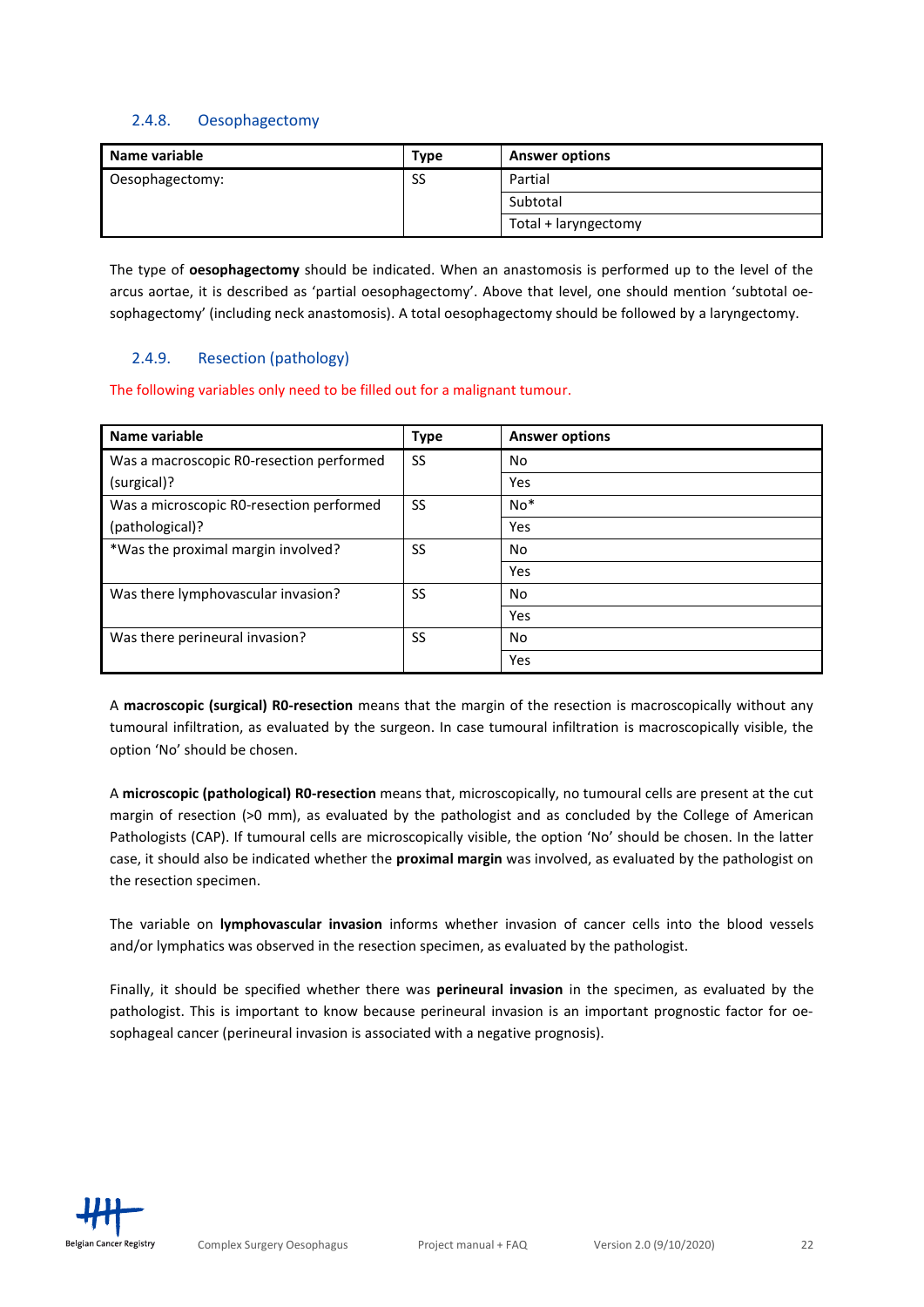#### <span id="page-22-0"></span>2.4.10. Mandard (regression) grade

This variable is only requested for post-induction surgery of malignant tumours (after neoadjuvant chemoand/or radiotherapy).

| Name variable                       | Type | <b>Answer options</b> |
|-------------------------------------|------|-----------------------|
| *Please indicate the Mandard Tumour | -SS  | TRG1                  |
| Regression Grade (TRG):             |      | TRG <sub>2</sub>      |
|                                     |      | TRG3                  |
|                                     |      | TRG4                  |
|                                     |      | TRG5                  |

The last variable of the pathology section is the **Mandard Tumour Regression Grade (TRG)**. It is a classification system which categorises the amount of regressive histopathological changes observed after cytotoxic (neoadjuvant) treatment of malignant tumours. As such, this variable only needs to be filled out if the variable 'Surgery intention' (section 2.4.4) was 'post-induction' surgery: these are patients with a malignant tumour that were treated with neoadjuvant therapy before surgery (cfr. Thies and Langer, *Frontiers in Oncology*, 2013). The five grades of the Mandard-system are classified as follows:

| TGR1             | Complete regression (=fibrosis without detectable tissue of tumour) |
|------------------|---------------------------------------------------------------------|
| TGR <sub>2</sub> | Fibrosis with scattered tumour cells                                |
| TGR3             | Fibrosis and tumour cells with preponderance of fibrosis            |
| TGR4             | Fibrosis and tumour cells with preponderance of tumour cells        |
| TGR5             | Tissue of tumour without changes of regression                      |

#### <span id="page-22-1"></span>2.4.11. Gastrectomy

| Name variable | <b>Type</b> | <b>Answer options</b> |
|---------------|-------------|-----------------------|
| Gastrectomy:  | SS          | No                    |
|               |             | Partial               |
|               |             | Total                 |

This variable evaluates whether and to what extent the **stomach was removed** during the surgery.

#### <span id="page-22-2"></span>2.4.12. Lymphadenectomy

| Name variable                                    | <b>Type</b> | <b>Answer options</b> |
|--------------------------------------------------|-------------|-----------------------|
| Lymphadenectomy?                                 | SS          | No                    |
|                                                  |             | Yes*                  |
| *Region lymphadenectomy:                         | <b>MS</b>   | Abdomen               |
|                                                  |             | Chest                 |
|                                                  |             | Neck unilateral       |
|                                                  |             | Neck bilateral        |
| Number of lymph nodes retrieved:                 | <b>NUM</b>  | $\cdots$              |
| Number of lymph nodes with tumoural involvement: | <b>NUM</b>  | $\cdots$              |

If **lymph node removal** was performed, the **region of the lymphadenectomy** should be indicated (multi-select variable with min. 1, max. 3 answer options). The oesophagus is an organ crossing three anatomic compartments: the neck, the mediastinum and the upper abdomen. The para-oesophageal lymph nodes are therefore

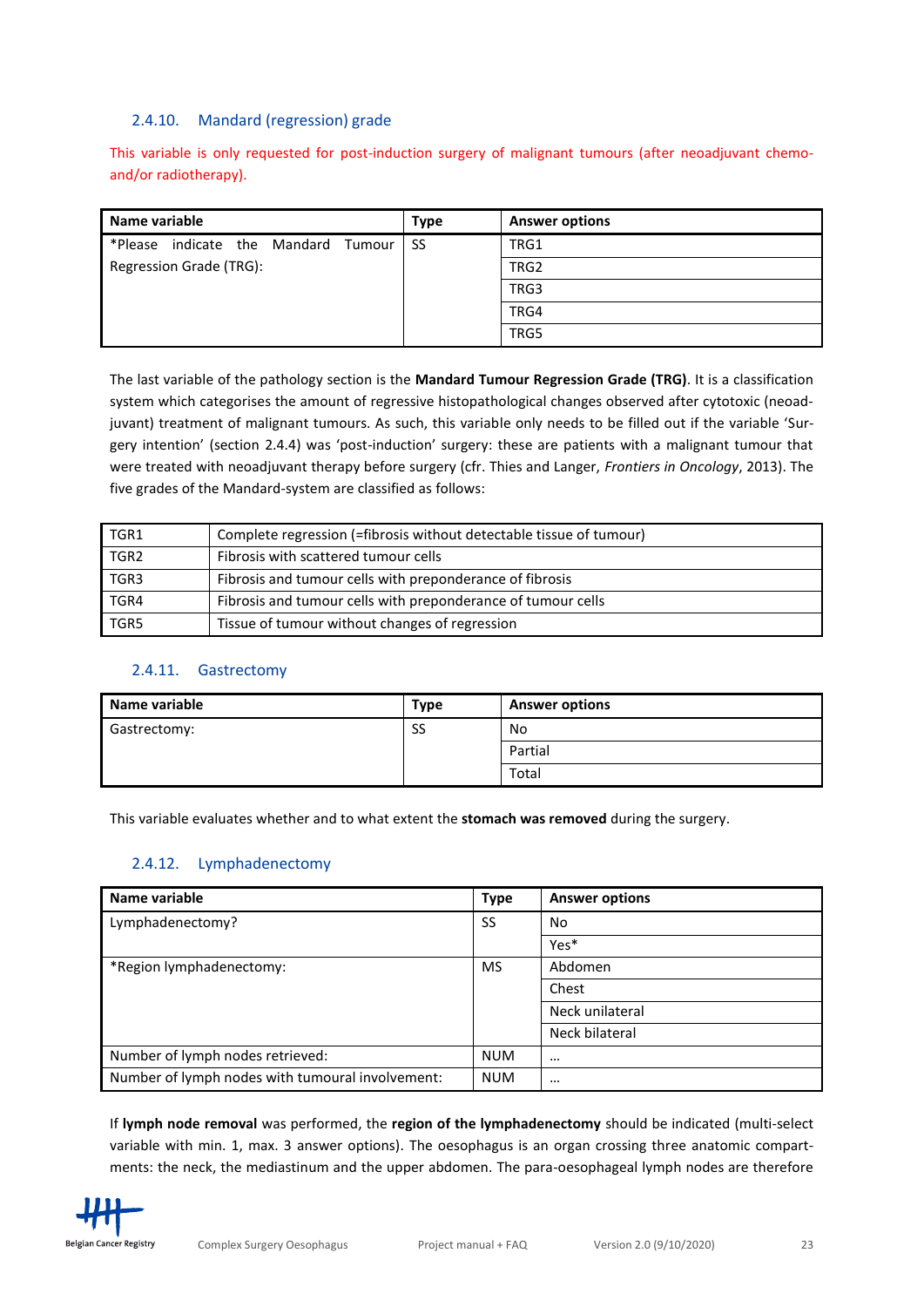located in three fields: the cervical field (neck), the thoracic field (mediastinum) and the abdominal field (upper abdomen). A distinction is made between unilateral and bilateral neck lymph node removal. The table below gives an overview of the para-oesophageal lymph nodes (LN) (adapted from Matsuda et al., *J Thorac Dis*, 2017).

| <b>Field</b>          | <b>Number</b>  | Location                                                    |
|-----------------------|----------------|-------------------------------------------------------------|
| Cervical lymph nodes  | 101R           | Right cervical para-oesophageal LN                          |
|                       | 101L           | Left cervical para-oesophageal LN                           |
|                       | 104R           | Right supraclavicular LN                                    |
|                       | 104L           | Left supraclavicular LN                                     |
| Thoracic lymph nodes  | 105            | Upper thoracic para-oesophageal LN                          |
|                       | 106recR        | Right recurrent nerve LN                                    |
|                       | 106recL        | Left recurrent nerve LN                                     |
|                       | 106pre         | Pretracheal LN                                              |
|                       | 106tbR         | Right tracheobronchial LN                                   |
|                       | 106tbL         | Left tracheobronchial LN                                    |
|                       | 107            | Subcarinal LN                                               |
|                       | 108            | Middle thoracic para-oesophageal LN                         |
|                       | 109R           | Right main bronchus LN                                      |
|                       | 109L           | Left main bronchus LN                                       |
|                       | 110            | Lower thoracic para-oesophageal LN                          |
|                       | 111            | Supradiaphragmatic LN                                       |
|                       | 112            | Posterior mediastinal LN, thoracic duct nodes were included |
| Abdominal lymph nodes | $\mathbf{1}$   | Right cardial LN                                            |
|                       | $\overline{2}$ | Left cardial LN                                             |
|                       | 3              | Lesser curvature LN                                         |
|                       | $\overline{7}$ | LN along the trunk of the left gastric artery               |
|                       | 8              | LN along the common hepatic artery                          |
|                       | 9              | Ceriac artery LN                                            |
|                       | 11             | Splenic artery LN                                           |
|                       | 19             | Inphradiaphragmatic LN                                      |
|                       | 20             | Para-oesophageal LN in the diaphragmatic oesophageal hiatus |

Also, the total number of **lymph nodes retrieved** and **lymph nodes with tumoural involvement** needs to be indicated if there was a lymphadenectomy (no decimals allowed).

### <span id="page-23-0"></span>2.4.13. Other resections

| Name variable                              | <b>Type</b> | <b>Answer options</b> |
|--------------------------------------------|-------------|-----------------------|
| Were there any other resections performed? | SS          | No                    |
|                                            |             | Yes*                  |
| *Please specify the other resection:       | MS          | Pulmonary metastasis  |
|                                            | $(+Text)$   | Adrenal metastasis    |
|                                            |             | Liver metastasis      |
|                                            |             | Other. Please specify |

The oesophageal surgery can be accompanied by **other resections,** for example resections of tumoural metastases in other organs, such as the lung, liver or adrenal glands. If the other resection(s) do not apply to these listed organs, the option 'other' should be indicated and further specified in a short text field. This is a multiselect variable (min. 1, max. 4 answer options).

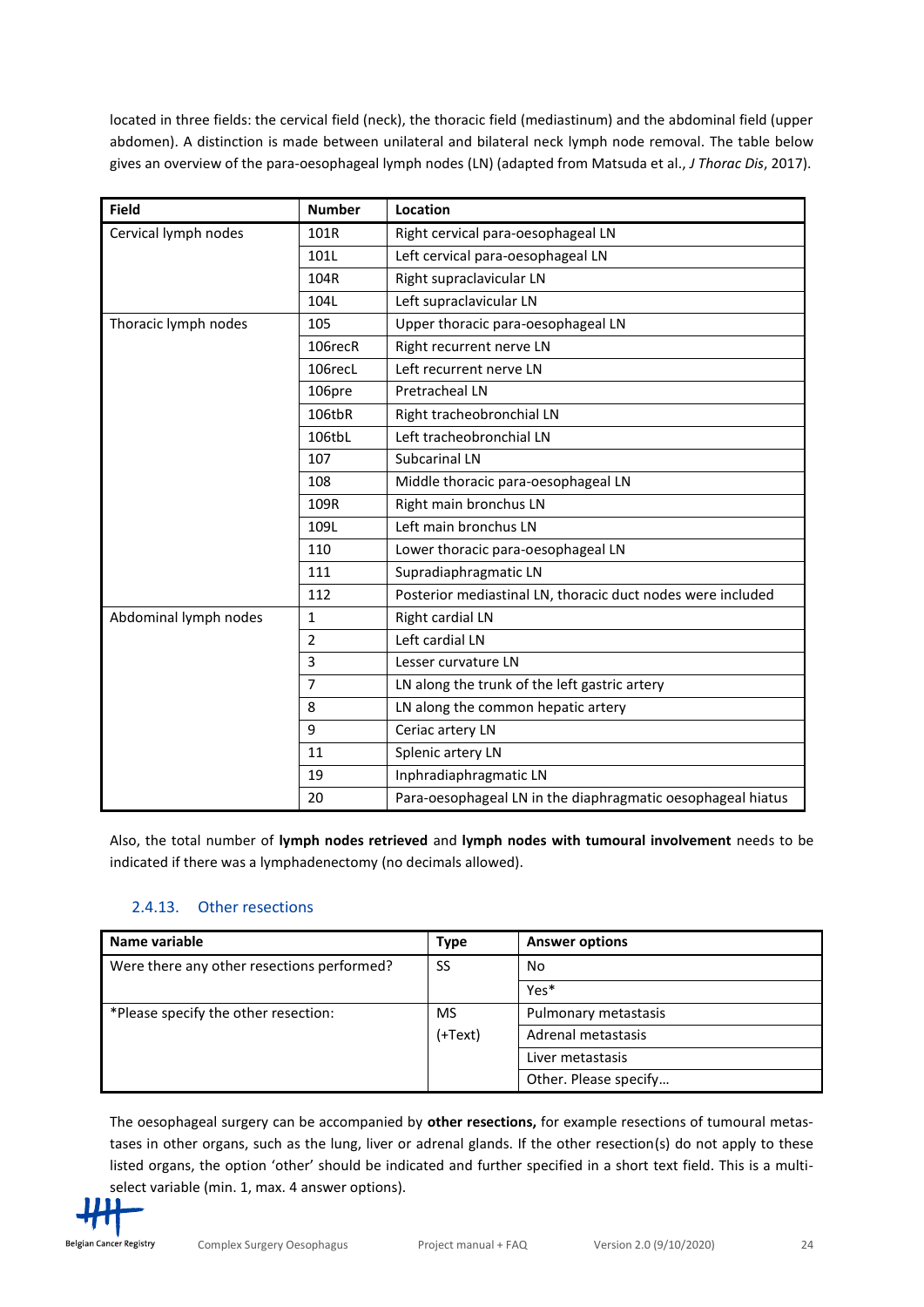## <span id="page-24-0"></span>2.4.14. Oesophageal conduit

| Name variable        | Type | <b>Answer options</b> |
|----------------------|------|-----------------------|
| Oesophageal conduit: | SS   | Stomach               |
|                      |      | Small bowel           |
|                      |      | Colon                 |

This variable informs about the organ that is used to construct the **oesophageal conduit**. Stomach, small bowel or colon should be chosen.

# <span id="page-24-1"></span>2.4.15. Anastomosis

| Name variable | <b>Type</b> | <b>Answer options</b> |
|---------------|-------------|-----------------------|
| Anastomosis:  | SS          | Cervical              |
|               | (+Text)     | Intrathoracic         |
|               |             | Other. Please specify |

An **anastomosis** is a connection made surgically between adjacent blood vessels or other channels of the body. In oesophageal surgery, cervical or intrathoracic anastomoses (e.g. between the gastric tube and the oesophagus) are often made and these are included as standard answer options. If a different type of anastomosis was performed, the answer option 'other' should be indicated and the type of anastomosis should be specified.

### <span id="page-24-2"></span>**2.5. Post-surgery**

# <span id="page-24-3"></span>2.5.1. Post-operative complication(s)

In this section of the registration form, the possible **in-hospital 90 days post-operative complications** are requested. All complications that occur during the 90-day post-operative period should be registered if they occurred or were present during a hospital stay, whether it was during the hospitalisation after the complex surgery or during re-admission in the same or another hospital than where the complex surgery was performed. *Example:* A patient was discharged after surgery, developed pneumonia at home and was re-admitted with the pneumonia in the expert centre on post-op day 44. The complication pneumonia should be registered.

The 90-day post-op complications are divided over two questions:

1. Three specific complications for which **all possible Clavien-Dindo (CD) grades** can be specified (grade I, II, IIIa, IIIb, IVa, IVb, V, see section 2.5.2. for info on the CD grade). These post-op complications should always be registered. For each complication, a separate CD grade needs to be indicated. The highest CD grade during the 90-day post-op period should be indicated for each complication that occurred.

| Name variable                               | <b>Type</b> | <b>Answer options</b>                       |
|---------------------------------------------|-------------|---------------------------------------------|
| Which of the following postoperative        | <b>MS</b>   | Pneumonia ¥                                 |
| complications occurred (all C-D grades, 90- |             | Oesophago-enteric leak from anastomosis,    |
| day post-op, in-hospital)?                  |             | staple line or localised conduit necrosis ¥ |
|                                             |             | Chyle leak $\angle$                         |
|                                             |             | None of the above                           |

2. Other major post-operative in-hospital complications that occurred during the 90-day post-operative period of **Clavien-Dindo grade IIIb, IVa, IVb or V** (see section 2.5.2. for info on the CD grade). If such (a) major complication(s) occurred, the kind of complication(s) should be specified and one general CD grade needs to be provided for all the indicated complications for that patient. The highest CD score should be indicated.

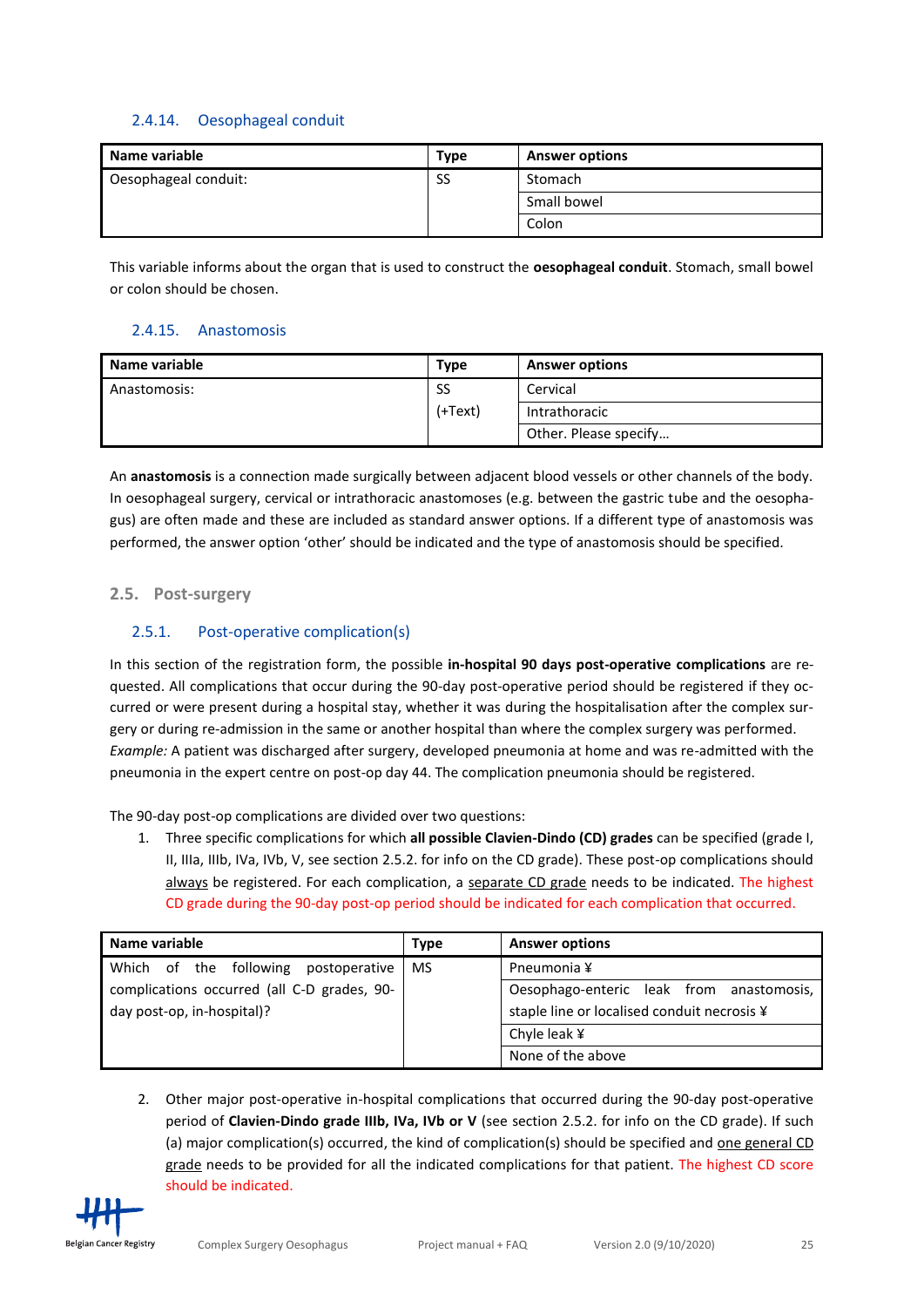The type of post-operative complication(s) should be specified further in a multi-select variable (with min. 1, max. 9 answer options). The answer options are large anatomical or medical categories. Every category should again be further specified (multi-select variables with a limited number of pre-defined answer options). These pre-defined answer options were adopted from the list composed by Low et al., *Annals of Surgery*, 2015 and the 'International consensus on standardisation of data collection for complications associated with esophagectomy'. Only when the variable 'Other' is chosen, followed by indicating 'Non-listed', other complications than those pre-defined can be registered in a short text field.

Although the full list of possible complications is included in the registration form (for reasons of completeness), not all options in the list can give rise to a CD grade ≥ IIIb. Please note that complications with a CD grade ≤ IIIa should not be indicated for this question.

| Name variable                                     | <b>Type</b> | <b>Answer options</b>                                    |
|---------------------------------------------------|-------------|----------------------------------------------------------|
| Did other major post-op complications             | <b>SS</b>   | No                                                       |
| occur (Clavien-Dindo grade IIIb, IVa, IVb         |             | Yes <sup>‡</sup>                                         |
| or V, 90 days post-op, in-hospital)?              |             |                                                          |
| <b>‡</b> Please specify the type of post-         | <b>MS</b>   | Pulmonary <sup>1</sup>                                   |
| operative complication(s)                         |             | Cardiac <sup>2</sup>                                     |
|                                                   |             | Gastrointestinal <sup>3</sup>                            |
|                                                   |             | Urologic <sup>4</sup>                                    |
|                                                   |             | Thromboembolic <sup>5</sup>                              |
|                                                   |             | Neurologic / psychiatric <sup>6</sup>                    |
|                                                   |             | Infection <sup>7</sup>                                   |
|                                                   |             | Wound / diaphragm <sup>8</sup>                           |
|                                                   |             | Other <sup>9</sup>                                       |
| <sup>1</sup> Please specify the type of pulmonary | <b>MS</b>   | Pleural effusion requiring additional drainage procedure |
| complication(s):                                  |             | Pneumothorax requiring treatment                         |
|                                                   |             | Atelectasis mucous plugging requiring bronchoscopy       |
|                                                   |             | Respiratory failure requiring reintubation               |
|                                                   |             | Acute respiratory distress syndrome (ARDS)               |
|                                                   |             | Acute aspiration                                         |
|                                                   |             | Tracheobronchial injury                                  |
|                                                   |             | Chest tube maintenance for air leak >10days              |
| <sup>2</sup> Please specify the type of cardiac   | <b>MS</b>   | Cardiac arrest requiring CPR                             |
| complication(s):                                  |             | Myocardial infarction                                    |
|                                                   |             | Dysrhythmia atrial requiring treatment                   |
|                                                   |             | Dysrhythmia ventricular requiring treatment              |
|                                                   |             | Congestive heart failure requiring treatment             |
|                                                   |             | Pericarditis requiring treatment                         |
| <sup>3</sup> Please specify the type of           | <b>MS</b>   | Conduit necrosis / failure                               |
| gastrointestinal complication(s):                 |             | Ileus, defined as small bowel dysfunction preventing or  |
|                                                   |             | delaying enteral feeding                                 |
|                                                   |             | Small bowel obstruction                                  |
|                                                   |             | Feeding J-tube complication                              |
|                                                   |             | Pyloromyotomy/ pyloroplasty complication                 |
|                                                   |             | Clostridium difficile infection                          |
|                                                   |             | Gastrointestinal bleeding requiring intervention or      |
|                                                   |             | transfusion                                              |
|                                                   |             | Delayed conduit emptying requiring intervention or       |

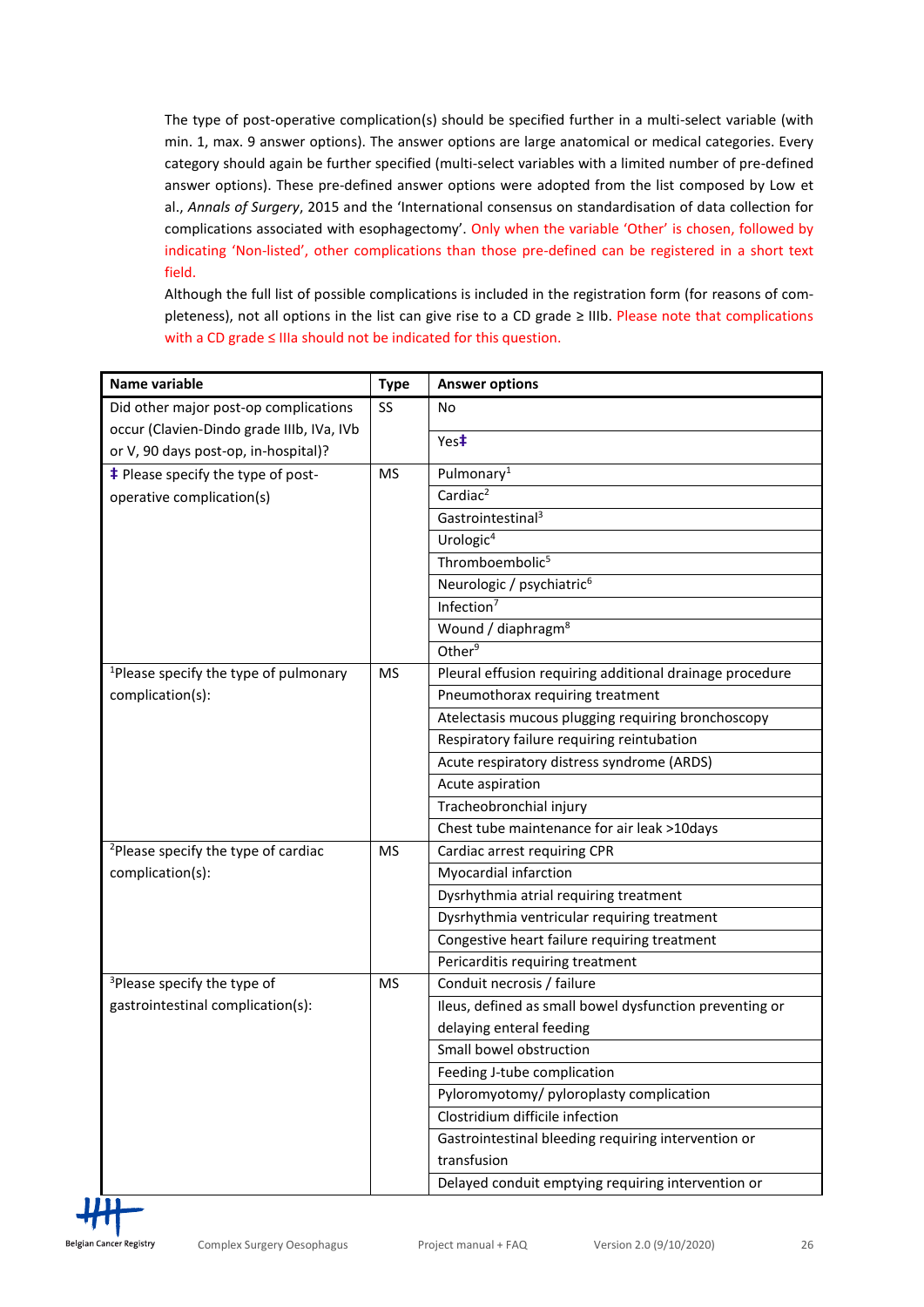|                                                    |           | delaying discharge or requiring maintenance of nasogastric   |
|----------------------------------------------------|-----------|--------------------------------------------------------------|
|                                                    |           | tube drainage >7 days                                        |
|                                                    |           | Pancreatitis                                                 |
|                                                    |           | Liver dysfunction                                            |
| <sup>4</sup> Please specify the type of urologic   | <b>MS</b> | Acute renal insufficiency (doubling of baseline creatinine)  |
| complication(s):                                   |           | Acute renal failure requiring dialysis                       |
|                                                    |           | Urinary tract infection                                      |
|                                                    |           | Urinary retention requiring reinsertion of urinary catheter, |
|                                                    |           | delaying discharge or discharge with urinary catheter.       |
| <sup>5</sup> Please specify the type of            | <b>MS</b> | Deep venous thrombosis                                       |
| thromboembolic complication(s):                    |           | Pulmonary embolus                                            |
|                                                    |           | Stroke (CVA)                                                 |
|                                                    |           | Peripheral thrombophlebitis                                  |
| <sup>6</sup> Please specify the type of            | <b>MS</b> | Recurrent nerve injury                                       |
| neurologic/psychiatric complication(s):            |           | Other neurologic injury                                      |
|                                                    |           | Acute delirium                                               |
|                                                    |           | Delirium tremens                                             |
| <sup>7</sup> Please specify the type of infectious | <b>MS</b> | Wound infection requiring opening wound or antibiotics       |
| complication(s):                                   |           | Central IV line infection requiring removal or antibiotics   |
|                                                    |           | Intrathoracic : intraabdominal abscess                       |
|                                                    |           | Generalised sepsis                                           |
|                                                    |           | Other infections requiring antibiotics                       |
| <sup>8</sup> Please specify the type of            | <b>MS</b> | Thoracic wound dehiscence                                    |
| wound/diaphragm complication(s):                   |           | Acute abdominal wound dehiscence                             |
|                                                    |           | Acute diaphragmatic hernia                                   |
| <sup>9</sup> Please specify the type of 'other'    | <b>MS</b> | Prolonged fluid drainage > 500 cc/day                        |
| complication(s):                                   | (+text)   | Reoperation for reasons other than bleeding, anastomotic     |
|                                                    |           | leak or conduit necrosis                                     |
|                                                    |           | Multiple organ dysfunction                                   |
|                                                    |           | Non-listed. Please specify                                   |

## <span id="page-26-0"></span>2.5.2. Post-operative complications: the Clavien-Dindo grade

| Name variable                                                                                | <b>Type</b> | <b>Answer options</b> |
|----------------------------------------------------------------------------------------------|-------------|-----------------------|
| ¥ Please indicate the (separate) Clavien-Dindo grade of the 'Pneumonia',                     | SS          |                       |
| 'Oesophago-enteric leak from anastomosis, staple line, or localised conduit                  |             | Ш                     |
| necrosis' or 'Chyle leak':                                                                   |             | Illa                  |
|                                                                                              |             | <b>IIIb</b>           |
|                                                                                              |             | IVa                   |
|                                                                                              |             | IV <sub>b</sub>       |
|                                                                                              |             | $\vee$                |
| <b>‡</b> Please indicate the ( <b>general</b> ) Clavien-Dindo grade of the other major post- | SS          | <b>IIIb</b>           |
| operative complication(s):                                                                   |             | IVa                   |
|                                                                                              |             | <b>IVb</b>            |
|                                                                                              |             | V                     |

The **Clavien-Dindo system**, originally described in 2004 (cfr. Dindo et al., *Annals of Surgery*, 2004), is widely used for grading adverse events (i.e. complications) which occur as a result of surgical procedures. It has be-

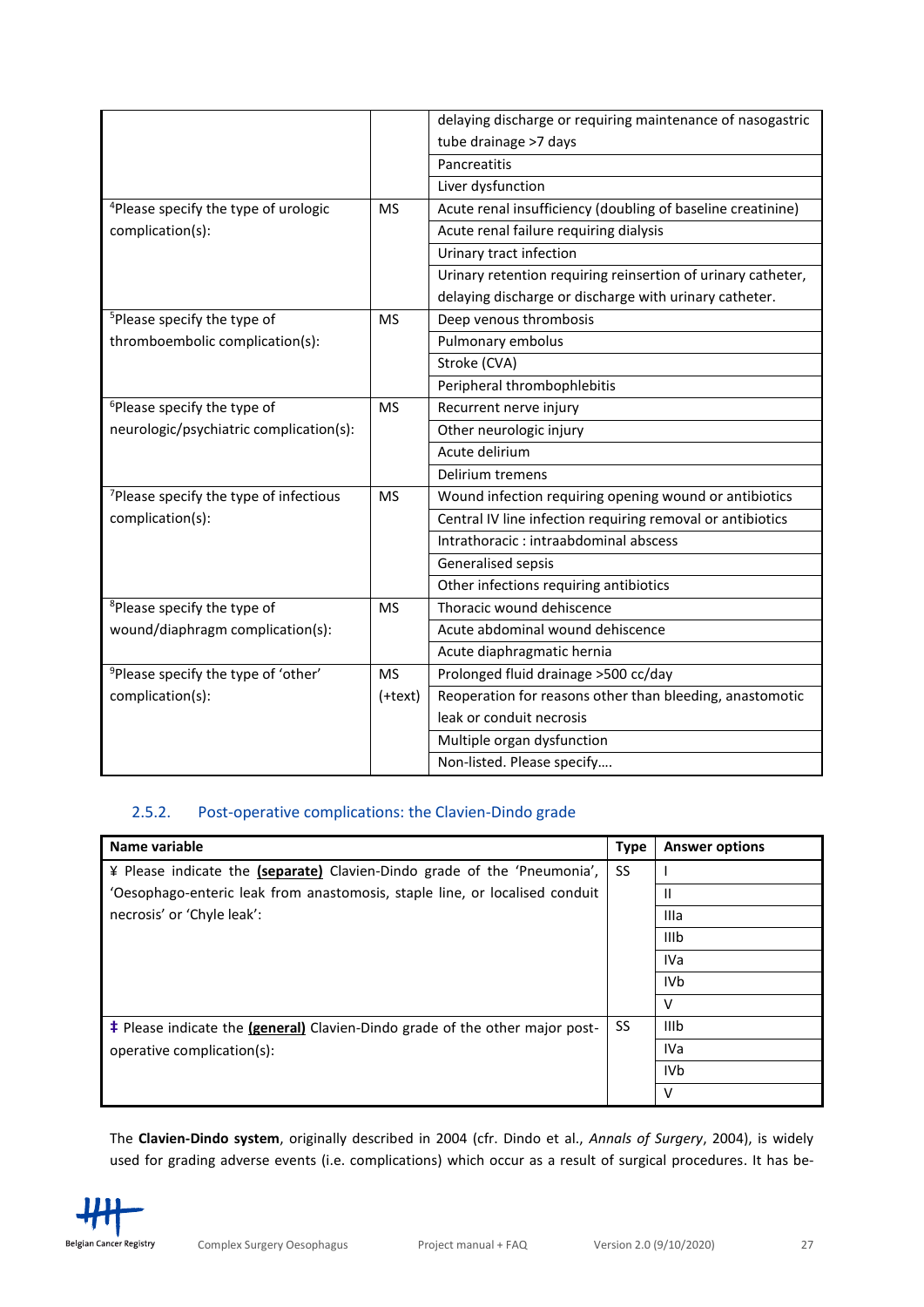come the standard classification system for many surgical specialties. The specifications of the grading system are shown below:

| Grade           | <b>Definition</b>                                                                                  |
|-----------------|----------------------------------------------------------------------------------------------------|
| Grade I         | Any deviation from the normal post-operative course not requiring surgical, endoscopic or          |
|                 | radiological intervention. This includes the need for certain drugs (e.g. anti-emetics, antipyret- |
|                 | ics, analgesics, diuretics and electrolytes), treatment with physiotherapy and wound infections    |
|                 | that are opened at the bedside                                                                     |
| Grade II        | Complications requiring drug treatments other than those allowed for Grade I complications;        |
|                 | this includes blood transfusion and total parenteral nutrition (TPN)                               |
| Grade III       | Complications requiring surgical, endoscopic or radiological intervention                          |
|                 | Grade IIIa - intervention not under general anaesthetic                                            |
|                 | Grade IIIb - intervention under general anaesthetic<br>۰                                           |
| <b>Grade IV</b> | Life-threatening complications; this includes CNS complications (e.g. brain haemorrhage, is-       |
|                 | chaemic stroke, subarachnoid haemorrhage) which require intensive care, but excludes tran-         |
|                 | sient ischaemic attacks (TIAs)                                                                     |
|                 | Grade IVa - single-organ dysfunction (including dialysis)                                          |
|                 | Grade IVb - multi-organ dysfunction<br>۰                                                           |
| <b>Grade V</b>  | Death of the patient                                                                               |

# <span id="page-27-0"></span>2.5.3. Redo surgery

| Name variable                             | <b>Type</b> | <b>Answer options</b>  |
|-------------------------------------------|-------------|------------------------|
| Redo surgery?                             | SS          | No.                    |
|                                           |             | Yes*                   |
| *Please specify the type of redo surgery: | SS          | Take down conduit      |
|                                           | $(+Text)$   | Delayed reconstruction |
|                                           |             | Other. Please specify  |
| *MC/CM report, without patient            | Text        | (include as text)      |
| identification variables (if applicable): |             |                        |
| *Pathology report, without patient        | Text        | (include as text)      |
| identification variables (if applicable): |             |                        |
| *Surgery report, without patient          | Text        | (include as text)      |
| identification variables:                 |             |                        |

In some cases, a **redo surgery** is necessary, e.g. in case of a 'delayed reconstruction' of the conduit (i.e. not an immediate conduit reconstruction) or when there was a 'conduit take-down' (this can be necessary for example in the case of severe necrosis). The type of redo surgery should be specified: three answer options are predefined ('take down conduit', 'delayed reconstruction' or 'other'). If another type of surgery was performed, this should be specified in a short text field.

In case a redo surgery was performed, the following reports of this surgery should be included, preferably without patient identification variables:

- **- The MC/CM report (if applicable)** where the decision was made to perform the redo surgery
- **- The pathology report (if applicable)** of the resection specimen(s) from the redo surgery
- **- The surgery report** of the redo surgery

In case the MC/CM and/or pathology report are not available, N/A should be written in the text fields of the WBCR application or in Excel for batch deliveries.

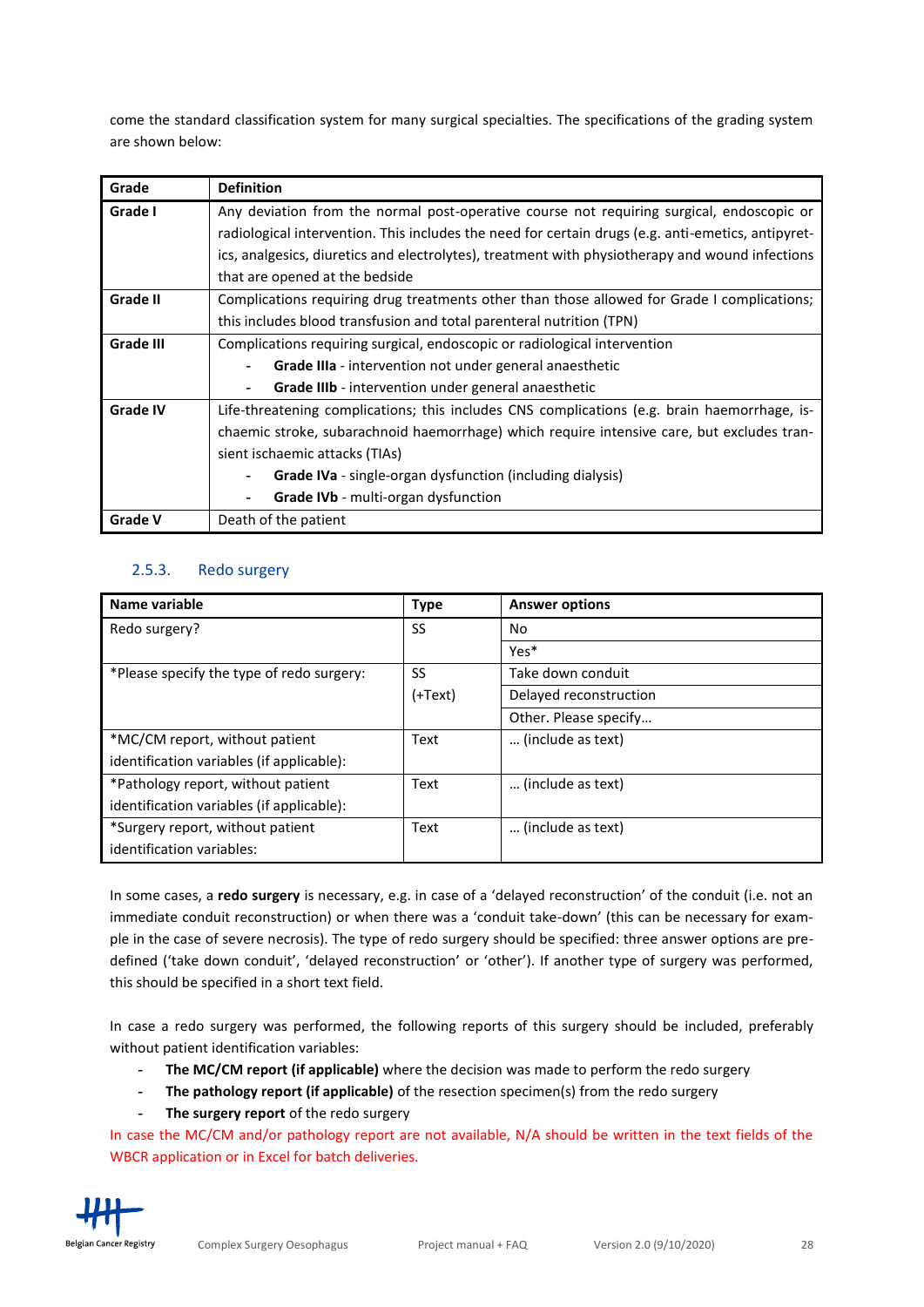#### <span id="page-28-0"></span>2.5.4. Discharge date after surgery

| Name variable                            | <b>Type</b> | <b>Answer options</b>          |
|------------------------------------------|-------------|--------------------------------|
| Was the patient discharged after surgery | <b>SS</b>   | No                             |
| during the 90-day post-op period?        |             | Yes*                           |
| *Discharge date after surgery:           | Date        | (dd/mm/yyyy)                   |
| SS<br>*Destination?                      |             | Home                           |
|                                          |             | <b>Rehabilitation centre</b>   |
|                                          |             | Nursing home                   |
|                                          |             | Transfer to another hospital** |
| **Name of the hospital:                  | Text        | $\cdots$                       |
| **Because of complications?              | SS          | No                             |
|                                          |             | Yes                            |

It should be indicated whether the patient was **discharged** from the expert centre after the surgery during the 90-day post-operative period. If so, at least three extra questions will have to be completed in the registration form: the discharge date (from the expert centre) after surgery, the destination of the patient after the discharge and whether there has been a re-admission within 30 days after discharge (see section 2.5.5). With respect to the destination of the patient, four answer options are possible. If the destination cannot be indicated in one of these options, please indicate 'Home' and specify the destination in the general comments field. In case the patient was transferred to another hospital, the name of the hospital should be specified. In addition, it should be indicated whether the transfer was because of complications or not.

### <span id="page-28-1"></span>2.5.5. Re-admission within 30 days after discharge

#### This variable should only be filled out if the patient was discharged after surgery (see section 2.5.4).

| Name variable                        | Type | <b>Answer options</b>                                 |
|--------------------------------------|------|-------------------------------------------------------|
| Re-admission within 30 days after    | SS   | No                                                    |
| discharge?                           |      | Unknown                                               |
|                                      |      | Yes, in the hospital where the surgery was performed° |
|                                      |      | Yes, in another hospital <sup>¥</sup>                 |
| <b>Preason for re-admission</b>      | Text | $\cdots$                                              |
| <sup>*</sup> Reason for re-admission | Text | $\cdots$                                              |

In case there was a **re-admission within 30 days after discharge**, it should be indicated whether this readmission was in the expert centre or in another hospital, and the reason for re-admission should be specified in a short text field. Please note that the option 'Unknown' should be selected if the patient was discharged from the expert centre later than post-op day 60 and less than 30 days before the completion of the registration form!

#### <span id="page-28-2"></span>2.5.6. Did the patient die during the post-operative period?

| Name variable                         | Type      | <b>Answer options</b> |
|---------------------------------------|-----------|-----------------------|
| Did the patient die during the 90-day | <b>SS</b> | No                    |
| post-op period?                       |           | Yes*                  |
| *In-hospital?                         | SS        | No                    |
|                                       |           | Yes                   |
| *Date of death                        | Date      | (dd/mm/yyyy)          |
| *Cause of death                       | Text      | $\cdots$              |

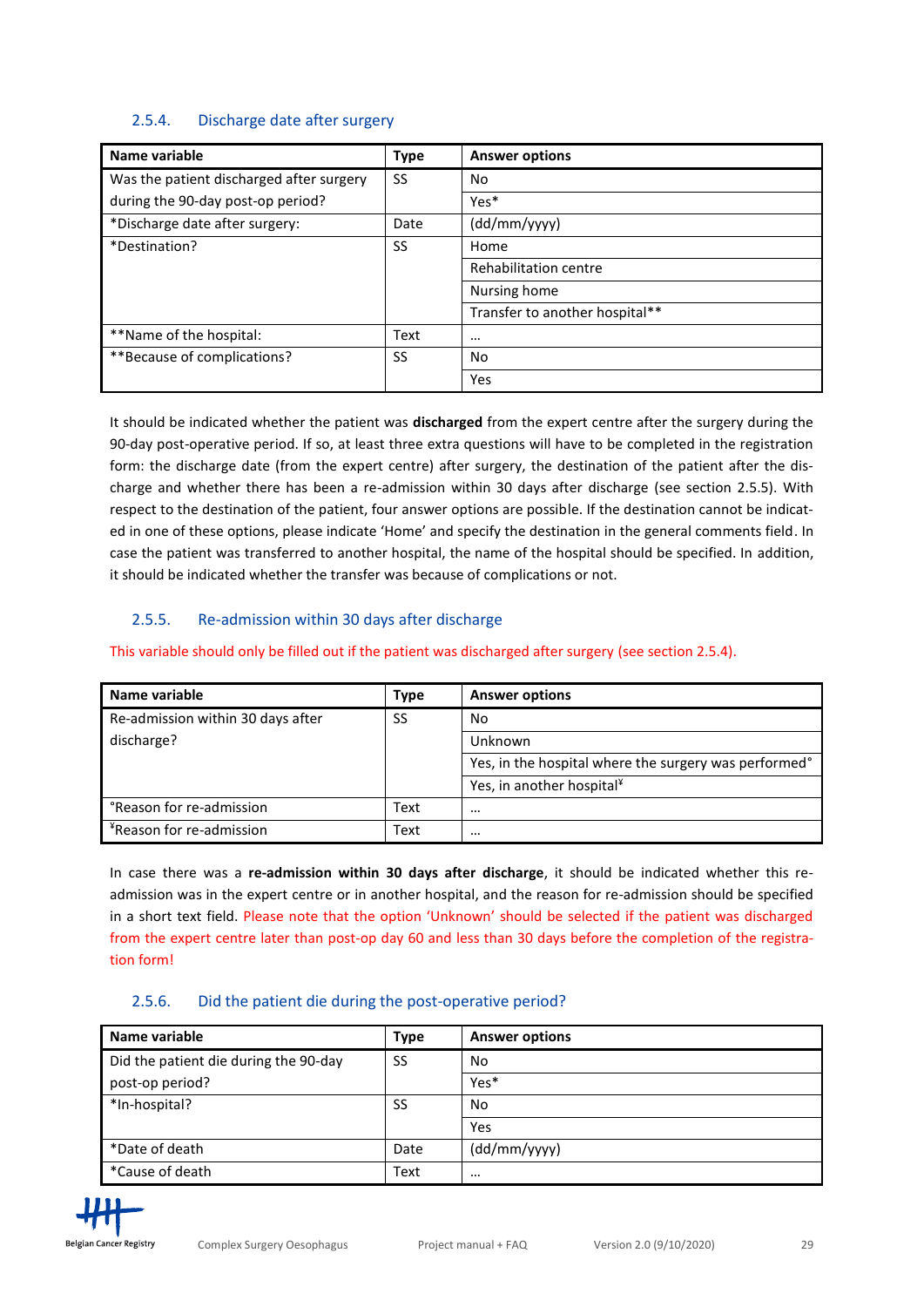In order to be able to evaluate the **30-day, 90-day, and in-hospital post-operative mortality**, the death of the patient should be indicated if this occurred within 90 days of complex surgery. It should be specified whether the death was in-hospital or not. Moreover, the date of death should be provided as well as the cause of death.

# <span id="page-29-0"></span>2.5.7. Adjuvant therapy

This variable only needs to be filled out for a malignant indication.

| Name variable                                 | Type | <b>Answer options</b>                      |
|-----------------------------------------------|------|--------------------------------------------|
| Was there adjuvant therapy after surgery?     | SS   | No                                         |
|                                               |      | Yes*                                       |
| *Please specify the type of adjuvant therapy: | - SS | Systemic therapy                           |
|                                               |      | Radiotherapy                               |
|                                               |      | Combined therapy (systemic + radiotherapy) |

This variable informs about **adjuvant therapy** after the surgery (with no specification about the timing of the onset of the adjuvant therapy). The type of adjuvant therapy should be specified. Answer options are 'systemic therapy' (e.g. chemotherapy), 'radiotherapy' or 'combined therapy' (i.e. systemic and radiotherapy). Please note that the option 'Yes' only needs to be indicated if the patient effectively received adjuvant therapy. If adjuvant therapy was planned, but the patient did not effectively receive the therapy, the option 'No' should be indicated.

#### <span id="page-29-1"></span>2.5.8. Was the patient included in a clinical trial for (neo)adjuvant therapy or surgery?

| Name variable                                    | Type | <b>Answer options</b> |
|--------------------------------------------------|------|-----------------------|
| Was the patient included in a clinical trial for | -SS  | No                    |
| (neo)adjuvant therapy or surgery?                |      | Unknown               |
|                                                  |      | Yes*                  |
| *Please specify the EudraCT number:              | FT.  | YYYY-NNNNNN-CC        |
| *OR Please specify the NCT number:               |      | <b>NCTNNNNNNNNN</b>   |

The last variable from this registration form evaluates whether the patient was included in a **clinical trial** for (neo)adjuvant therapy or surgery. If this is not clear, the answer option 'Unknown' should be selected. In case the option 'Yes' was chosen, the EudraCT or the NCT number of the clinical trial should be specified:

- **-** The EudraCT number has the format YYYY-NNNNNN-CC, where: 1) YYYY is the year in which the number is issued. 2) NNNNNN is a six digit sequential number. 3) CC is a check digit.
- **-** The format for the ClinicalTrials.gov registry number is "NCT" followed by an 8-digit number, e.g.: NCT00000419.

If a patient was included in more than 1 clinical trial, the one for surgery should be registered in this variable and the remaining should be mentioned in the general comments field.

### <span id="page-29-2"></span>**2.6. General comments field**

A general 'comments' field is provided, both in the WBCR application and in the batch file. All relevant, additional information may be added to the registration in this field.

This 'comments' field can be found here:

- WBCR: at the bottom of the online registration form
- Batch file: at the end of the registration

Please fill out this field in English as much as possible.

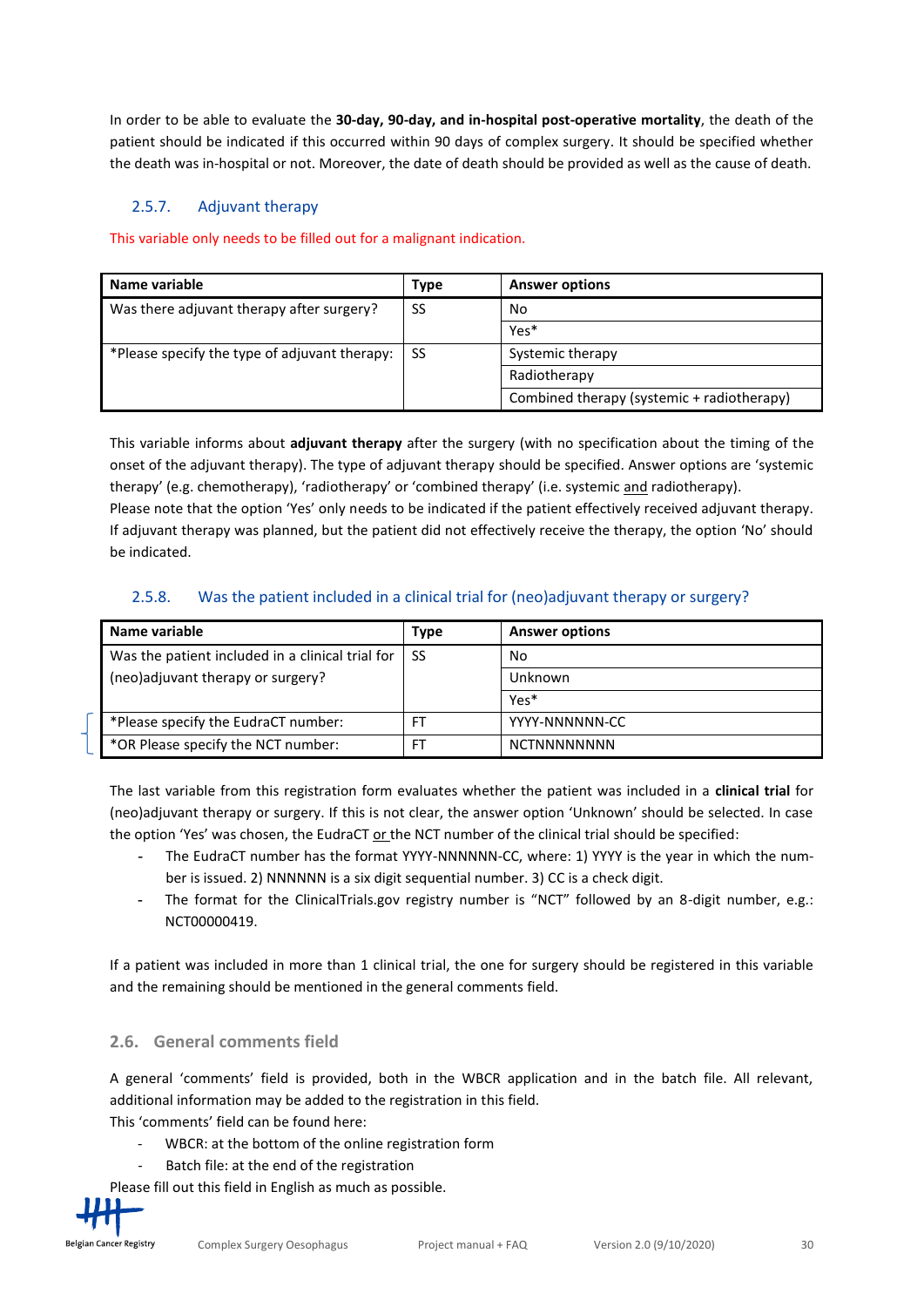# <span id="page-30-0"></span>**3. Frequently asked questions (FAQ)**

#### <span id="page-30-1"></span>**3.1. Registration in general**

#### <span id="page-30-2"></span>3.1.1. How can registrations be delivered to BCR?

Two modes of registration are possible for this project, either delivery via the online WBCR application or through batch file (see section 1.3 for all specifications).

- **-** It is recommended to send in patient registrations through **WBCR** as several checks have been built into the registration application to reduce the frequency of registration errors. Please consult our Complex Surgery WBCR manual for more information on how to access and work in WBCR.
- **-** If registrations are delivered to BCR in **batch**, we request using the specific order of variables and the predefined names, as provided in the Excel template. This will allow us to uniformly process the data and lowers the risk of errors. The data transfer itself will occur through BCR's 'secure file transfer protocol (sFTP)' server ([https://sftp.kankerregister.be/\)](https://sftp.kankerregister.be/). An sFTP login and password will be provided to the person who is responsible for delivering the registrations to the BCR.

Both the WBCR manual and the Excel batch file template can be consulted and downloaded from the BCR website: [https://kankerregister.org/ComplexSurgery\\_nl](https://kankerregister.org/ComplexSurgery_nl) or [http://www.kankerregister.org/ComplexSurgery\\_fr.](http://www.kankerregister.org/ComplexSurgery_fr)

#### <span id="page-30-3"></span>3.1.2. What is the timeframe in which registrations should be completed at the expert centre?

These timeframes have been defined in the RIZIV/INAMI convention (see section 1.4 for more information):

- For patients who underwent complex surgery, registrations should be completed within 100 days after surgery.
	- It should be noted that **registrations can only be completed at the earliest 90 days after surgery**, because the 90-day post-operative complications need to be evaluated. If registrations are delivered before the end of the 90-day post-op period, it is the responsibility of the expert centre to complete potentially missing information if necessary (see FAQ 3.1.12).
- For patients who did not undergo surgery, registrations should be completed within 60 days after the multidisciplinary consult (MC/CM), where it was decided not to perform surgery.

#### <span id="page-30-4"></span>3.1.3. At what time should registrations be delivered to the BCR?

The BCR will ask to deliver all completed registrations **2 times per year**, for both modes of delivery (WBCR and batch file). Note that before the September 2020 update, this used to be 4 times per year. Complete registrations will need to be transferred to the BCR **every 6 months**, more specifically at the latest on a specific Friday in the beginning of April or the end of September:

- Friday 9/04/2021
- Friday 1/10/2021
- Friday 8/04/2022
- Friday 30/09/2022

More information and specifications can be found in section "1.4. Registration time points". The complex surgery registration can only be sent in after the 90-day post-op period has been completed.

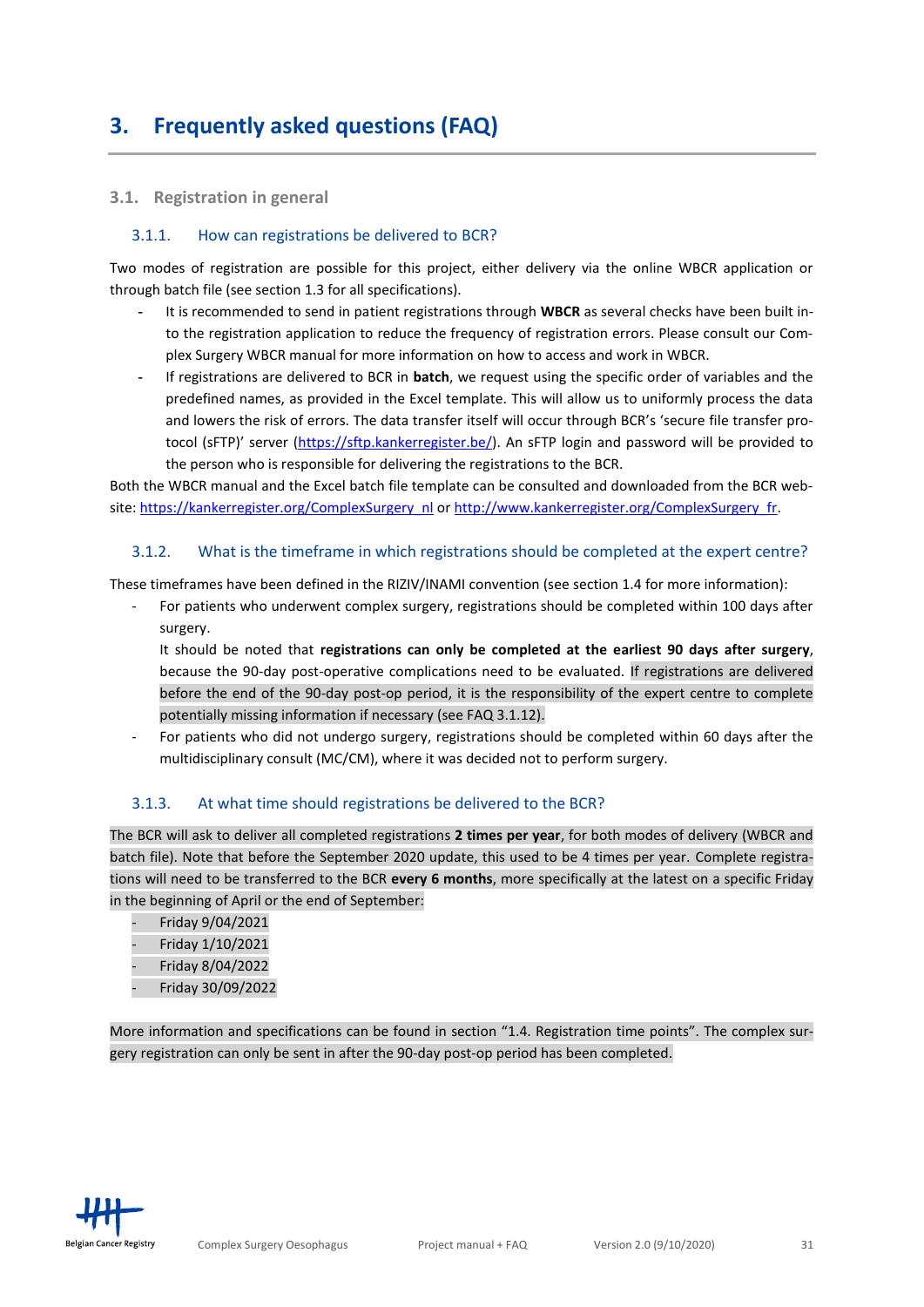<span id="page-31-3"></span>Only completed registrations can be delivered to the BCR at the bi-yearly time points (see section 1.4 for a detailed overview). On each time point, the following registrations are mandatory to be delivered:

- In case of surgery:
	- o Surgery date until 31/12 (for the deadline in the beginning of April)
	- o Surgery date until 30/06 (for the deadline at the end of September)
- In case of no surgery:
	- $\circ$  MC/CM date until 31/01 (for the deadline in the beginning of April)
	- $\circ$  MC/CM date until 31/07/2021 or 30/06/2022 (for the deadline at the end of September)

Other registrations than the ones mentioned above can be sent already at the registration deadlines on the condition that they are complete, but this is not mandatory!

# <span id="page-31-0"></span>3.1.4. For which patients should registrations be delivered to the BCR at the quarterly time points?

The inclusion criteria have been defined in the convention and are summed up in section 1.1. Please note that all patients for whom complex surgery of the oesophagus/GOJ has been considered, should be registered, even if it has been decided not to perform surgery.

### <span id="page-31-1"></span>3.1.5. What kind of information should be delivered to BCR at the quarterly time points?

Since the September 2020 update, only the **project-specific dataset** of the variables related to complex surgery should be delivered to the BCR (see chapter 2 for detailed information on the requested variables).

Please note that this dataset should be completed for all indications, even if no complex surgery eventually took place and that every complex surgery has to be registered, even if the disorder is not within the defined topographies!

The dataset for the specific registration of complex surgery (v2.0) is available on the website of BCR: [https://kankerregister.org/ComplexSurgery\\_nl](https://kankerregister.org/ComplexSurgery_nl) or [http://www.kankerregister.org/ComplexSurgery\\_fr.](http://www.kankerregister.org/ComplexSurgery_fr) Within this dataset, the following textual reports are required:

- The written MC/CM report
- The written surgery report (in case of surgery)
- The written pathology report (in case of surgery)

### <span id="page-31-2"></span>3.1.6. How should I send in the MC/CM, pathology and surgery reports to BCR?

**It is recommended to delete all patient identification variables from these reports (e.g. name, date of birth, address, INSZ/NISS number).** If this would not be feasible, the BCR will have the means to do so. It is recommended to keep hospital and doctor information.

These reports should be delivered as one text variable in the following manner:

- In WBCR: Large text fields are provided wherein the complete textual report can be copy-pasted from the electronic patient dossier (maximum 32,750 characters). In case of an error (e.g. via Ctrl + V), please paste the report via right-clicking within the large text field and selecting "Paste".
- In the batch file: The complete textual report can be included as one variable by extracting it as a whole into one Excel cell from the electronic patient dossier. A cell in Excel can hold up to 32,750 characters.

**Note**: If a redo surgery was performed, the surgery report and if applicable the follow-up MC/CM and pathology report should be included in a similar manner (see section "2.5.3. Redo surgery").

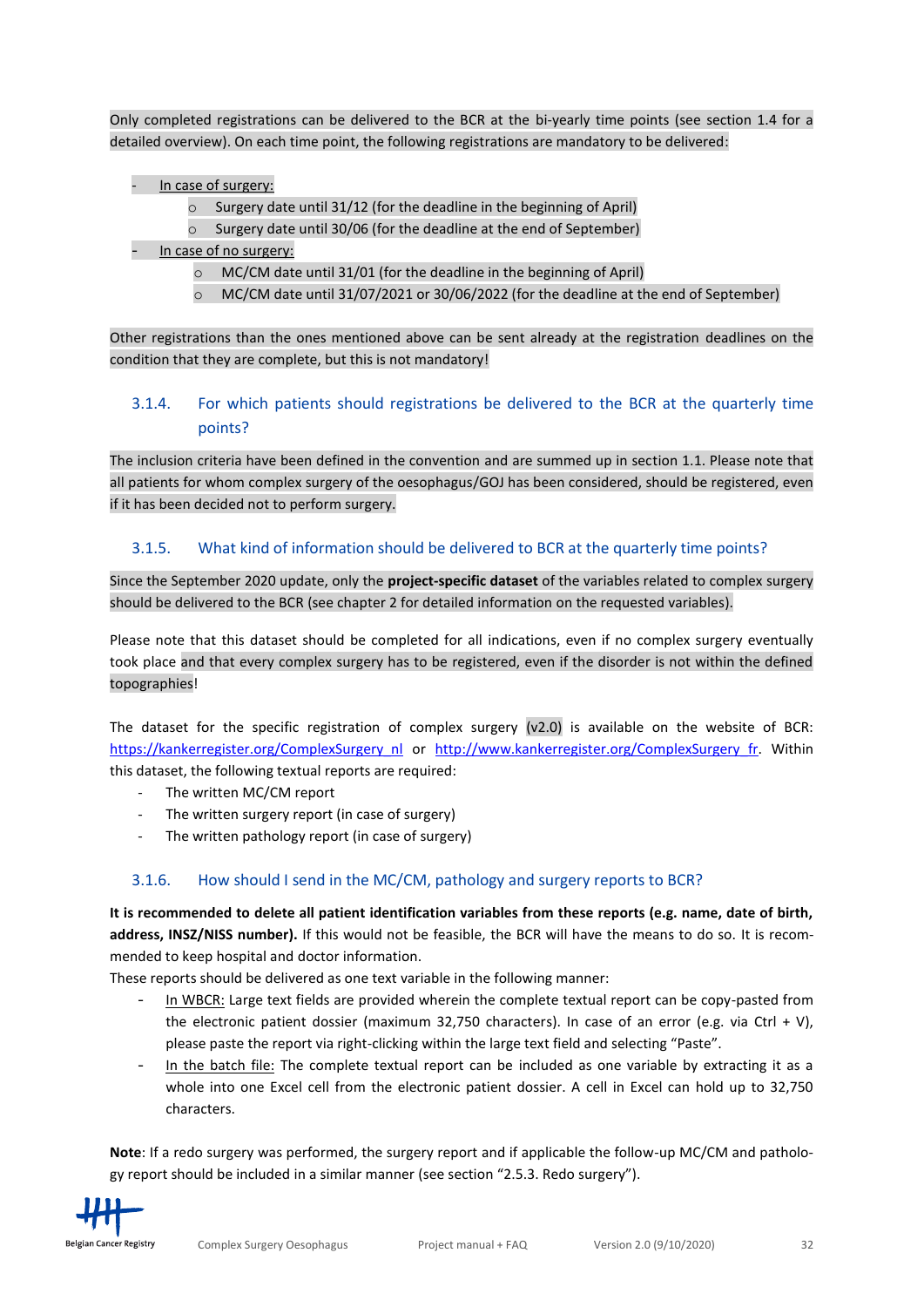# <span id="page-32-4"></span>3.1.7. Should patients be registered who were discussed at the MC/CM, but for whom no surgery was performed?

Yes, also for these patients a specific but minimal dataset should be registered, consisting of:

- Indication + in case of a malignancy some malignant tumour characteristics
- Textual MC/CM report
- Referral + referring hospital

## <span id="page-32-0"></span>3.1.8. How to register a case for which the complex surgery was started but could not be completed?

This situation can arise when during or at the start of the surgery it becomes clear that for example the lesion is too close to certain important anatomical structures to perform a resection (e.g. heart, trachea, blood vessels). In this case, for the question 'Did the patient undergo surgery?' the option 'No' should be chosen, and the specific situation should be explained in the general comments field (see section 2.6).

# <span id="page-32-1"></span>3.1.9. What if no complete follow-up information is available for the 90-day post-operative period?

The aim of the convention is that patients are actively followed up by the expert centre that performed the complex surgery. Even if the patient is transferred to or re-admitted in another hospital, the expert centre should be kept up to date about the follow-up of the patient, so that all the necessary information can be registered.

Please note that the convention mentions "Service Level Agreements (SLA)" between the expert centre and the referring hospital(s), in which the follow-up of the patient can be arranged in detail. It is useful to also include agreements about the communication of the follow-up information into the SLA.

When it is impossible to obtain all follow-up information (i.e. the patient is "lost to follow-up"), this should be explicitly mentioned in the general comments field (see section 2.6), together with the reason and the date after which the patient was lost to follow-up. The number of patients that is lost to follow-up should be extremely low.

Please note that an extra effort should be made to register all follow-up information for the foreign patients (with a Belgian health insurance), because for these patients we have no means to gather information afterwards.

#### <span id="page-32-2"></span>3.1.10. In what language should I register?

Please fill out all text variables in English, as well as the general comments field. Exception: The MC/CM, surgery and pathology reports do not have to be in English and can be provided in Dutch or French (the original language).

#### <span id="page-32-3"></span>3.1.11. Will I receive feedback on the patient registrations that were sent to BCR?

After each delivery time point, feedback will be sent about the completeness of the registrations. If data are missing, you can be asked to complete this information.

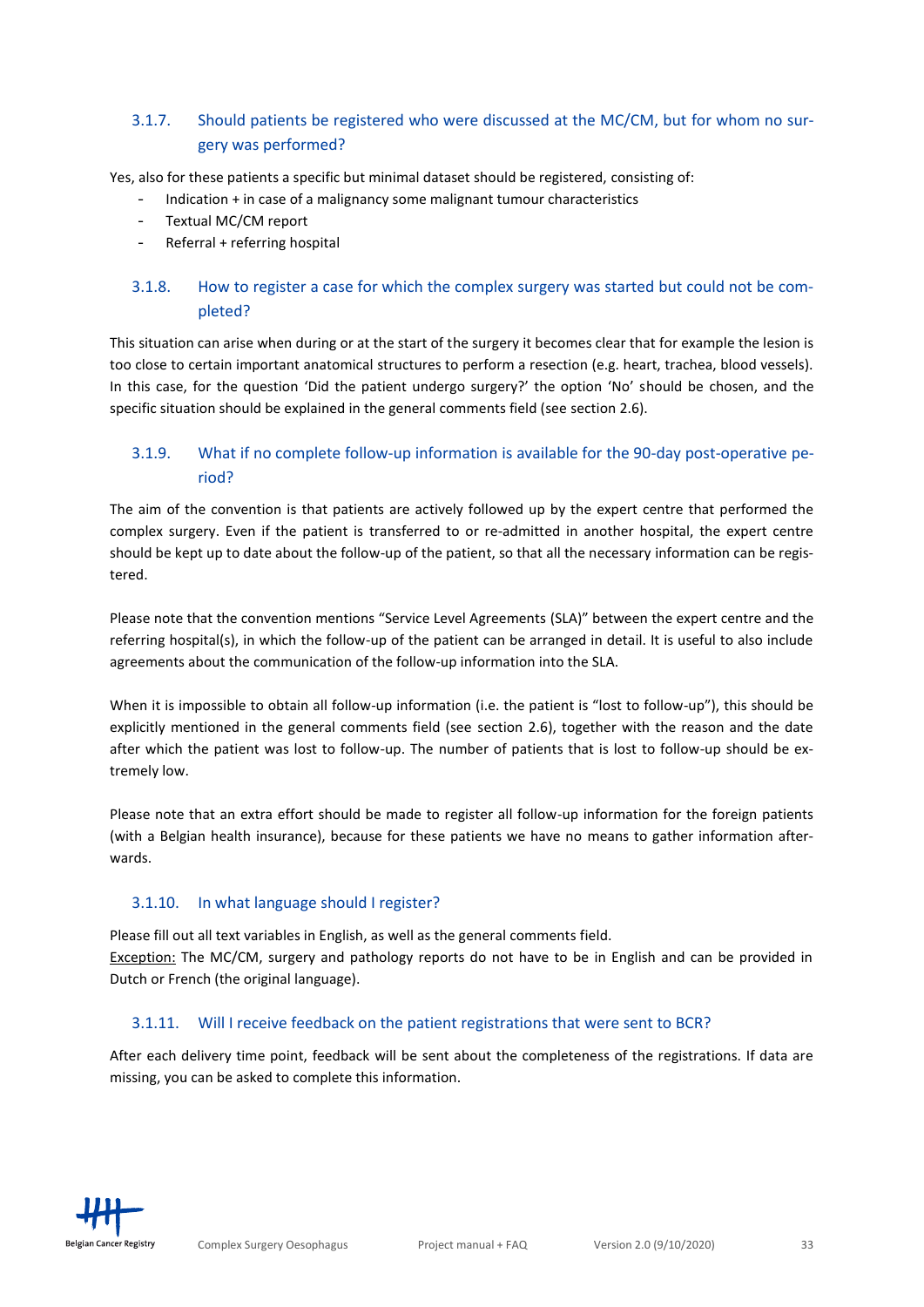#### <span id="page-33-2"></span>3.1.12. How can I make corrections to send registrations?

Once a registration has been sent to BCR, it is impossible to modify the registered information in the BCR database yourself. The BCR should be contacted to make the necessary corrections in the database. **For WBCR users, please note that these corrections will not be visible when performing a WBCR download.**

Depending on the mode of data delivery, the following options are possible: WBCR and batch:

- Preferred: Via our secured online sFTP server (especially if it concerns a larger number of corrections). Please include the full registration (batch format or WBCR download format) and indicate the changes in colour. Please contact the BCR to ask for a sFTP login name and password to send the data.
- Preferred: Perform a new, complete and corrected registration, mentioning in the general comments field: "corrected version".
- Changes can be communicated via telephone to your Cancer Registry contact person (only if it concerns few errors). You will also be asked to confirm the changes via email, using ONLY the following information to identify the correct registration, **without other patient identification variables**:
	- o WBCR: WBCR ID (see next paragraph)
	- o Batch: the batch file row location or another unique batch identifier, with MC/CM date as control variable

#### WBCR only:

- Only if the registration in question was sent via WBCR: via email to the project email address.
	- **Very important: Patient identification information (such as name, INSZ/NISS, date of birth, …) cannot be communicated via email for privacy and confidentiality reasons!** Please only mention the WBCR reference/ID number (which is automatically assigned to each sent registration) to identify the registration in which corrections need to be carried out. If you download your registrations in an Excel file from WBCR, the WBCR reference/ID number can be found in column A.

In all cases, please clearly state for each registration which variable needs to be corrected, which incorrect information was first registered and to what this should be corrected.

#### <span id="page-33-0"></span>3.1.13. What if the patient does not have an INSZ/NISS number?

Only in very rare cases a patient will not have an INSZ/NISS number. In this case, please make sure to include all other requested administrative patient data, so that the patient can unambiguously be identified. If the patient is not domiciled in Belgium, please indicate the other country and the foreign zip code.

For delivery via WBCR it will also be required to fill out the health insurance number or another unique identification number.

# <span id="page-33-1"></span>3.1.14. Should patients not domiciled in Belgium or without a Belgian health insurance be registered?

Only patients with a Belgian health insurance are eligible for reimbursement and are mandatory to be registered. The country of residence or the availability of a National number for social security (INSZ/NISS) does not matter.

Patients without a Belgian health insurance that undergo complex surgery, may be registered but this is not mandatory.

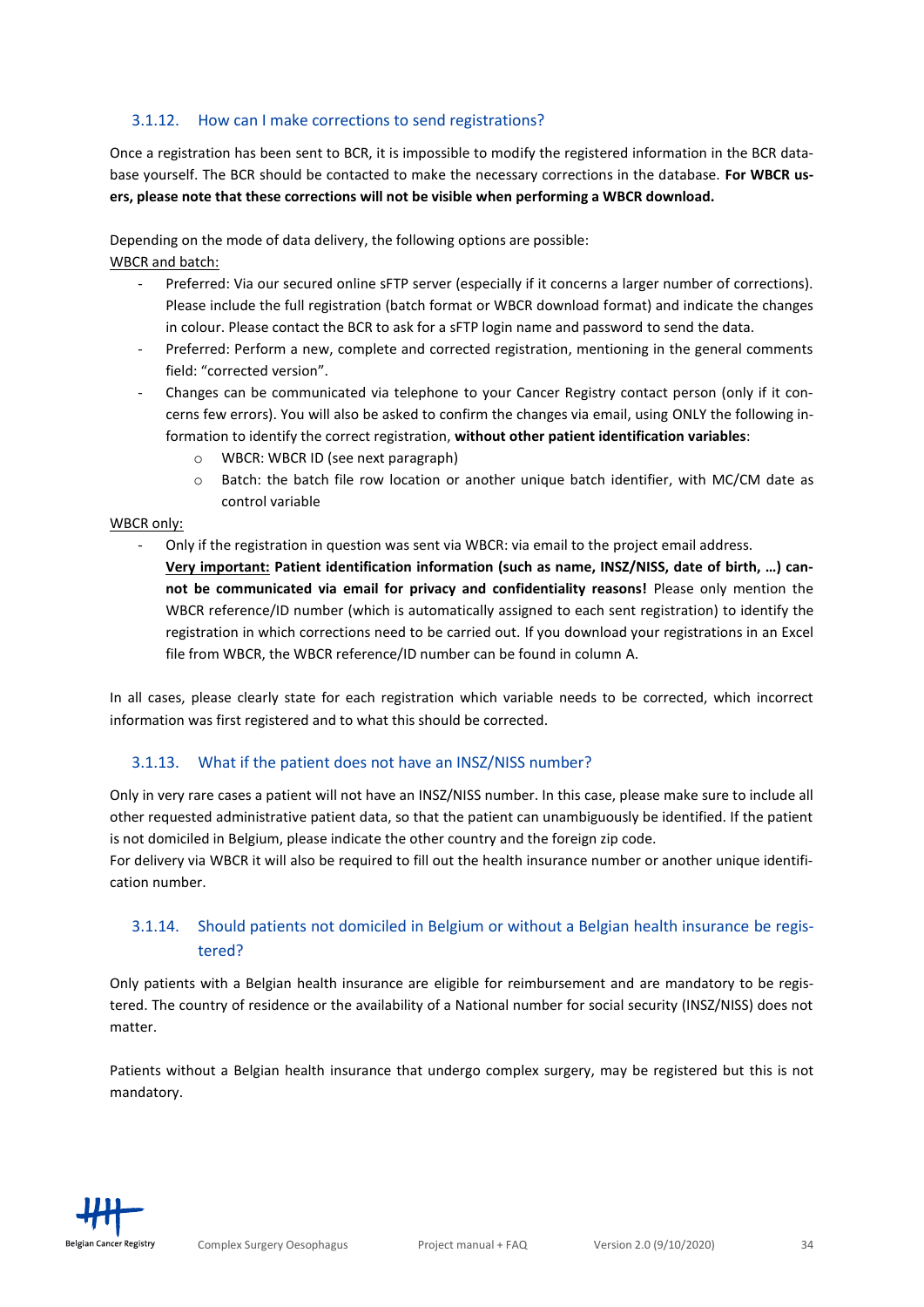#### <span id="page-34-3"></span>3.1.15. Is it possible to have multiple registrations for one patient?

Yes, it is possible that multiple complex surgery registrations need to be performed. However, please note that the RIZIV/INAMI will only reimburse 1 MC/CM per patient for the duration of the convention (3 years), and this once for the oesophagus and once for the pancreas.

*Example*: When complex surgery has been considered for a patient at the MC/CM, but not performed or planned at that time, a specific registration should be performed within 60 days of the MC/CM, in which for the question 'Did the patient undergo surgery?' the answer option 'No' should be selected. However, if the patient was later reconsidered for complex surgery at another MC/CM (e.g. salvage after post-radical chemo- and/or radiotherapy), a second specific registration should be performed ('Did the patient undergo surgery?' → 'Yes)

## <span id="page-34-0"></span>3.1.16. In case of a collaboration in which not all centres perform their own registrations, how should the centre that performed the surgery be identified?

This question is only relevant in case of a collaboration and for patients discussed at an MC/CM or with surgery in the period June-December 2019:

- WBCR: Please include for each registration the name of the hospital that performed the surgery in the general comments field (see section 2.6) in a structured way: "Registration for *Hospital X*". The name of the registering hospital is automatically transferred to BCR.
- Batch: Indicate the correct hospital (i.e. where the complex surgery took place) for the variable 'Hospital'. Do not indicate the hospital that performed the registration (if this is different from where the complex surgery took place).

Starting from 2020 the RIZIV/INAMI convention mentions that solely the head expert centres within the collaborations will still perform complex surgeries. For new cases from 2020 onwards, only the head expert centre within a collaboration will thus perform new registrations. The last delivery time point for collaborating centres will be at the end of March 2020.

# <span id="page-34-1"></span>3.1.17. How does the September 2020 update affect the general MOC/COM registrations to be submitted in June (for the mandatory, yearly registration for the Oncological Care Programs)?

For all malignant tumours, the MOC/COM registration, which is ongoing in all centres with oncological care programs since 2003is requested by BCR once a year in June

For WBCR registrations started before the September 2020 update, it is not necessary to send in these completed MOC registrations a second time (at the general query in June), provided that they are complete (including the full treatment (plan) and pTNM if possible). Nevertheless, double registrations would certainly not be a problem.

For registrations after the September 2020 update, there is no impact anymore on the general MOC/COM registrations: All malignant tumours should be delivered yearly in June, even if this case was registered in the context of complex surgery.

# <span id="page-34-2"></span>3.1.18. Does this project registration impact the mandatory registration of all malignancies by the pathology labs?

No, there is no impact. The pathology registration of malignancies stays mandatory for all cases at the usual time points and is completely separate from the data deliveries in the context of complex surgery.

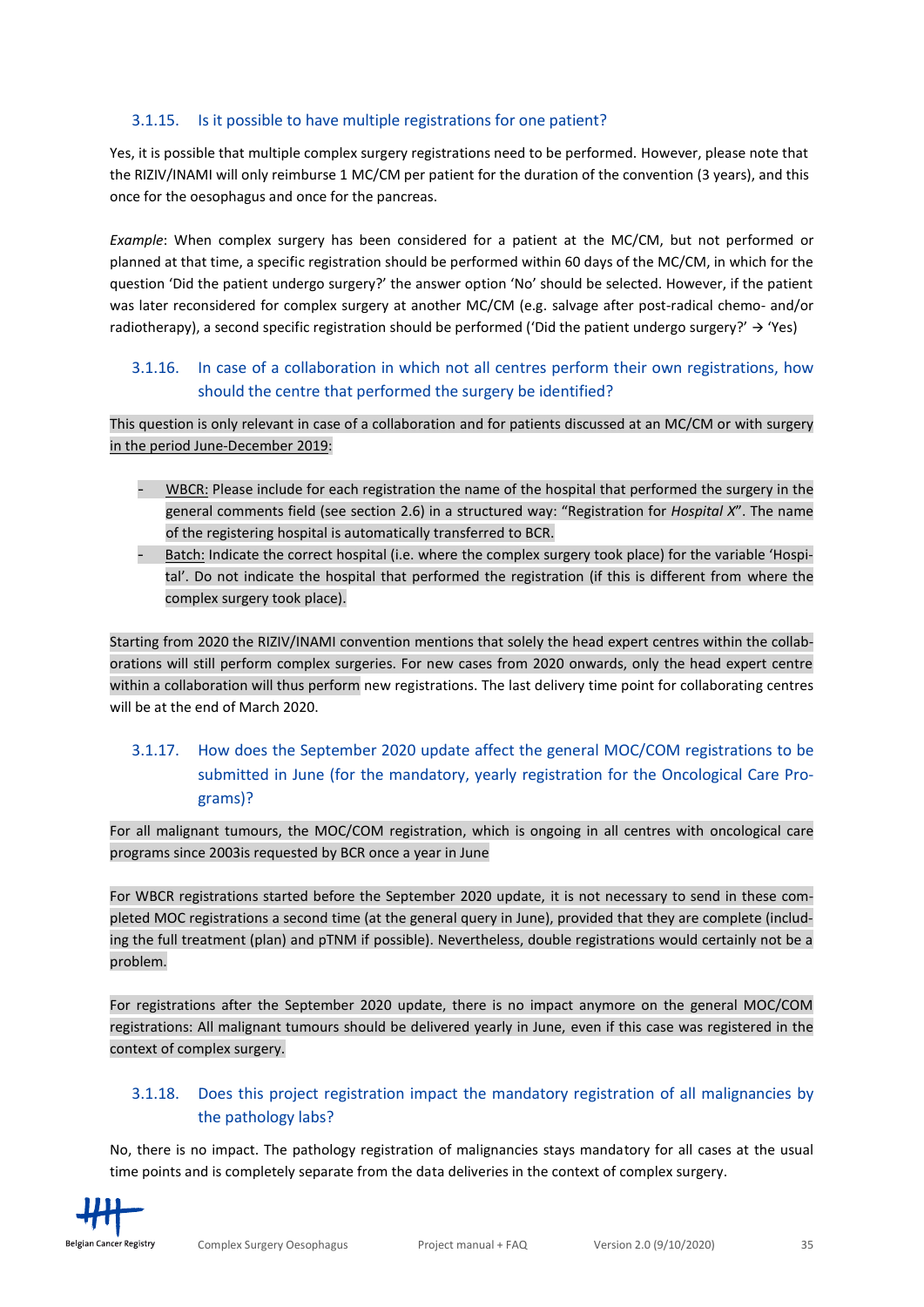#### **3.2. Registration form variables**

#### <span id="page-35-0"></span>3.2.1. Where can I enter additional information?

This can be entered in the general comments field (see section 2.6), which can be found:

- In WBCR: At the bottom of the online registration form.
- In the batch file: In the last column of the batch file.

Please include all information that is considered relevant to this registration, e.g. additional information on comorbidities or comorbidities other than those included in the provided list.

# <span id="page-35-1"></span>3.2.2. Should 90-day post-op in-hospital complications be registered if they happened after readmission?

Yes, all complications that occur during the 90-day post-operative period should be registered if they occurred or were present during a hospital stay, whether it was during the hospitalisation after the complex surgery or during re-admission in the same or another hospital than where the complex surgery was performed. In case of re-admission, the complications should be registered by the centre who performed the complex surgery, whether the complications occurred after readmission to the expert centre or to another hospital. It is important that the expert centre is informed about these complications, even when the patient is hospitalised in a different centre.

Please note that the convention mentions "Service Level Agreements (SLA)" between the expert centre and the referring hospital(s), in which the follow-up of the patient can be arranged in detail. It is useful to also include agreements about the communication of the follow-up information into the SLA.

## <span id="page-35-2"></span>3.2.3. Which indication should be registered when the final diagnosis was different from the initial indication for which surgery was considered?

For example, when complex surgery was performed because of a benign condition and it turned out to be malignant. In this case the original benign indication must be selected with all information about the final diagnosis in the general comments field.

### <span id="page-35-3"></span>3.2.4. Readmission within 30 days: the patient was discharged from the expert centre less than 30 days before the completion of the registration form

In the registration form, it should be indicated whether there was a re-admission within 30 days after discharge. Please note that the option 'Unknown' should be selected if the patient was discharged from the expert centre less than 30 days before the completion of the registration form!

*Example*: A patient was discharged on post-op day 85. The registration is performed on post-op day 100. At that time, it is unknown if the patient will be readmitted within 30 days after discharge, since this 30-day period is between post-op day 85 and 115. The option 'Unknown' should be indicated.

### <span id="page-35-4"></span>3.2.5. What if not enough information is available to fill out the requested variables?

It could be that the required information cannot be found in the available patient files. Please consult the responsible physician or the hospital from which the patient was referred to be able to fill out all requested variables.

! Please note that we are aware of the fact that some of these referral data are not easily obtained. Nevertheless, the experts have emphasised the importance of these variables to post-factum determine the time to treatment. Therefore, these variables are required to be filled out.

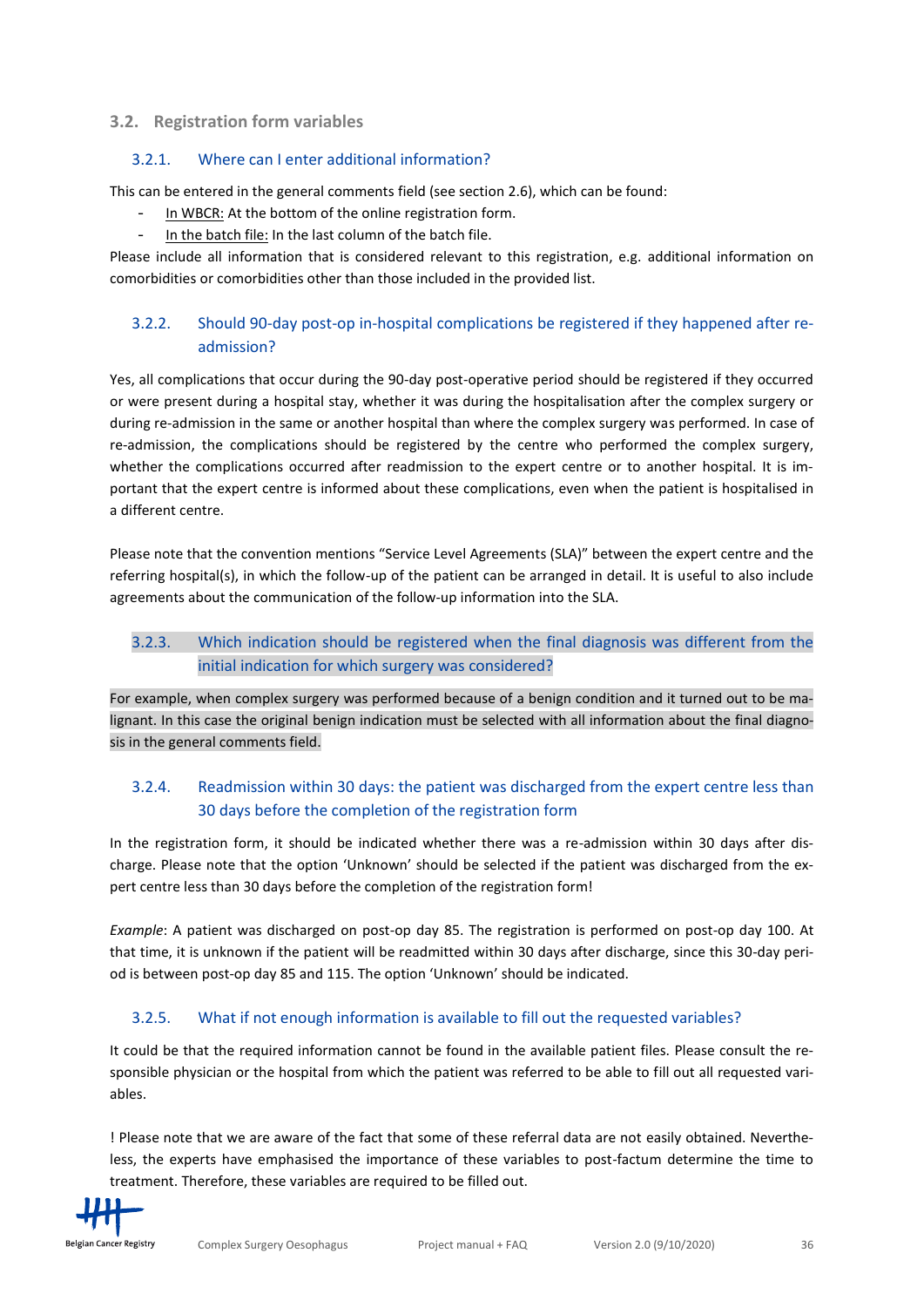Suggestions to acquire these data more easily:

- Ask the patient upon entry/first consultation and include this in the medical dossier
- Ask the referring centre to include this information in the referral letter

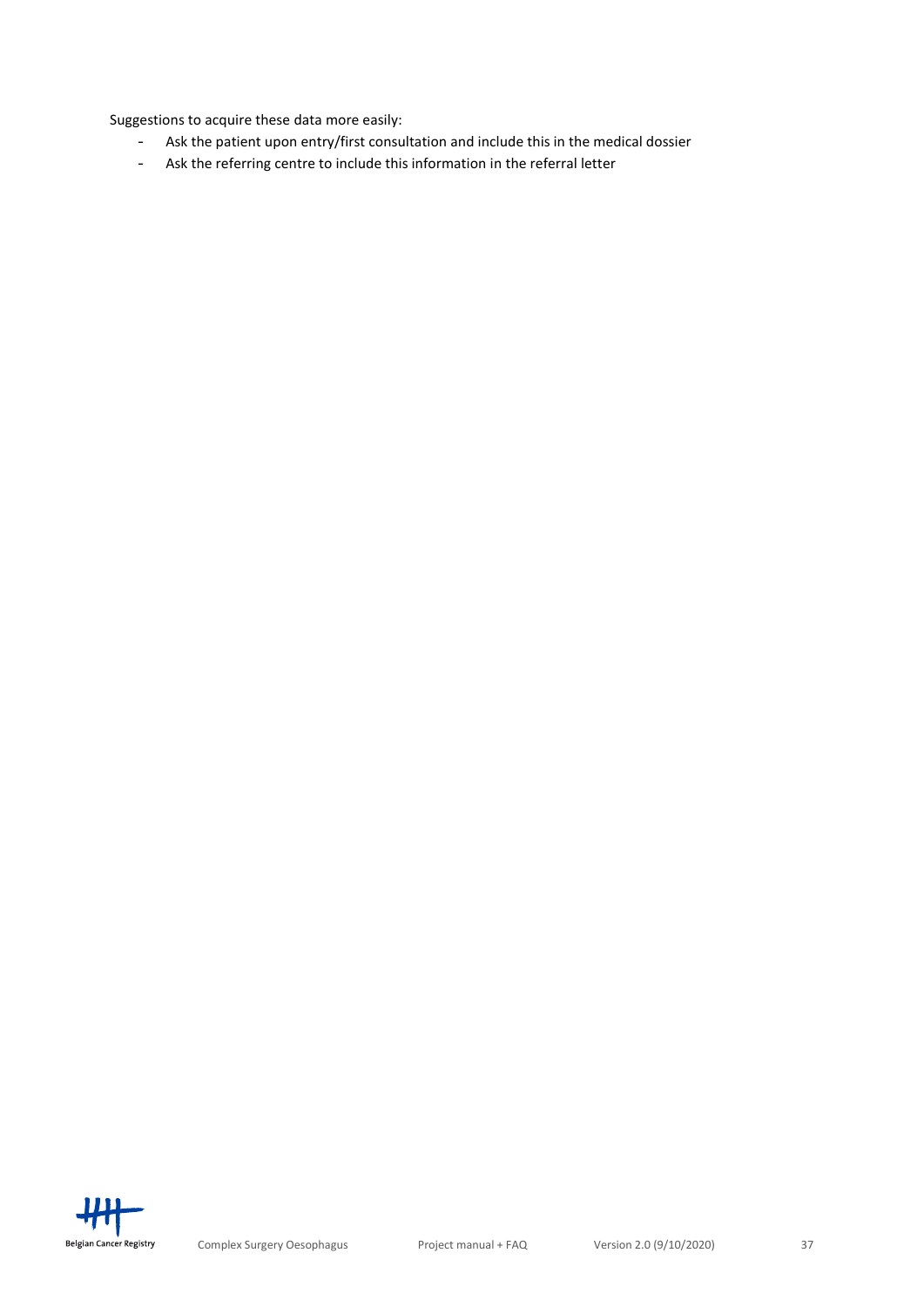# <span id="page-37-0"></span>**Appendix A: ICD-10 codes**

A suggestion of related ICD-10 codes to the possible comorbidities, as discussed in section "2.3.4. Comorbidity - Charlson Modified Index" of this manual (based on Quan et al., Medical Care, 2005). Please note that this list is not exhaustive.

| Comorbidity                   | <b>ICD-10</b>                                                          |
|-------------------------------|------------------------------------------------------------------------|
| Myocardial infarction         | 121.x, 122.x, 125.2                                                    |
| Peripheral vascular disease   | I70.x, I71.x, I73.1, I73.8, I73.9 I77.1, I79.0, I79.2, K55.1, K55.8,   |
|                               | K55.9, Z95.8, Z95.9                                                    |
| Cerebrovascular disease       | G45.x, G46.x, H34.0, I60.x - I69.x                                     |
| Congestive heart failure      | 109.9, 111.0, 113.0, 113.2, 125.5, 142.0, 142.5 - 142.9, 143.x, 150.x, |
|                               | P29.0                                                                  |
| Connective tissue disease     | M05.x, M06.x, M31.5, M32.x - M34.x, M35.1, M35.3, M36.0                |
| Mild liver disease            | B18.x, K70.0 - K70.3, K70.9, K71.3 - K71.5, K71.7, K73.x, K74.x,       |
|                               | K76.0, K76.2 - K76.4, K76.8, K76.9, Z94.4                              |
| Moderate-severe liver disease | 185.0, 185.9, 186.4, 198.2, K70.4, K71.1, K72.1, K72.9, K76.5, K76.6,  |
|                               | K76.7                                                                  |
| Moderate-severe renal disease | I12.0, I13.1, N03.2 - N03.7, N05.2 - N05.7, N18.x, N19.x, N25.0,       |
|                               | Z49.0 - Z49.2, Z94.0, Z99.2                                            |
| Chronic pulmonary disease     | 127.8, 127.9, J40.x - J47.x, J60.x - J67.x, J68.4, J70.1, J70.3        |
| Peptic ulcer                  | K25.x - K28.x                                                          |
| Hemiplegia                    | G04.1, G11.4, G80.1, G80.2, G81.x, G82.x, G83.0 - G83.4, G83.9         |
| Dementia                      | F00.x - F03.x, F05.1, G30.x, G31.1                                     |
| Diabetes without any damage   | E10.0, E10.1, E10.6, E10.8, E10.9, E11.0, E11.1, E11.6, E11.8,         |
| to end-organs                 | E11.9, E12.0, E12.1, E12.6, E12.8, E12.9, E13.0, E13.1, E13.6,         |
|                               | E13.8, E13.9, E14.0, E14.1, E14.6, E14.8, E14.9                        |
| Diabetes with damage to end-  | E10.2 - E10.5, E10.7, E11.2 - E11.5, E11.7, E12.2 - E12.5, E12.7,      |
| organs                        | E13.2 - E13.5, E13.7, E14.2 - E14.5, E14.7                             |
| (without)<br>Any<br>tumour    | COO.x - C26.x, C30.x - C34.x, C37.x - C41.x, C43.x, C45.x - C58.x,     |
| metastasis)                   | C60.x - C76.x, C81.x - C85.x, C88.x, C90.x - C97.x                     |
| Leukaemia (acute or chronic)  |                                                                        |
| Lymphoma                      |                                                                        |
| Metastatic solid tumour       | C77.x - C80.x                                                          |
| AIDS (not just HIV positive)  | B20.x (only codes related to AIDS, not HIV+)                           |

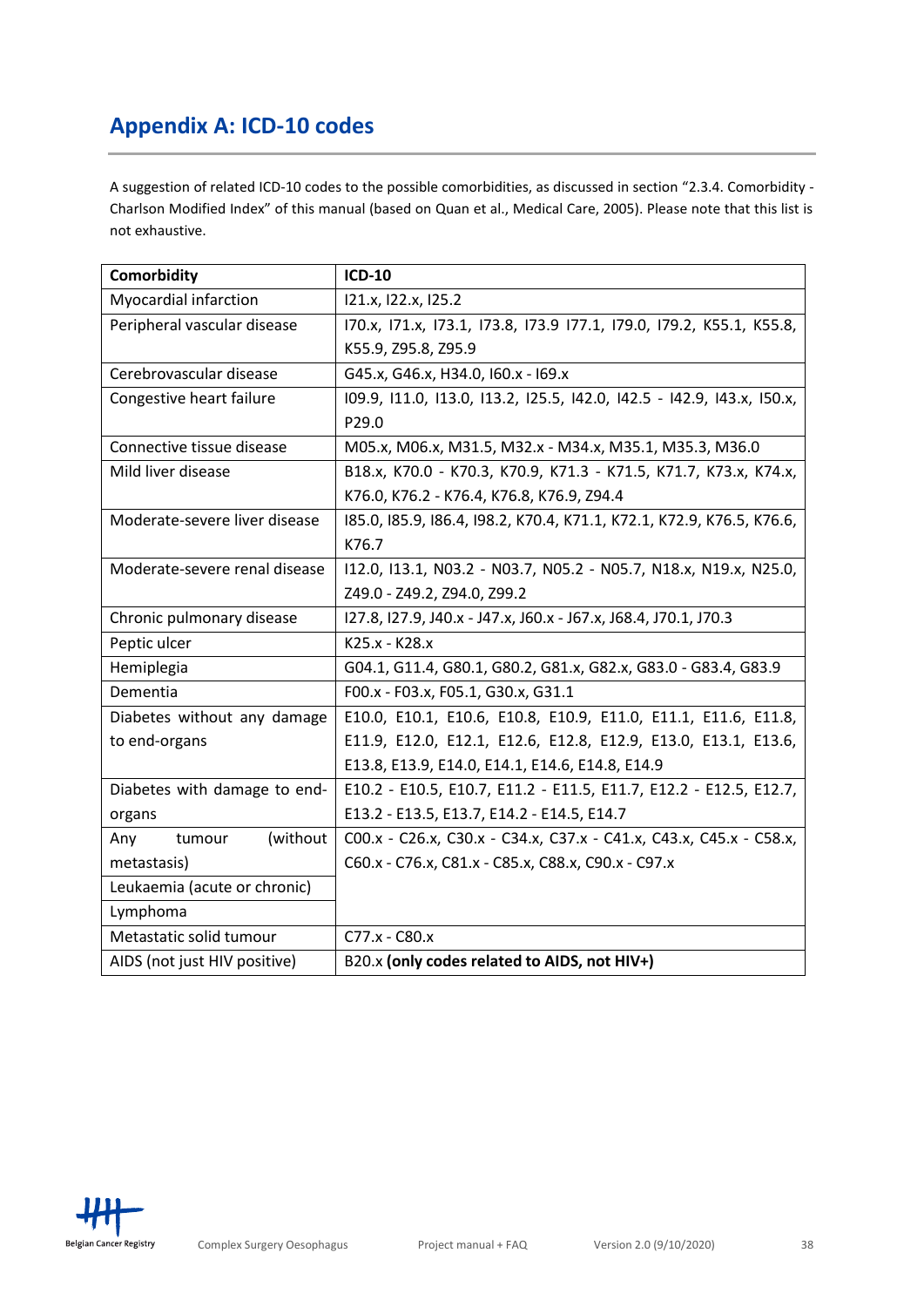# <span id="page-38-0"></span>**Appendix B: ATC codes**

A list is provided with corresponding ATC codes to anti-thrombotic medication. Alternatively, the ATC code can be searched on the website [https://www.whocc.no/atc\\_ddd\\_index/](https://www.whocc.no/atc_ddd_index/) to convert the drug to ATC code.

| <b>B01AA Vitamin K antagonists</b>              | B01AC19 Beraprost                        |
|-------------------------------------------------|------------------------------------------|
| B01AA01 Dicoumarol                              | B01AC21 Treprostinil                     |
| B01AA02 Phenindione                             | B01AC22 Prasugrel                        |
| B01AA03 Warfarin                                | B01AC23 Cilostazol                       |
| B01AA04 Phenprocoumon                           | B01AC24 Ticagrelor                       |
| B01AA07 Acenocoumarol                           | B01AC25 Cangrelor                        |
| B01AA08 Ethyl biscoumacetate                    | B01AC26 Vorapaxar                        |
| <b>B01AA09 Clorindione</b>                      | B01AC27 Selexipag                        |
| B01AA10 Diphenadione                            | <b>B01AC30 Combinations</b>              |
| <b>B01AA11 Tioclomarol</b>                      | B01AC56 Acetylsalicylic acid, combina-   |
| <b>B01AA12 Fluindione</b>                       | tions with proton pump inhibitors        |
| <b>B01AB Heparin group</b>                      | <b>B01AD Enzymes</b>                     |
| B01AB01 Heparin                                 | B01AD01 Streptokinase                    |
| <b>B01AB02 Antithrombin III</b>                 | B01AD02 Alteplase                        |
| B01AB04 Dalteparin                              | B01AD03 Anistreplase                     |
| B01AB05 Enoxaparin                              | B01AD04 Urokinase                        |
| B01AB06 Nadroparin                              | B01AD05 Fibrinolysin                     |
| B01AB07 Parnaparin                              | B01AD06 Brinase                          |
| B01AB08 Reviparin                               | B01AD07 Reteplase                        |
| B01AB09 Danaparoid                              | B01AD08 Saruplase                        |
| B01AB10 Tinzaparin                              | B01AD09 Ancrod                           |
| B01AB11 Sulodexide                              | B01AD10 Drotrecogin alfa (activated)     |
| B01AB12 Bemiparin                               | B01AD11 Tenecteplase                     |
| B01AB51 Heparin, combinations                   | B01AD12 Protein C                        |
| B01AC Platelet aggregation inhibitors excluding | <b>B01AE Direct thrombin inhibitors</b>  |
| heparin                                         | B01AE01 Desirudin                        |
| B01AC01 Ditazole                                | B01AE02 Lepirudin                        |
| B01AC02 Cloricromen                             | B01AE03 Argatroban                       |
| B01AC03 Picotamide                              | B01AE04 Melagatran                       |
| B01AC04 Clopidogrel                             | B01AE05 Ximelagatran                     |
| B01AC05 Ticlopidine                             | <b>B01AE06 Bivalirudin</b>               |
| B01AC06 Acetylsalicylic acid                    | B01AE07 Dabigatran etexilate             |
| B01AC07 Dipyridamole                            | <b>B01AF Direct factor Xa inhibitors</b> |
| B01AC08 Carbasalate calcium                     | B01AF01 Rivaroxaban                      |
| B01AC09 Epoprostenol                            | B01AF02 Apixaban                         |
| B01AC10 Indobufen                               | B01AF03 Edoxaban                         |
| B01AC11 Iloprost                                | <b>B01AX Other antithrombotic agents</b> |
| B01AC13 Abciximab                               | B01AX01 Defibrotide                      |
| B01AC15 Aloxiprin                               | B01AX04 Dermatan sulfate                 |
| B01AC16 Eptifibatide                            | B01AX05 Fondaparinux                     |
| B01AC17 Tirofiban                               | B01AX07 Caplacizumab                     |
| B01AC18 Triflusal                               |                                          |